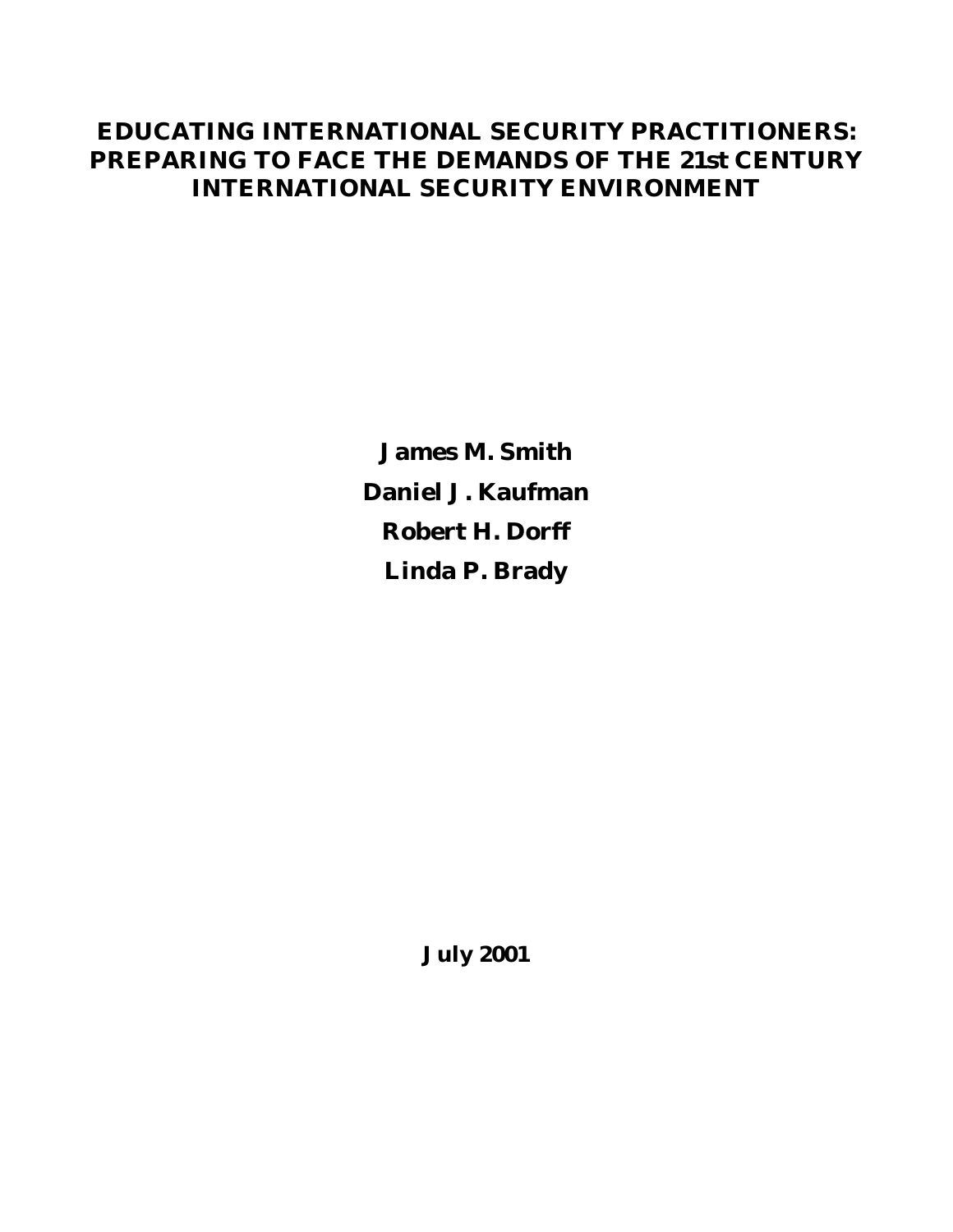#### **\*\*\*\*\***

The views expressed in this report are those of the authors and do not necessarily reflect the official policy or position of the Department of the Army, the Department of Defense, or the U.S. Government. This report is cleared for public release; distribution is unlimited.

#### **\*\*\*\*\***

Comments pertaining to this report are invited and should be forwarded to: Director, Strategic Studies Institute, U.S. Army War College, 122 Forbes Ave., Carlisle, PA 17013-5244. Copies of this report may be obtained from the Publications and Production Office by calling commercial (717) 245-4133, FAX (717) 245-3820, or via the Internet at rita.rummel@carlisle.army.mil

#### **\*\*\*\*\***

Most 1993, 1994, and all later Strategic Studies Institute (SSI) monographs are available on the SSI Homepage for electronic dissemination. SSI's Homepage address is: http://carlisle-www.army. mil/usassi/welcome.htm.

#### **\*\*\*\*\***

The Strategic Studies Institute publishes a monthly e-mail newsletter to update the national security community on the research of our analysts, recent and forthcoming publications, and upcoming conferences sponsored by the Institute. Each newsletter also provides a strategic commentary by one of our research analysts. If you are interested in receiving this newsletter, please let us know by e-mail at outreach@awc.carlisle.army.mil or by calling (717) 245-3133.

ISBN 1-58487-056-7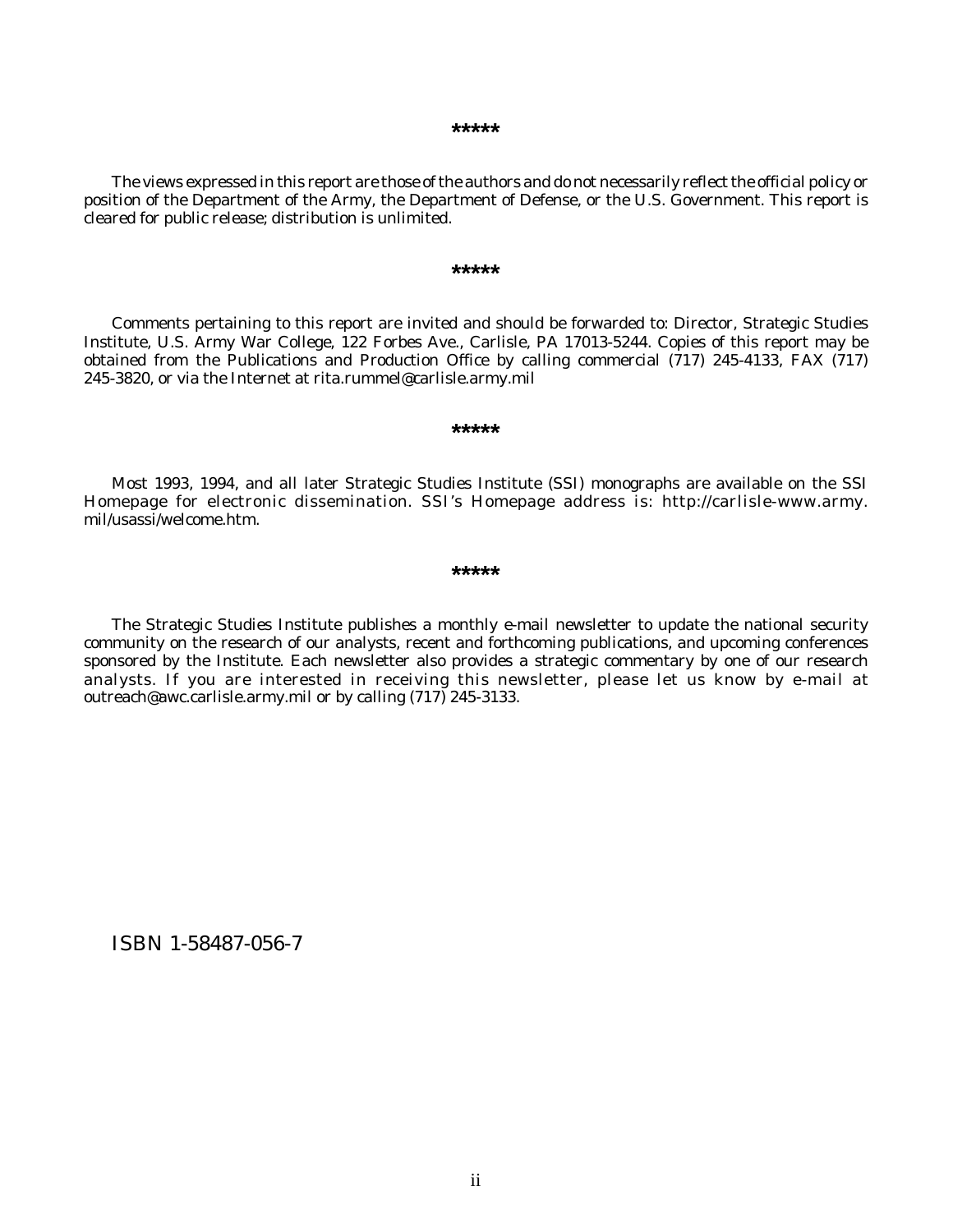## **CONTENTS**

| Chapter 1.<br><b>Educating International Security Practitioners:</b><br>Preparing to Face the Demands of the 21st Century<br><b>International Security Environment</b> |  |
|------------------------------------------------------------------------------------------------------------------------------------------------------------------------|--|
| Chapter 2.<br>Military Undergraduate Security Education<br>for the New Millennium                                                                                      |  |
| Chapter 3.<br>Professional Military Security Education:<br>The View from a Senior Service College                                                                      |  |
| Chapter 4.<br>Professional Schools of International Affairs:<br><b>Preparing National Security Practitioners</b><br>for the 21st Century                               |  |
| Chapter 5.<br><b>Educating International Security Practitioners:</b><br>The Role of Research Centers and Professional<br><b>Outreach Programs</b>                      |  |
|                                                                                                                                                                        |  |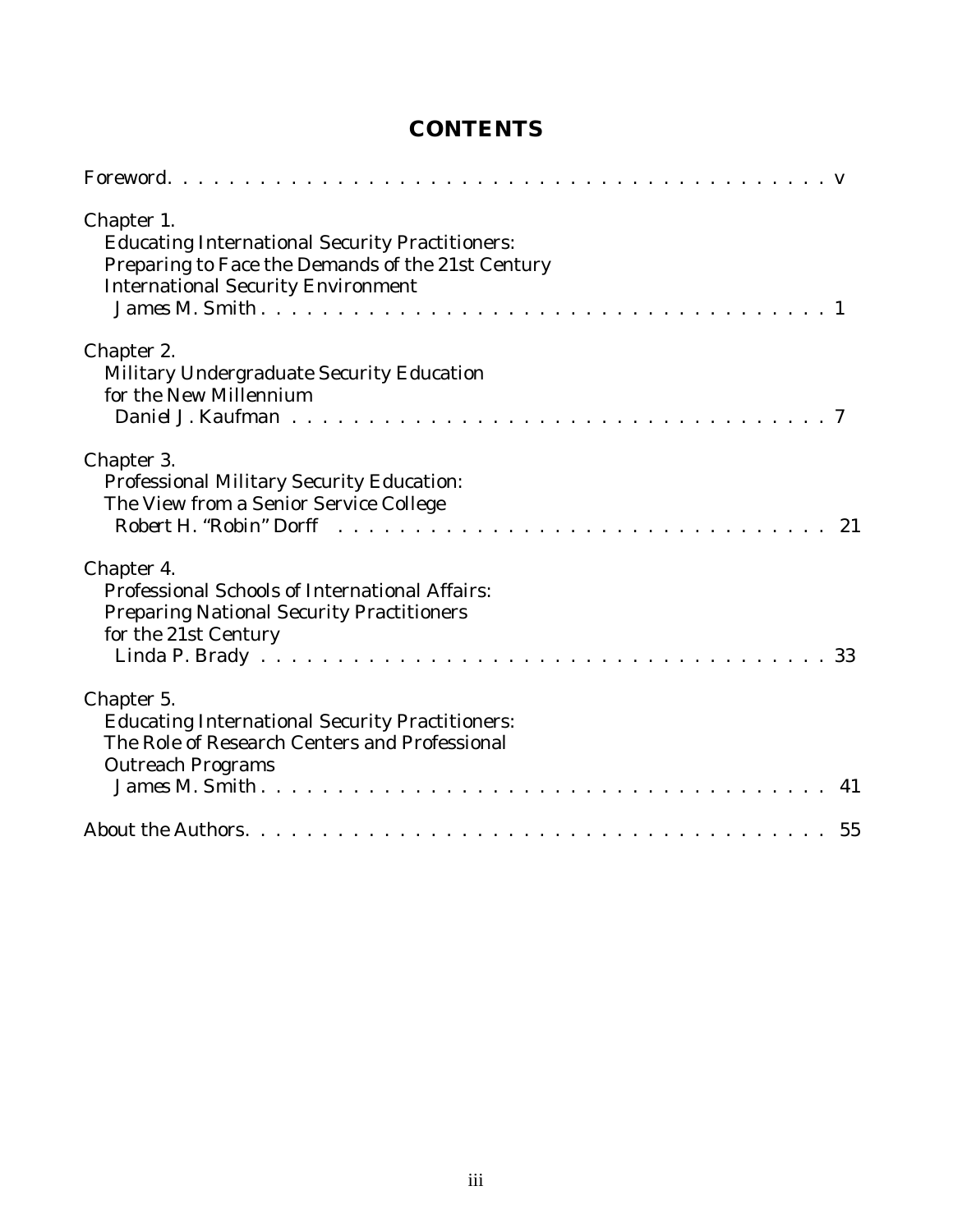### **FOREWORD**

The end of the Cold War brought challenges not only for practitioners of national security policy and strategy but for those involved in the education and development of future strategic leaders and security policy practitioners. One of the primary contributors to this book, Professor James M. Smith of the U.S. Air Force Academy, launched this project in initial conversations in 1996-97 with Brigadier General Daniel J. Kaufman of the U.S. Military Academy, Dr. Robert L. Wendzel of the Air War College, and Colonel Jeffrey D. McCausland of the U.S. Army War College. All four shared a concern about the future of security studies generally, but especially about the education and development of military officers as future strategic leaders.

The contributors to this book who were teaching and conducting research at military institutions saw a requirement for more and better security and strategy education for senior leaders following the end of the Cold War. They also saw a general national decline in emphasis and resources outside DoD, and a new operational focus within DoD that threatened the delivery of that improved strategic focus. And they shared a vision of how their various levels and programs could come together to advance the continuing development of strategic leaders for the Army and the Air Force. They added a civilian perspective to expand the focus to strategic practitioners generally.

This book contains the results of their reflection and analysis. The authors examine, albeit generally, the challenges of the 21st century international security environment to which future strategic leaders and policy practitioners will need to respond. More specifically, they offer the reader insights into security studies and leadership development at their respective levels (military undergraduate, civilian undergraduate, traditional and nontraditional graduate, and senior military officer) and institutions (including research centers and professional outreach programs). The goal is to inform a broader audience about what is currently being done to educate strategic practitioners at these various institutions, and what might need to be done differently or better. The Strategic Studies Institute is pleased to offer this publication in the hope that it will stimulate others to think about how we can work toward the continual improvement of our educational initiatives to prepare the students of today (at all levels) to assume the strategic leadership roles of tomorrow.

> DOUGLAS C. LOVELACE, JR. **Director** Strategic Studies Institute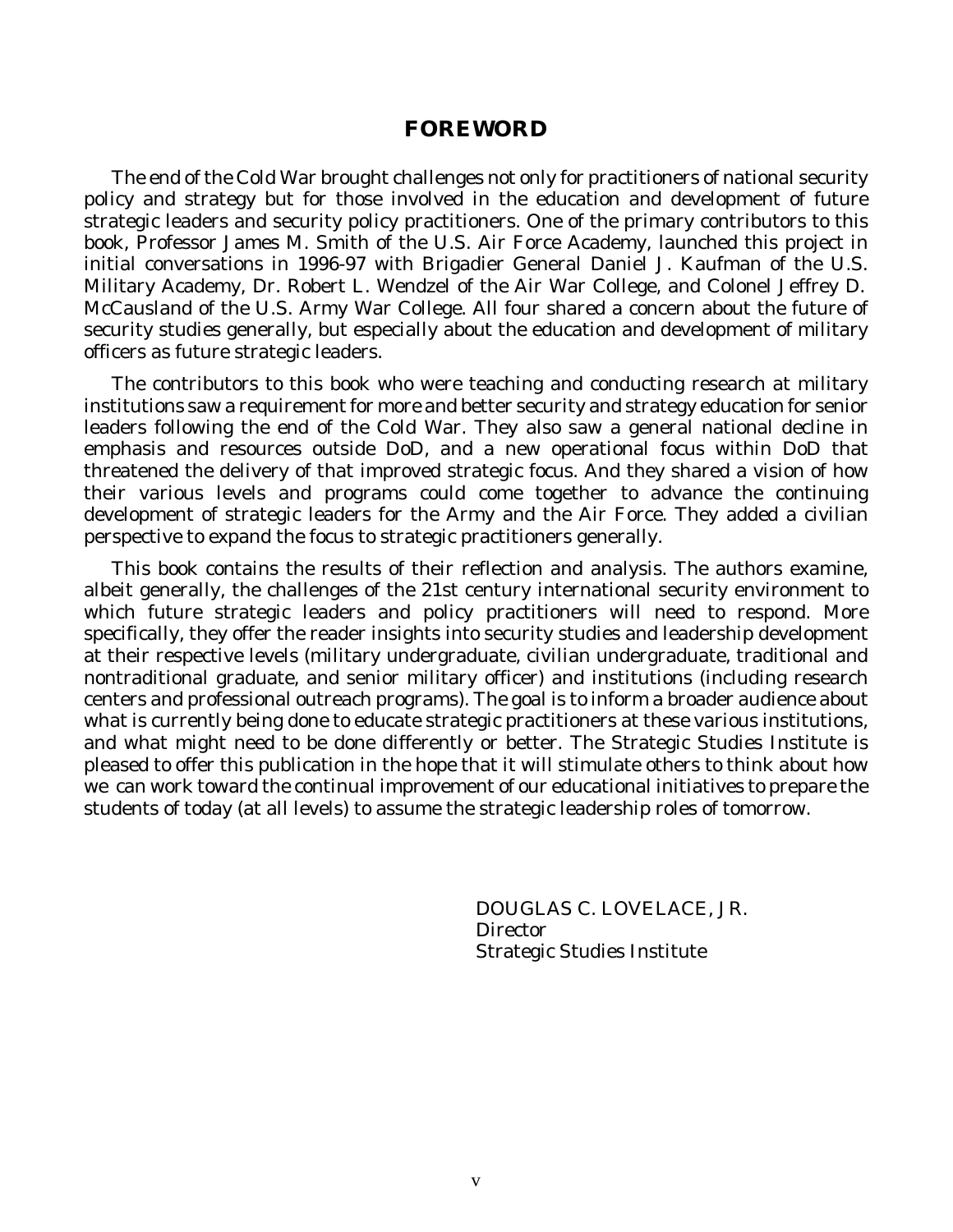# **CHAPTER 1**

## **EDUCATING INTERNATIONAL SECURITY PRACTITIONERS: PREPARING TO FACE THE DEMANDS OF THE 21st CENTURY INTERNATIONAL SECURITY ENVIRONMENT**

#### **James M. Smith**

In 1984 Theodore J. Crackel wrote, in an insightful article in the journal, *The Public Interest*,

American military education has at its heart two crucial processes—the making of lieutenants and the making of colonels. How we prepare young men to lead others into battle, and how we ensure that those who assume the highest commands are well-qualified, are issues that must be addressed with utmost seriousness, because failure here can have the gravest consequences.<sup>1</sup>

Crackel's point was made for the Cold War-era military, and its focus was couched in terms of preparation for operational command. But the article's broadened essence rings true today: educating junior officers to assume their central roles in international security policy implementation and educating senior officers for their international security policy formulation and oversight roles are the "bookends" of the cross-career development of Commanders, Chiefs, Commanders-in-Chief (CINCs), and Chairmen. "Making lieutenants" includes establishing a solid foundation of knowledge and skills in international security upon which the officer can build across a career. And "making colonels" involves synthesizing their accumulated experiences and preparing them to take the next step up to active roles within the international security policy process.

General (Retired) John R. Galvin both underscored and expanded on that theme in his call for the creation of "strategists" within the U.S. military.<sup>2</sup>

We need strategists. In the Army and throughout the services. At all levels. We need senior generals and admirals who can provide solid military advice to our political leadership, and we need young officers who can provide solid military advice—options, details, the results of analysis—to the generals and admirals. We need military strategists, officers, all up and down the line, because it takes a junior strategist to implement what the senior strategist wants done, and it (usually) takes the input of juniors to help a senior strategist arrive at his conclusions. $3$ 

Lieutenant General Richard Chilcoat further defined the competencies required of Crackel's colonel, Galvin's senior strategist, by defining the requirements to become a "master of the strategic art." He defined strategic art as:

The skillful formulation, coordination, and application of ends (objectives), ways (courses of action), and means (supporting resources) to promote and defend the national interests.<sup>4</sup> [emphasis added]

Mastery of that strategic art, then, requires the complete integration and combination of "the three roles performed by the complete strategist: *strategic leader, strategic practitioner, and*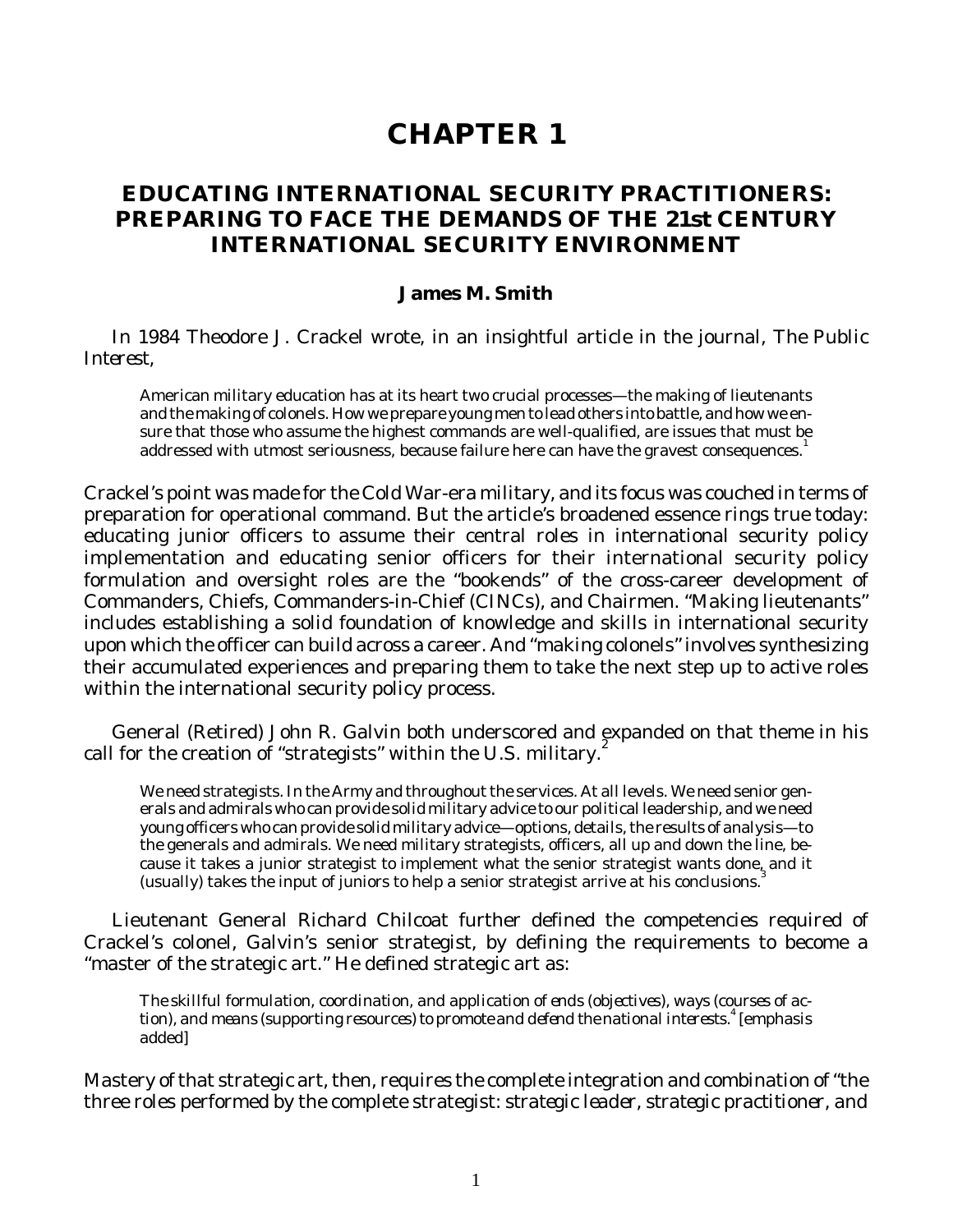strategic theorist."<sup>5</sup> The strategic leader coordinates ends, ways, and means; the strategic practitioner applies ends, ways, and means; while the strategic theorist formulates ways, ends and means, all to fulfill the requirements of U.S. national security.

And Galvin reaffirms the requirement to begin the preparation of strategists from the very beginning of an officer's military career. He states:

We need to agree that strategy is not an "elective" of the later years of an officer's career-that work in this field needs to begin early. The lieutenant does not have to be a strategist, but he must be aware that what he is absorbing will contribute to a knowledge of tactics and operational art constituting milestones on the way to ability in the field of strategy.

So it is clear that we need to build deep and broad political-military competencies toward the development of strategists. This was true to a greater degree than at any earlier time in history at the height of the Cold War when every military action had profound political implications and potentially catastrophic consequences. It was even truer in the late 1980s when the provisions of Goldwater-Nichols placed the Chairman of the Joint Chiefs of Staff, and to only a slightly lesser degree the regional CINCs, in direct political-military advisory roles to the National Command Authority. And it is most true today in the face of the dynamic ambiguities of the post-Cold War international security environment, where some have seen the key to success as having commanders who are thinkers over doers. This analysis might take that a step further to claim that the requirement is for thinking doers—officers who are at once operationally expert and politically competent—for true masters of strategy.

The following four chapters present a range of proposals, each addressing a specific level or dimension of preparing strategists. The monographs were chartered to address the coincidence of increasing requirements for international security practitioner competencies particularly within the U.S. military officer corps—and a decline in both participation and emphasis in the civilian academic and research security studies sector. The monographs were presented at the annual meeting of the International Studies Association in Washington, DC, in 1999. Together they address the formal professional military education of lieutenants and colonels, and they also address the contributions to strategist preparation found in civilian security education programs and in security research and outreach education.

Brigadier General Daniel J. Kaufman, Professor and Head of West Point's Department of Social Sciences when he wrote this paper and now West Point's Dean, begins by addressing the strategist preparation of lieutenants and other junior to mid-ranking officers. He overviews foundational education in international security studies as providing the base for a lifetime of service ranging from lieutenant to lieutenant general. To build that foundation, West Point provides security education and experience to three target audiences: the entire graduating class of cadets each year who receive a broad grounding in security studies; the subset of cadets who choose to major in, or take elective courses in, subjects such as political science, regional studies, and economics—courses that all relate in depth to security studies; and, significantly, the group of mid-ranking faculty who return to the Army each year after completing a graduate degree in and gaining several years of advanced immersion in security affairs. This final group is ready to move into command or specialist positions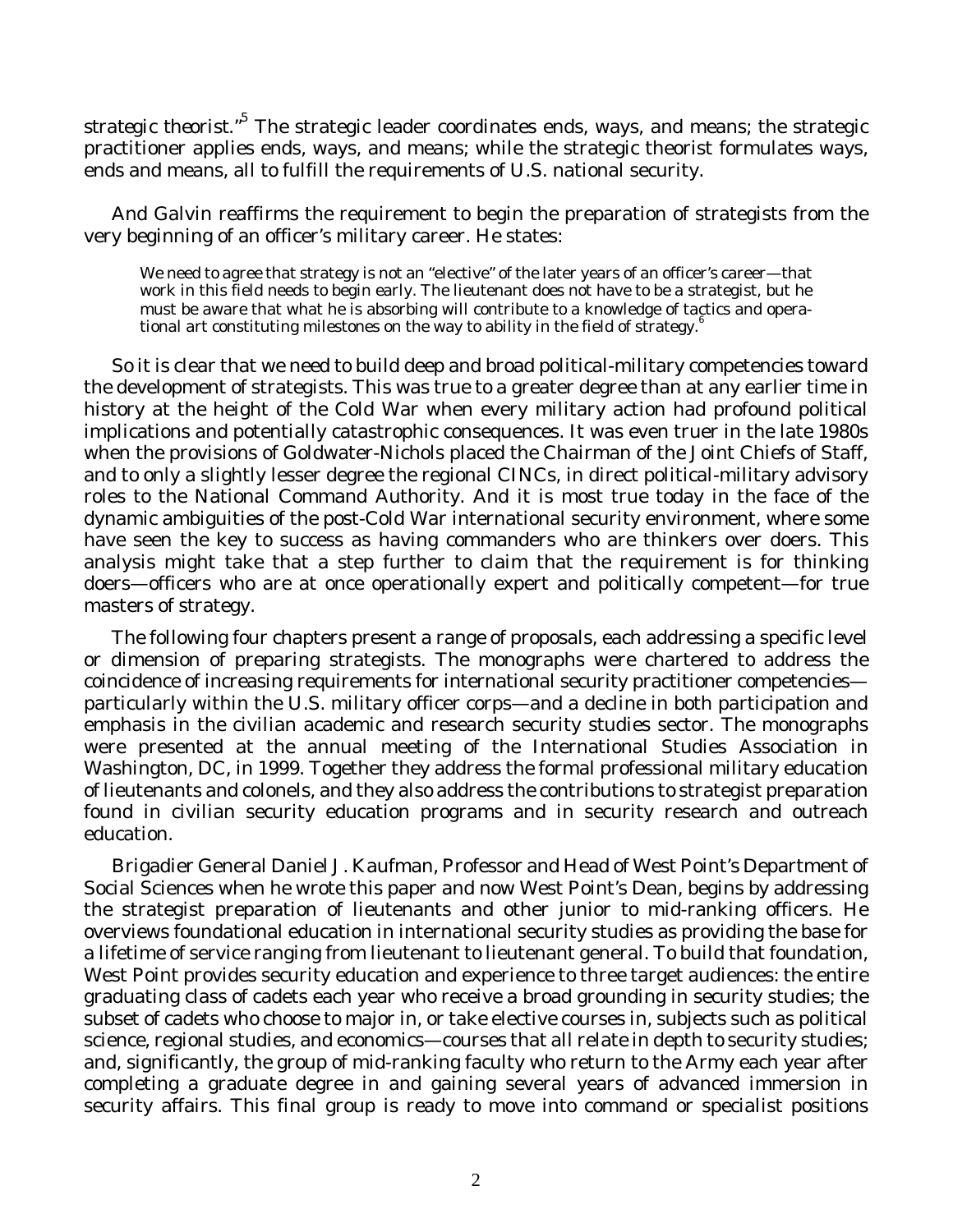directly advising senior leadership. West Point, then, provides foundational security education very closely consistent with the Galvin model of strategist development.

Professor Robert "Robin" Dorff, U.S. Army War College Department of National Security and Strategy, addresses taking the experienced colonels the last few steps toward effective practice of strategy in the evolving international security environment. The senior service college provides specific preparation for senior leadership and staff security policy positions. Its primary focus is on transitioning these colonels from operational-level thinking to embrace the strategic perspective. It also adapts them to the new face of strategic security practice by exposing them in detail to joint and senior civilian practitioners. The focus of education here is directly modeled on the Chilcoat concept of strategic mastery, with specific courses on strategic leadership, strategy, and practice.

It is critical to prepare both lieutenants and colonels, but strategist preparation also requires less formal mentorship (Chilcoat's strategic theorist's required competencies include teaching and mentoring the strategic art), as well as self-study across an officer's entire military career. As Galvin put it, "A look at history will show that *highly motivated self-development is the key* to producing the best strategists. We need to foster and nurture this."<sup>7</sup> One fundamental requirement to such support and nurturing is the provision of opportunities and materials.

Professor Linda Brady, Director of The Sam Nunn School of International Affairs, Georgia Institute of Technology, outlines both the contributions that civilian education programs can make to helping prepare international security practitioners and the contributions the civilian academic sector can make to defining and developing the field of study. Programs such as hers are adapting their curriculum content to changes in the international security environment, adding emphasis on emerging international actors such as international organizations, emerging security issues such as economics and technology, and adding emphasis to nonmilitary instruments of strategy as these continue to gain prominence in post-Cold War practice. They are also adapting to new students, now increasingly from nontraditional sectors such as international business, from technical majors such as computers, and reaching both down into the undergraduate community and up into the professional seeking continuing and enrichment education in security studies. Such programs offer the military advanced graduate education for security specialists, access to continuing education in security studies—this study increasingly available in distance education presentation—and detailed instructional materials and applications in new areas of emphasis such as the nexus of security policy and technology, as well as the increasing place of economics within security strategy. These advances arise from continuing research into the changing nature of international security.

Finally, Professor James M. Smith, Director of the U.S. Air Force (USAF) Institute for National Security Studies, located at the USAF Academy where he also teaches military strategic studies and national security studies, addresses the contributions of international security research and outreach education to preparing practitioners to meet the challenges of today and tomorrow. Research and outreach programs must face three often distinct "worlds." They must identify and pull forward still-relevant lessons from the relatively more predictable Cold War past; they must address and seek to clarify the ambiguity of the transition we currently face; and they must seek to shed light on alternative paths into the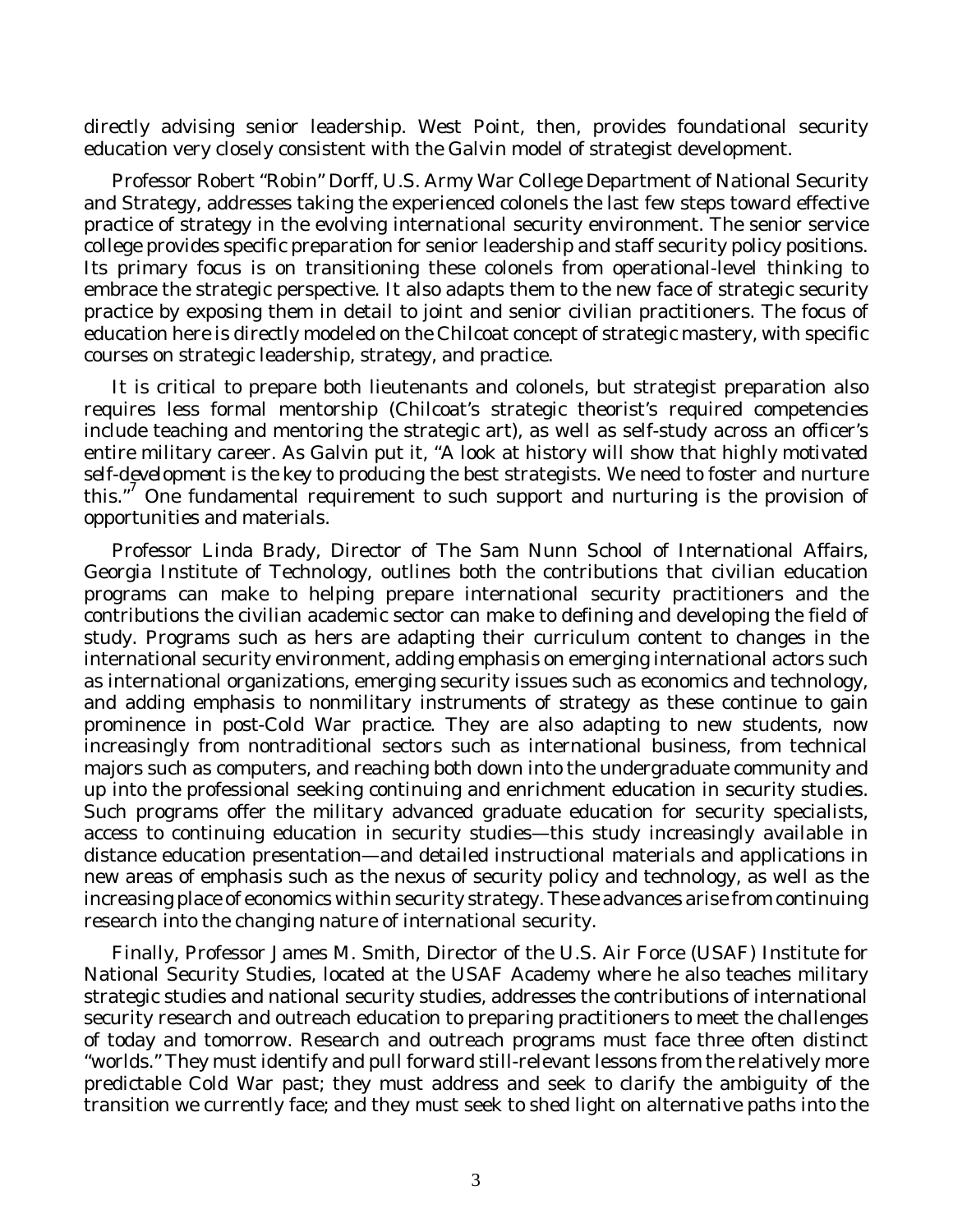darkness of uncertainty the future holds before us. Together these worlds present a dynamic and steep agenda for research and education. Research contributes to security studies by clarifying ambiguity, updating definitions and conceptions of the components of security, creating and extending knowledge in both old and new arenas, and testing and refining theory as a guide into the unknown, all to continually inform security policy as it evolves. Outreach programs then disseminate the results of the research by educating direct participants, informing and energizing the security debate among the knowledgeable public. This dissemination can serve to shape broader support and consensus for security strategy, foster an active security policy community to keep key issues on the agenda, and identify areas for future research and education. The emphasis here is both on product—immediately useful research products and educational outcomes—and on process—fostering and mentoring the continuing development of strategists and strategic knowledge.

All the authors were asked to address, at their level and for their category of program, issues such as the need for international security education, their intended audience, the competencies required of those practitioners today—particularly as these are changed from traditional programs at their level—any new methodologies particularly suited to delivery of their product to their audience, and where their program fits into the larger field of strategist development. Both the continuity and the variety of the points raised in the different essays underscore the dynamic nature and importance of this effort.

It is clear that the full range of educational programs designed to prepare international security practitioners must adapt their programs to the changing demands of the emerging international security environment. Formal reviews such as the 1989 House Armed Services Committee's Skelton Panel and the 1997 Center for Strategic and International Studies Cheney Study have begun to address broad directions for future military education. These reviews have identified issues such as matching education programs to the demands of the new international security environment; preparing for the technological demands of 2010; adapting education to the Revolution in Military Affairs and emerging informational requirements; and adjusting to the increased emphasis on joint and coalition military operations and to military operations other than war. Civilian programs must address many of these same concerns as they seek to prepare their students for policy formulation and assessment roles in this future environment.

Those studies and the chapters presented here only begin to address these issues at the practitioner/program director level across the range of national security education programs. They are intended as a foundation for further investigation and analysis, to anchor debate toward continuing update and review of the preparation of strategic professionals for the U.S. military and government. To borrow a thought from Chilcoat, they are "not intended to provide a[n] . . . ideal process for formulating or mastering strategic art." Their purpose

rather is to emphasize that the search itself is important, permanent, and worth our best efforts and attention at a time when familiar landmarks have vanished and no new strategic vision has attracted a national consensus. $^\mathrm{8}$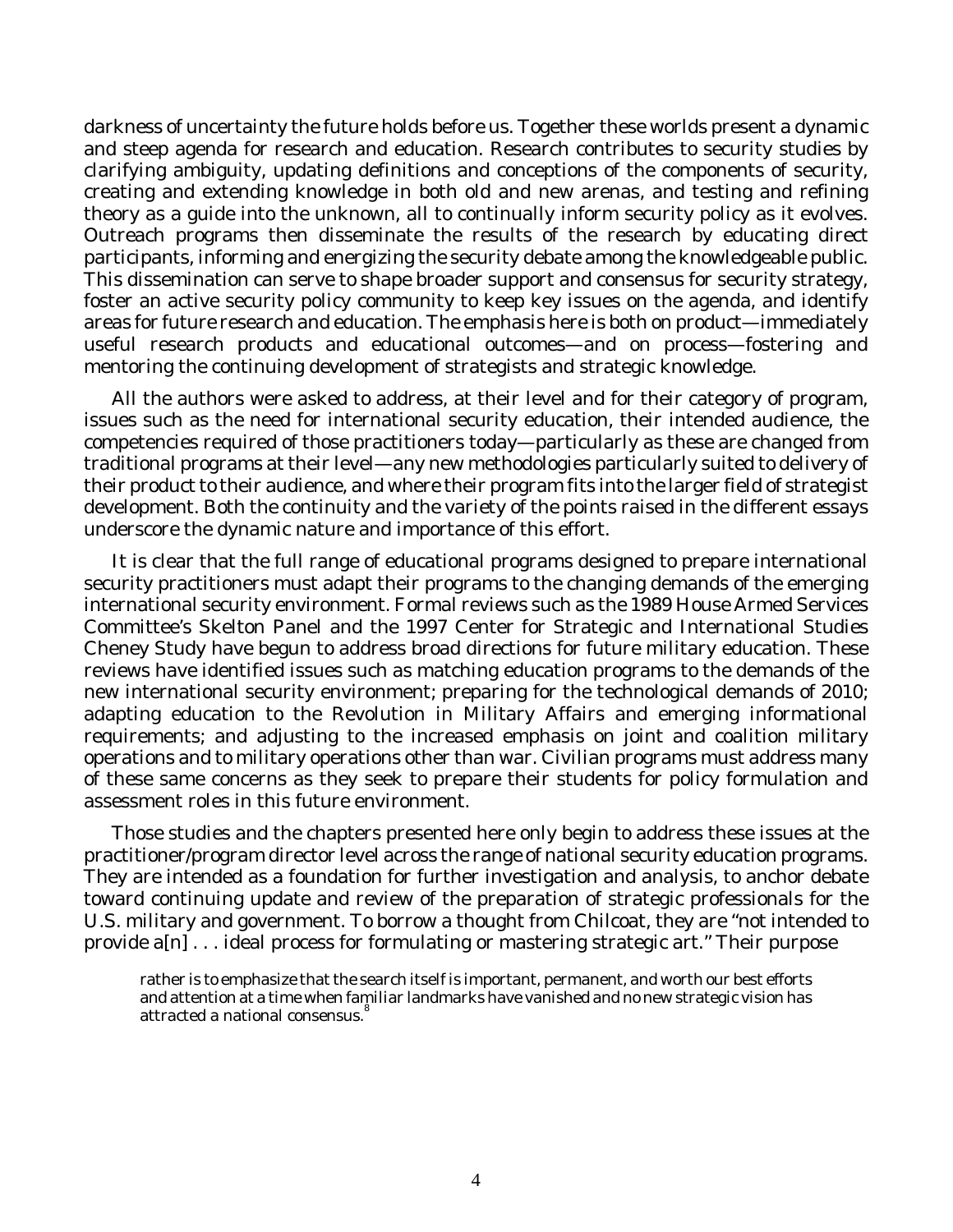#### **ENDNOTES - CHAPTER 1**

1. Theodore J. Crackel, "On the Making of Lieutenants and Colonels," *The Public Interest*, No. 76, Summer 1984, p. 18.

2. General John R. Galvin, "What's the Matter with Being a Strategist?" *Parameters*, Vol. XIX, No. 1, March 1989, pp. 2-10; reprinted in the Summer 1995 edition, Vol. XXV, No. 2, pp. 161-168. Page cites here are to the 1989 publication.

3. Galvin, p. 2.

4. Major General Richard A. Chilcoat, *Strategic Art: The New Discipline for 21st Century Leaders*, Carlisle Barracks, PA: Strategic Studies Institute, October 10, 1995, p. 3.

5. Chilcoat, p. 6.

6.Galvin, p. 10.

7. *Ibid*., pp. 9-10.

8. Chilcoat, p. 1.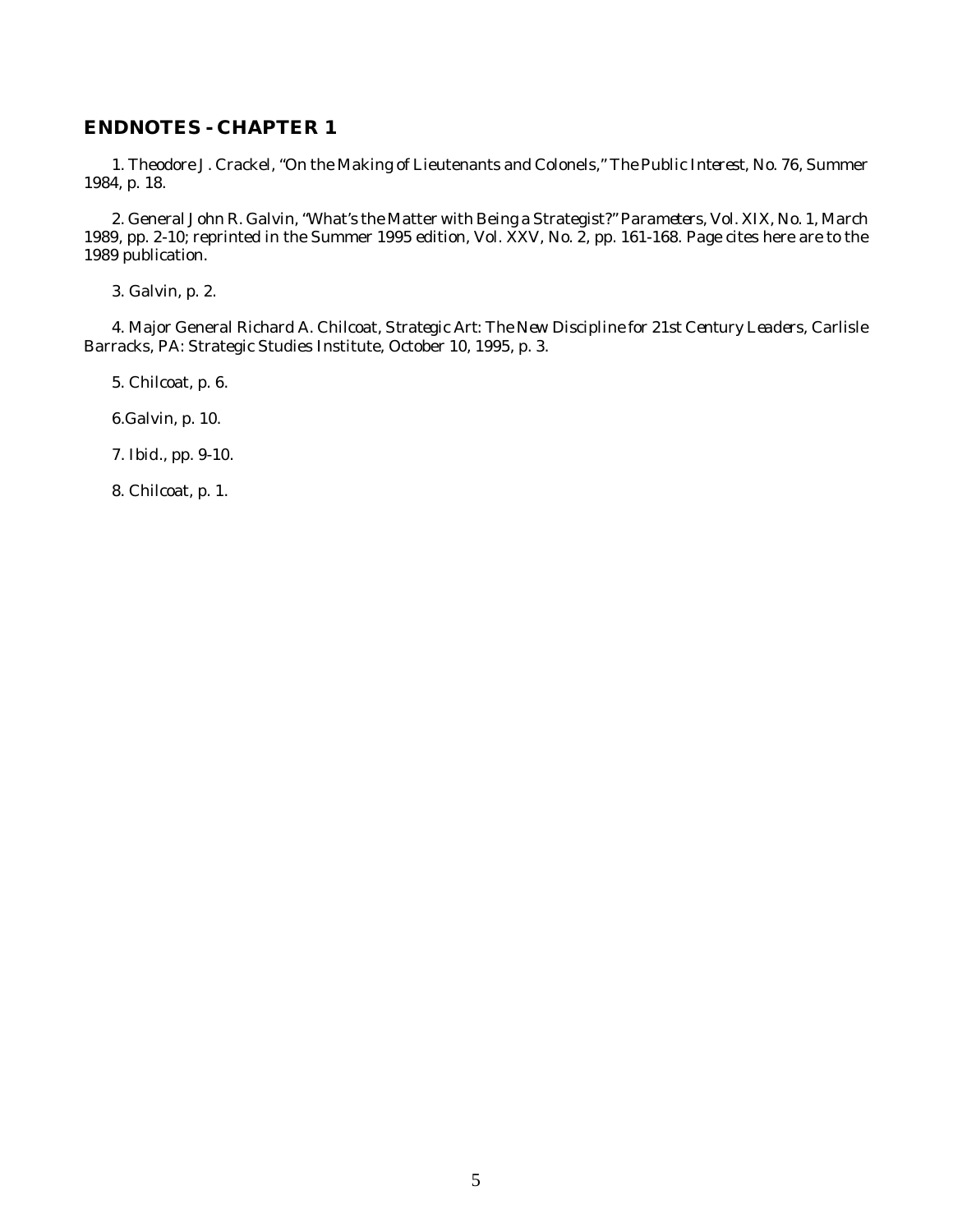# **CHAPTER 2**

## **MILITARY UNDERGRADUATE SECURITY EDUCATION FOR THE NEW MILLENNIUM**

#### **Daniel J. Kaufman**

#### **In tro duc tion.**

Whatever one might think about the nature of the post-Cold War international environment, one conclusion seems certain: the demands placed on the leaders of the nation's military services have grown in scope and complexity. These demands extend well beyond the traditional service responsibilities for fielding well-trained and equipped forces to carry out combat or other types of operations. Today, service members are engaged in a host of activities that range from teaching military officers in the nations of the former Soviet Union the role of the military in a democracy to enforcing sanctions against Iraq.

The brief history of the post-Cold War period has reinforced the need for military officers who are not only technically and tactically proficient, but well-versed in strategy, culture, information systems, and decisionmaking as well. How will the military services acquire such leaders? What should newly-commissioned officers know about national security affairs? The purpose of this chapter is to examine the role and desired nature of national security undergraduate education, focusing on the programs of the three major service academies.

The military services of the United States acquire their newly-commissioned officers from one of three sources: Officer Candidate School (OCS), the Reserve Officer Training Corps (ROTC), or the service academies. (A very small number of officers—usually specialists such as doctors—receive a direct commission.) Officer Candidate Schools are 13- to 14-week programs designed primarily to fill shortfalls in the officer corps, particularly during mobilizations in response to a national emergency. ROTC consists of 2- to 4-year programs in military instruction designed to supplement the undergraduate curriculum in civilian colleges and universities. The majority of new officers that enter the services each year are commissioned through ROTC. The service academies—the U.S. Military Academy at West Point, New York; the U.S. Naval Academy at Annapolis, Maryland; and the U.S. Air Force Academy at Colorado Springs, Colorado—are 4-year undergraduate degree granting programs that also include an intense program of military training and professional development in addition to the academic curriculum. Each academy provides approximately 900-1000 commissioned officers to its respective service each year. The focus of this chapter is on the national security education programs at the service academies. Every ROTC program requires study of military science; however, curricular requirements and content, to include those in security studies, are determined by the individual school.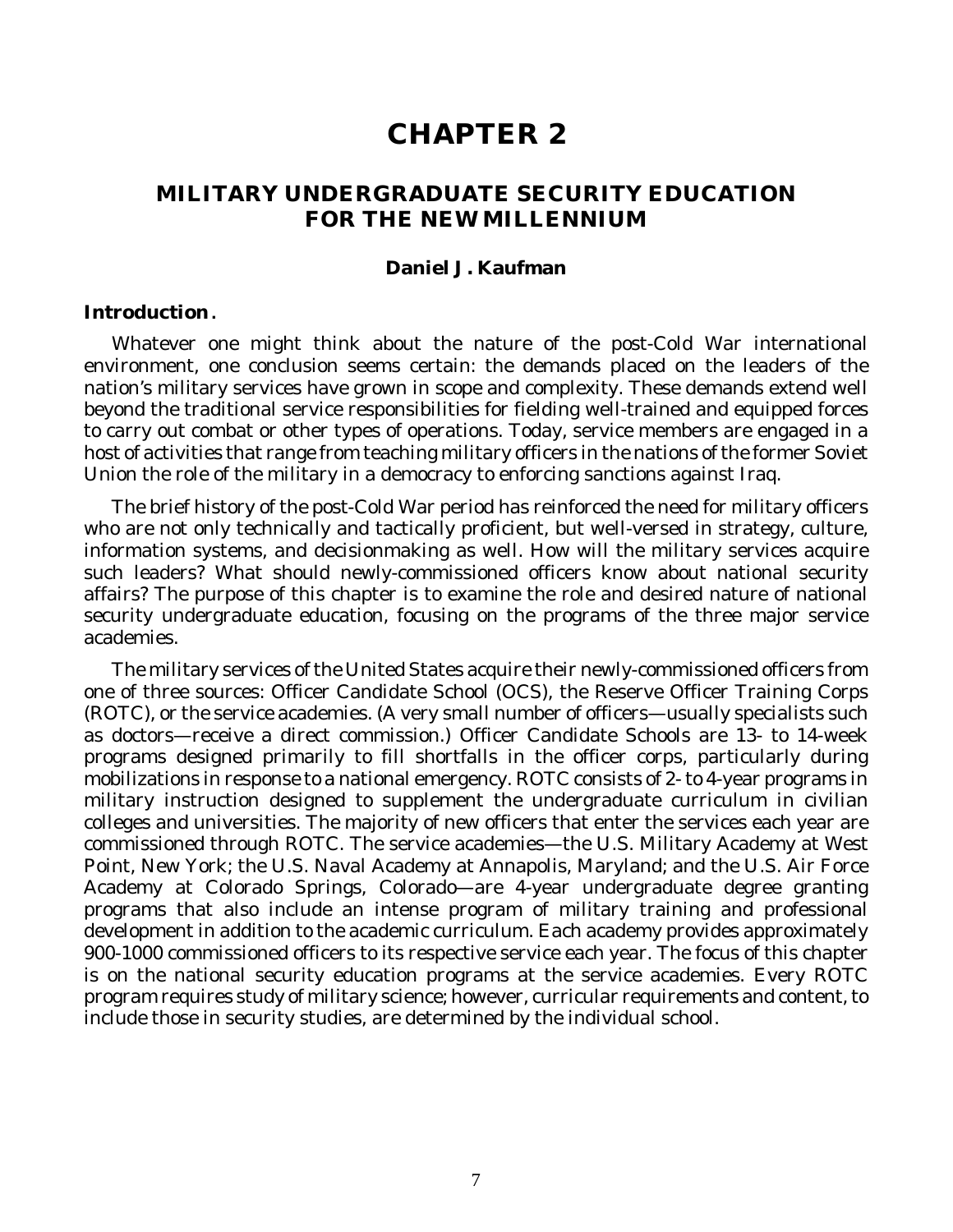### **National Security Education at the Undergraduate Level:** Purpose, Focus, and Scope.

It seems clear that a national security education program at the undergraduate level is necessary for all three services. In fact, one could make a compelling argument that such a program is one of the reasons why West Point and its sister academies should continue to exist. If any undergraduates, anywhere, should study national security, it is surely cadets and midshipman at the federally-funded service academies.

The United States retains interests throughout the world, and threats to those interests have not disappeared with the collapse of the Soviet Union. In some measure, traditional threats remain. There are still states that oppose U.S. national interests in important regions of the world. The proliferation of modern military weaponry and the possible spread of weapons of mass destruction (WMD) have raised the potential costs of regional conflict. On another level, threats have become more diffuse, harder to define, and much more difficult to protect the citizenry against than they were during the Cold War. The spectrum of conflict is broader today, the risks more immediate, if less destructive. Chances that the world will be destroyed because of a superpower nuclear exchange have diminished dramatically, but chances that a city in the United States may face attack by a nuclear, biological, or chemical weapon at the hands of a rogue state or a substate actor, domestic or foreign, have increased even more dramatically. Concern for the protection of human rights has led the United States into areas of admittedly less than vital national interest, and this "moral imperative," as well as the responsibilities of leadership, promise no early reprieve from such engagements.

The purpose of an undergraduate education in national security studies should then be clear: to prepare graduates of the service academies for positions of responsibility in both operational and policymaking assignments. Service academy graduates will oversee the implementation of U.S. national security policy, develop the future capabilities that the defense of the United States and its allies will require, and contribute to the formulation of national security policy. Consequently, it is imperative that newly-commissioned officers understand current U.S. national interests and those of our allies, the threats to those interests, and the constraints on our ability to meet those threats. Given all of those factors, officers must be able to contribute to the development of national security strategy, now and for the future.

Any security education program should ensure that young officers understand the history of U.S. national security policy and the principles that have driven U.S. strategic choices in the past. They should be able to derive the theories and principles that will form the foundation for the future national security policy of the United States. The scope of this education should, in the words of West Point's Olin Professor of National Security Studies General (Retired) George Joulwan, "prepare them for challenges facing officers from the rank of Lieutenant to Lieutenant General." Those are the responsibilities that they will confront, from graduation day to the day some few of them retire as senior members of the Department of Defense, other Executive Branch agencies, and even the United States Congress.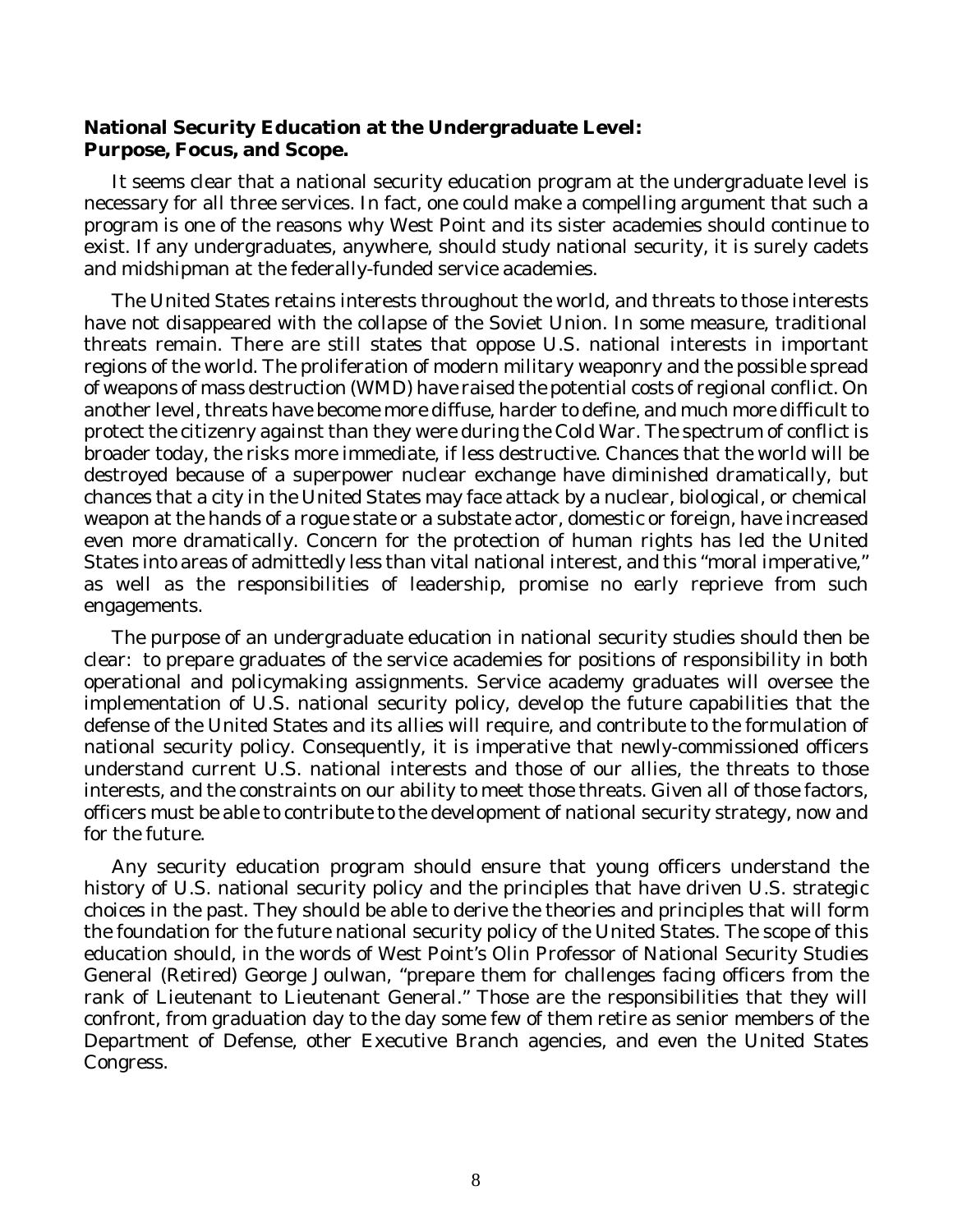#### **Educating Future Leaders.**

*Foundations for a Lifetime of Service*. An officer is an expert with specialized knowledge and skill in the direction, operation, and control of an organization whose primary function is the application of violence. However, officer expertise is much broader and more comprehensive than the act of fighting itself, and it is fostered through a continuous process of development. Just as law at its border merges into history, politics, economics, sociology, and psychology, so also does military expertise. Beyond these borders, military knowledge has frontiers on the natural sciences of chemistry, physics, and biology. An officer must understand the profession's relationship to these many other fields. Therefore, professional military education must begin with a broad, liberal, cultural background, which for the American officer traditionally has been the baccalaureate degree.

Undergraduate education is necessarily foundational in many respects. The academic programs at the three service academies provide not only a broad liberal education, they also prepare graduates for the professional environments in which all of them will serve. They do so by combining an extensive core curriculum with a majors program that supports study in depth of a chosen discipline. While the details of the core curricula at the three academies differ slightly, the purpose is the same: to provide the intellectual foundation needed to carry out the responsibilities of a commissioned officer in the decades ahead. Curricular design must answer two critical questions: First, what do we need our officers to be able to do in the future? Second, how does our curriculum contribute to the development of officers who reflect those attributes we deem important? What follows is a discussion of the specifics of the academic program at the U.S. Military Academy at West Point. The objectives and programs at the Air Force and Naval academies are essentially similar in design and scope. The intellectual and professional development programs at all three academies are derived from the two focal questions noted above.

The Military Academy describes its academic program not by specific courses but by the educational objectives that identify competencies essential for successful development and service as a professional officer. What does West Point expect of its academic program? What are the key outcome goals of its intellectual development program? The general educational goal of the U.S. Military Academy is clearly stated:

To enable its graduates to anticipate and respond effectively to the uncertainties of a changing  $t$ echnological, social, political, and economic world.<sup>1</sup>

From this concept for intellectual development, the Military Academy derives a set of nine specific Academic Program Goals that address specific Army needs and reflect the attributes the Academy seeks to develop in its graduates. These goals are listed in Table 1.

#### **National Security Education: Three Classes Each Year.**

The teaching of national security at West Point encompasses more than just a specific course in national security affairs. Each year the Military Academy graduates three "classes" of national security students. The first "class" is the obvious one, that is, every graduating cadet, regardless of academic major. The second class is a subset of the first. These are the graduates who chose to major in a specific field with a clear link to some aspect of what is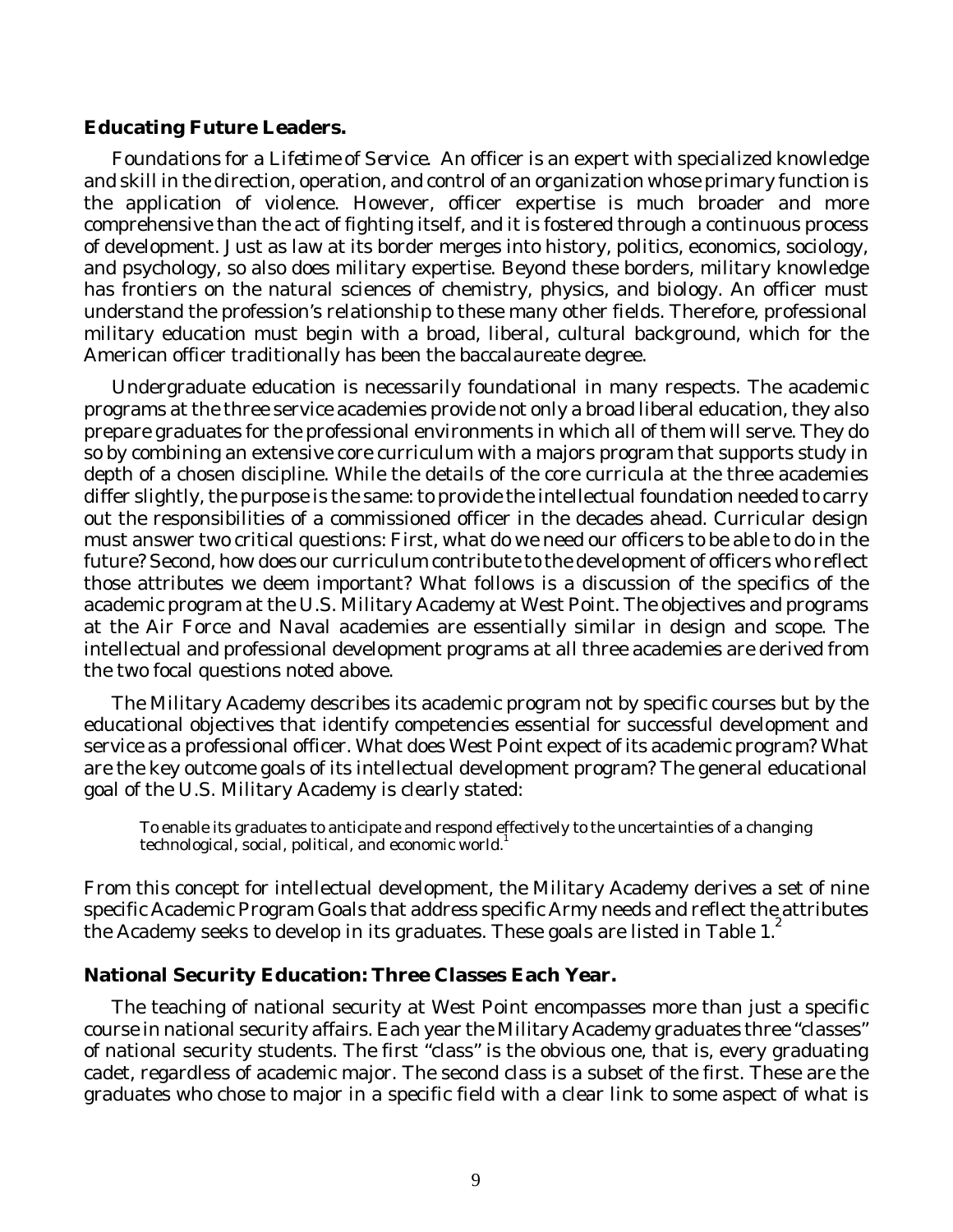commonly thought to be the study of national security. The third and often overlooked "class" is comprised of those officers assigned to the West Point faculty following graduate study<br>who complete their costruments as instructors and return to complete in the field farmed who complete their assignments as instructors and return to service in the field Army.

Think and act creatively. Understand and apply the mathematical, physical, and computer sciences to reason scientifically, solve quantitative problems, and use technology. Use the engineering thought process by which mathematical and scientific facts and principles are applied to serve the needs of society. Draw on an appreciation of culture to understand in a global context human behavior, achievement, and ideas. Draw on an appreciation of history to understand in a global context human behavior, achievement, and ideas. Understand patterns of human behavior, particularly how individuals, organizations, and societies pursue social, political, and economic goals. Communicate, especially in writing, in precise language, correct sentences, and concise, coherent paragraphs---each communication evincing clear, critical thinking. Recognize moral issues and apply ethical considerations in decisionmaking. Demonstrate the capability for and willingness to pursue progressive and continued educational development.

**Table 1. Academic Program Goals.**

*Every Cadet A National Security Studies Student*. The contemporary debate over the study of national security is based on how broadly or how narrowly to define the term. For some, security studies are focused on the use of force to secure, defend, and advance national interests. Others broaden the term to incorporate the range of threats to national survival, stability, and sovereignty to include environmental hazards, domestic crime, economic growth, and questions of social justice.

West Point's curriculum reflects an understanding of the need for a broad undergraduate education that instills the attributes listed in Table 1 without rejecting or subordinating the traditional elements of national security studies. The Military Academy's aim is to provide a baccalaureate degree that first and foremost prepares its graduates for the unique demands of their chosen profession. The same is obviously true for the other service academies as well.

As it has been throughout its history, the West Point academic program is based on an extensive core curriculum. At one level, the core curriculum is the common "major" for every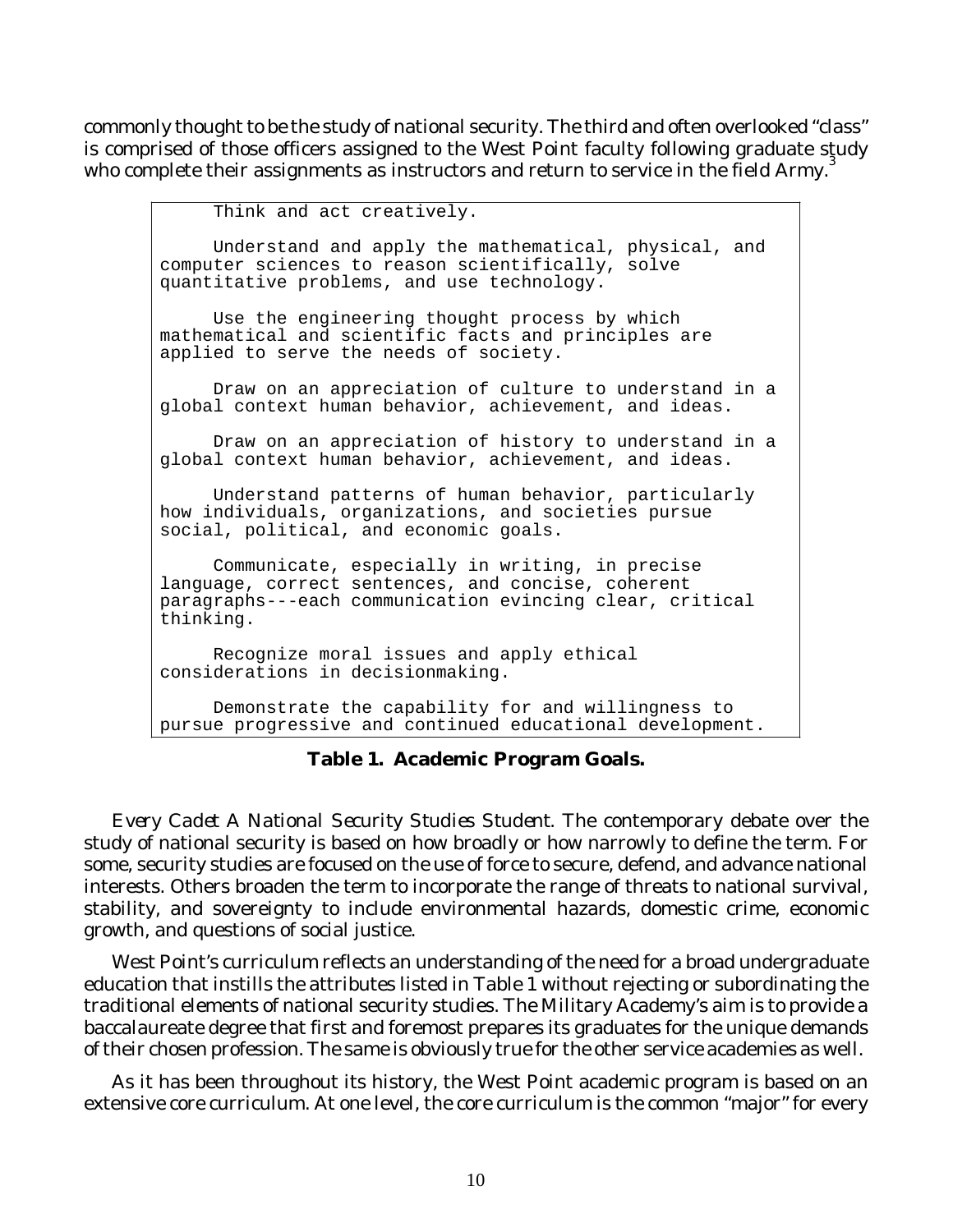graduate. Taken together, the 31 courses in the core constitute the means by which the Military Academy seeks to instill in every graduate the attributes contained in the Academic Program Goals. The specific structure of the core curriculum is detailed in Figure 1. As the data in the figure indicate, every cadet, regardless of academic major, must take four semesters of mathematics, two of physics, two of chemistry, one of terrain analysis, one of computer science, and five from one of seven engineering sequences (civil, mechanical, electrical, nuclear, computer science, environmental, systems). In the humanities and public affairs, every cadet must take 4 semesters of history, 3 of social sciences, 3 of English, 2 of behavioral sciences, 1 of philosophy, 2 of a foreign language, and 1 of constitutional law. The three required social sciences courses consist of 1 semester of American Politics, 1 of economics, and 1 of international relations. In addition to the 31 academic courses in the core curriculum, cadets must take four courses in military science and four year-long courses in physical education.



**Figure 1.**

The core curriculum is bound by belief in the importance of a truly common educational experience. Therefore, there are no special classes in physics for philosophy majors. Aeronautical engineers take the same core literature class as English majors. There is no "math for poets and lovers" at West Point. Cadets must master a range of common disciplines, all of which contribute to the goal of producing an educated citizen and a skilled public servant.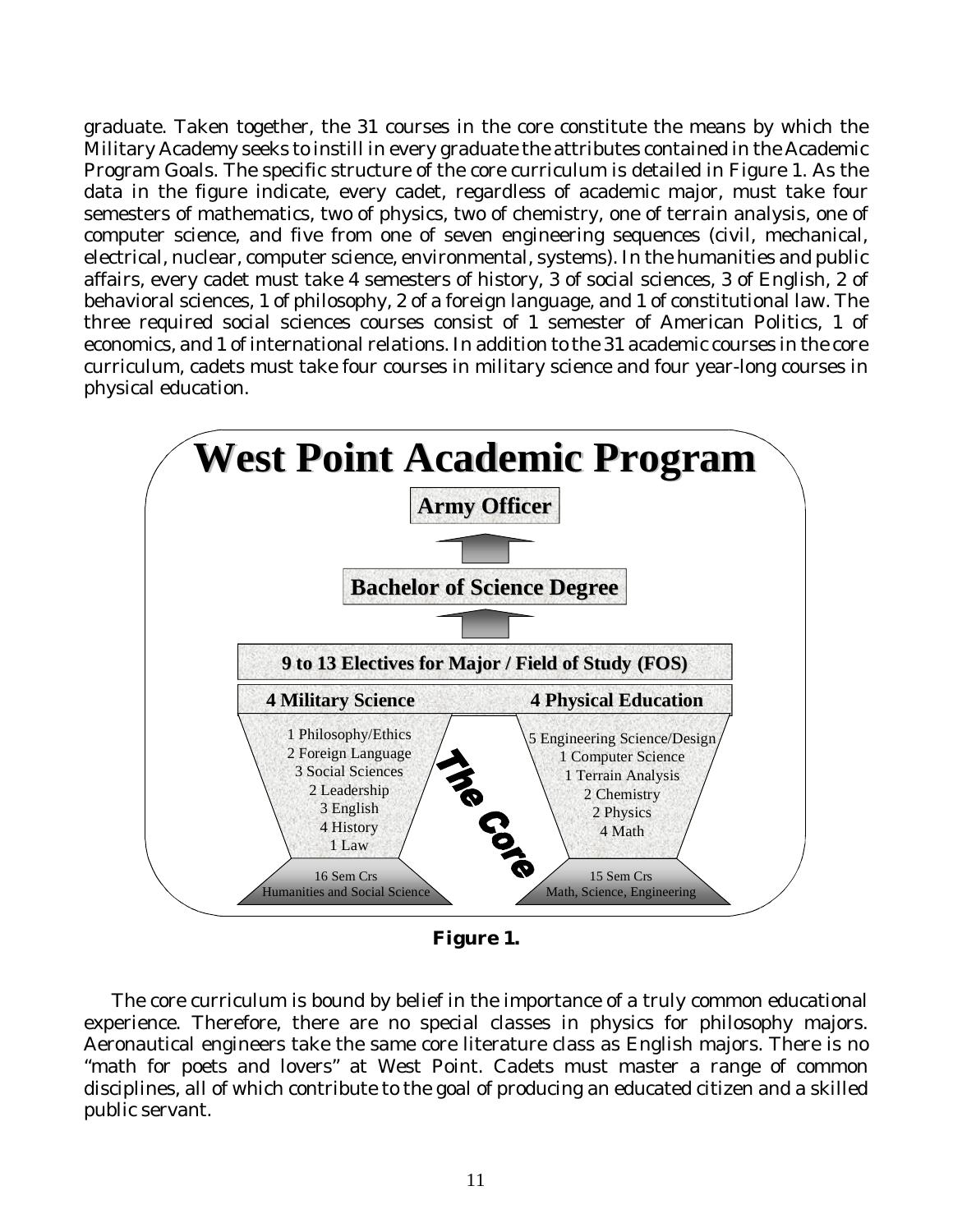Many of the contributions of the core curriculum to national security education are obvious, while some are less so. The rigorous math, science, and engineering core curriculum ensures that graduates will be comfortable in the rapidly changing technological environment and that they will be proficient in the use of the modern weapons, communications, and logistical systems that will be an integral part of the U.S. military structure. Preparing for the technological demands of the next 20 years, accommodating the opportunities presented by information dominance, and adjusting to the operational imperatives of the revolution in military affairs require a level of technical education and competence that must be grounded in a solid foundation of undergraduate study in mathematics, science, and engineering.

The study of a foreign language results not only in the acquisition of a particular skill, but also in an appreciation for different cultures in general. History (American, world, and military) and behavioral sciences convey an appreciation for people and their development, as well as for the sources of conflict that seem an integral part of human society. Philosophy, English, and law provide a solid foundation in the philosophical roots of U.S. society and the unique constitutional responsibilities of commissioned officers in a democracy. The three core social sciences courses—American Politics, Economics, and International Relations ensure that every cadet has a foundation in the study of national security issues and the processes involved in making both political and economic decisions concerning national security.

The American Politics course covers the philosophical roots of modern democracy, the Constitution, American political institutions, and the politics of making and implementing policy. Cadets address the most fundamental aspect of national security education, consideration of the processes by which this nation decides to use force to defend its interests. The core Economics course covers microeconomics, macroeconomics, and international economics. Cadets apply economic analysis to public policy issues and learn how the Department of Defense uses economic analysis to allocate scarce resources across competing demands.

The core course in International Relations focuses on two key questions: "Why do states do what they do?" and "How do international relations reflect cooperation and conflict?" Cadets consider these questions through classical realism and international systems explanations, as well from the perspectives of international political economy and the dynamics of internal, sub-systemic nation-state decisionmaking perspectives and processes. Cadets use these multiple theoretical "lenses" to improve their ability to analyze international events and to learn the importance and value of intellectual pluralism. Through the use of case studies, individual research and writing, and course exercises, cadets focus on questions of power, wealth, security, and stability. This course also serves as the capstone course for the Military Academy's "cultural awareness" goal. In order to enhance cultural understanding, cadets choose and participate in a "mini-elective," incorporated into the course, that focuses on a particular region of the world in which the cadet has an interest.

All cadets have the opportunity to apply what they have learned to real-world defense applications both in the classroom and in outside research programs. Classroom learning in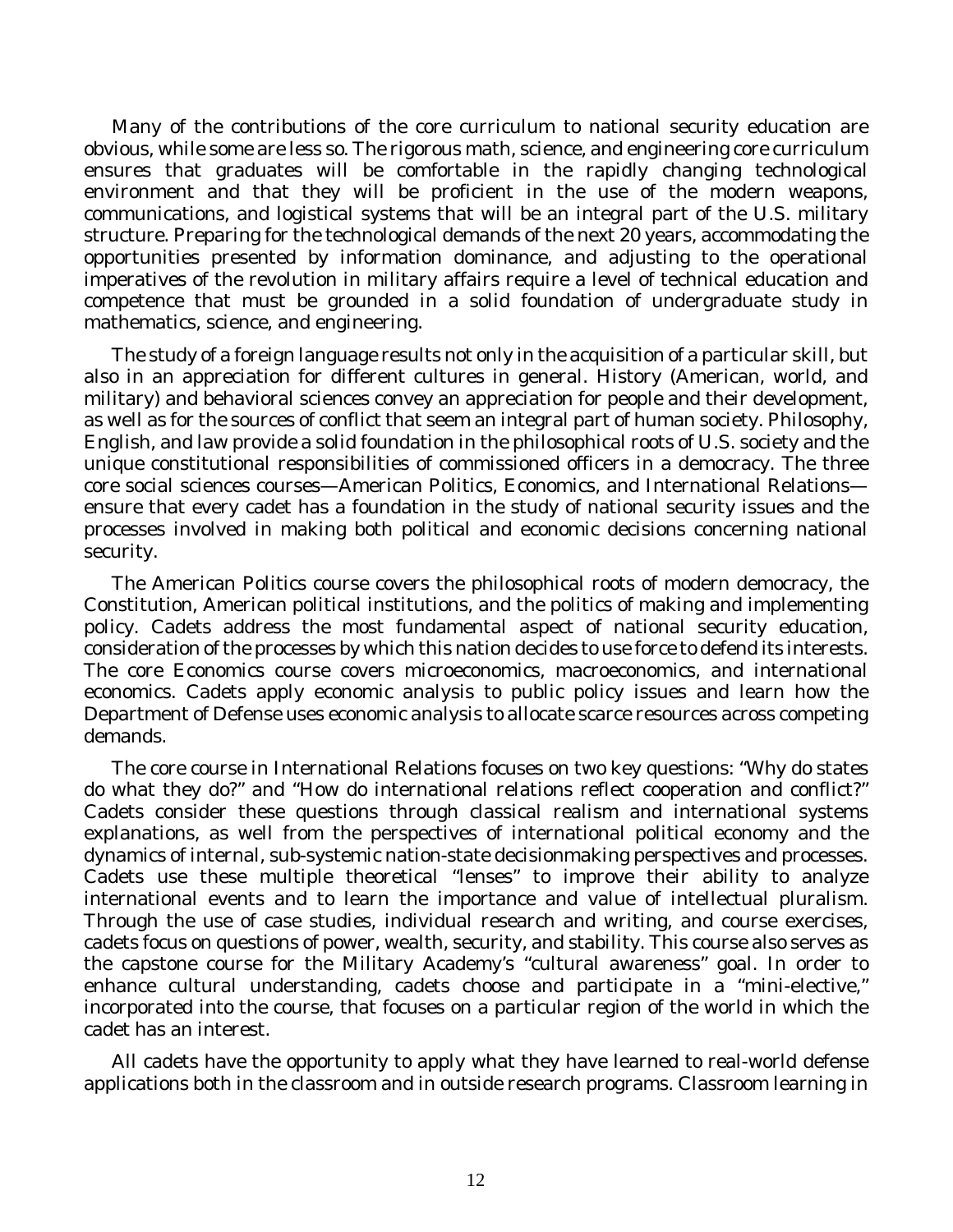every discipline is supplemented with summertime Academic Individual Advanced Development (AIAD) opportunities.

*Studying National Security in Depth*. With 19 majors and an additional nine fields of study (normally interdisciplinary programs), West Point provides the opportunity for study in depth in a wide range of fields. Many, such as Strategic and International History or Military Art and Science clearly focus on important dimensions of national security. The regional studies program enables cadets to study the language, history, geography, and government and politics of areas such as Russia, Europe, Latin America, the Middle East, and China. Four majors programs—International Politics, Comparative Politics, American Politics, and Economics—are heavily oriented on the study of specific aspects of national security. The foundational courses in the core curriculum provide the basis for more advanced examinations of public policy, international relations, the economics of national security, and national and international security studies.

The majors in economics and the three political science stems are focused explicitly on questions of public policy, particularly as those questions relate to defense and national security affairs. For the political scientists, required courses in methodology, political theory, and comparative politics are followed by a wide range of electives. These include standard courses in legislative politics, bureaucratic politics, the presidency, regional studies courses, and international political economy. Economics majors must take courses in econometrics, microeconomics, macroeconomics, and international economics. Follow-on electives are available in a variety of subjects, ranging from finance and accounting to labor and manpower economics.

While the curriculum mirrors those of many other nationally recognized programs in some ways, there are two elements that distinguish it from others. First, all course work includes at least some consideration of national security issues as they relate to the specific course topic. This consideration does not come at the expense of the essential core material of the subject. It does, however, provide a focus for case studies and course research projects.

The second distinguishing characteristic of these programs is that they require every cadet to take at least one capstone course that explicitly deals with national security. Economics majors must take either the Economics of National Security course or the Defense Economics course taught by the Bernard Rogers Professor of the Economics of National Security. (The first endowed chair in the history of the Military Academy was created specifically for the study of defense economics). Political scientists can choose from Defense Politics, American Foreign Policy, International Security Studies, or the seminar taught by the John M. Olin Distinguished Professor of National Security Studies (currently General Barry McCaffrey, recently retired Director of the Office of National Drug Control Policy and former Commander-in-Chief of U.S. Southern Command). Additionally, every political science major at the Military Academy must take the senior-level course in National Security Studies. (Cadets in other courses of study may, and do, also take the course.)

Cadets focusing on national security issues also participate in summer AIAD experiences that complement their classroom learning. Cadets have the opportunity to serve abroad in U.S. embassies or with nongovernmental agencies throughout Africa, Asia, and nations of the former Soviet Union. Indeed, a cadet participating in the AIAD program was assigned to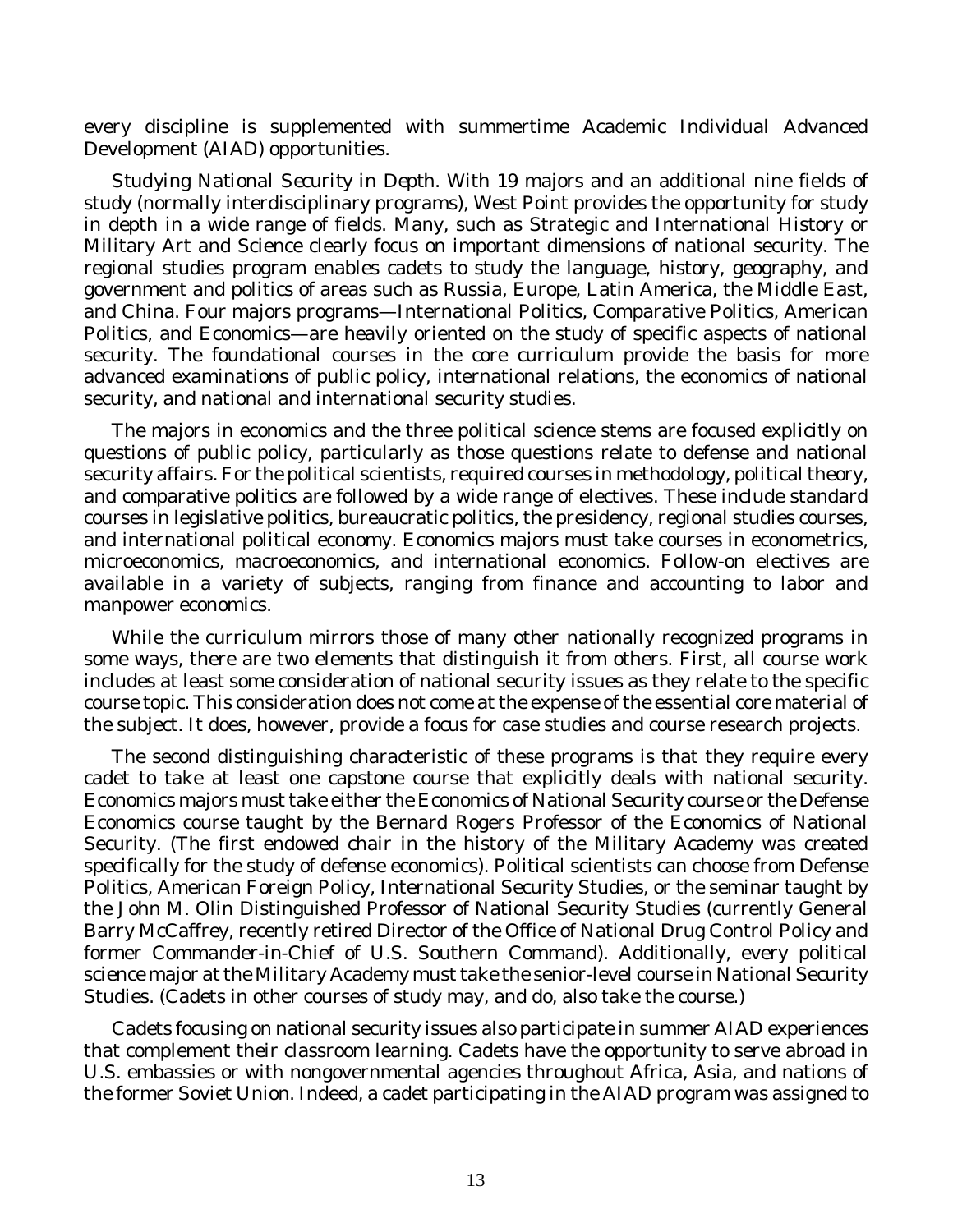the U.S. embassy in Nairobi, Kenya, when it was destroyed by a terrorist bomb. The cadet was decorated for her actions in the aftermath of that attack. Cadets also serve each summer in the Office of the Secretary of Defense, the Office of the Chairman of the Joint Chiefs of Staff, the Office of Management and Budget, and in various congressional offices, to name but a few. These experiences provide the basis for enhanced understanding of the dynamics at work in the international system, an environment in which they will be operating and leading after graduation.

By the time cadets reach their capstone courses, they should have a firm understanding of the liberal democratic values on which the United States was founded and in defense of which they will serve. They should then be ready to perform in-depth analyses of both the domestic and international environment in which security policy decisions must be made based on their knowledge of American strategic culture and the military's organizational cultures and the U.S. economic system. They will confront questions about the threats to U.S. interests in the present and in the foreseeable future, about U.S. membership in and interaction with alliances and international organizations, about the international economic system, and about the global impact of technology and the media on both the fragmentation and integration of states in the international system.

Knowledge of the dynamics of the U.S. national security decisionmaking process and of the system that produces national security policy will be put to the test when they evaluate the current state of readiness of the economic, diplomatic, and military tools of American national power to accomplish the objectives of state policy. They must be ready to evaluate and design both force structures and military strategies to put these tools of foreign policy to use in the interests of the common defense.

The conceptual framework for analyzing national security affairs employed at the Military Academy is contained in Figure 2. This framework supports the specific concepts that every cadet must understand upon completion of the program. The specific objectives for the national security studies program are as follows:

1. Understand the tension between U.S. interests and American values in national security policy.

2. Understand the principles of strategic thinking and the value of strategy for reconciling the challenges of the international environment with the constraints of the American political system.

3. Understand how to determine the degree of "vitalness" of national interests, recognizing the difficulties inherent in such endeavors.

4. Understand the various state and nonstate actors and global transformations that are causing both fragmentation and integration globally and presenting new types of security threats.

5. Understand the evolution of U.S. security strategy in the 20th century, focusing on lessons learned from instances of success and failure in past strategies.

6. Identify (using relevant criteria and analytical frameworks) future U.S. interests and the threats to those interests in various geographic regions.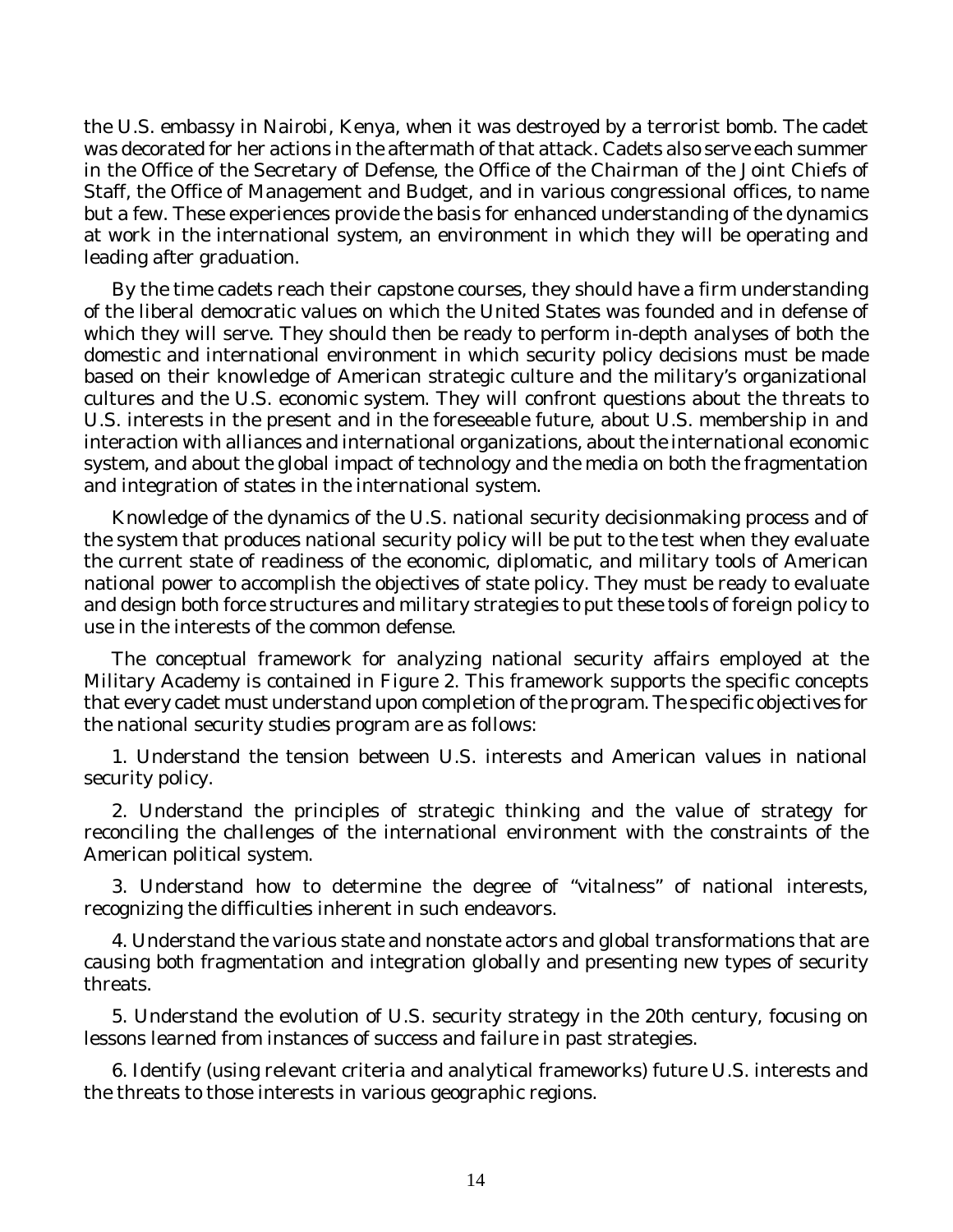7. Understand the role that political decision-making structures and processes play in affecting the development and implementation of national security policy.

8. Understand the capabilities and limitations of economic, diplomatic, and military instruments that contribute to national security.

9. Understand the role of force in the achievement of national political ends.

10. Understand how to integrate the instruments of U.S. power to most effectively address short- and long-term threats to U.S. national security.

11. Understand the implications of strategic alternatives to current force structure and doctrine.



**Figure 2. Framework for Analyzing National Security Policy.**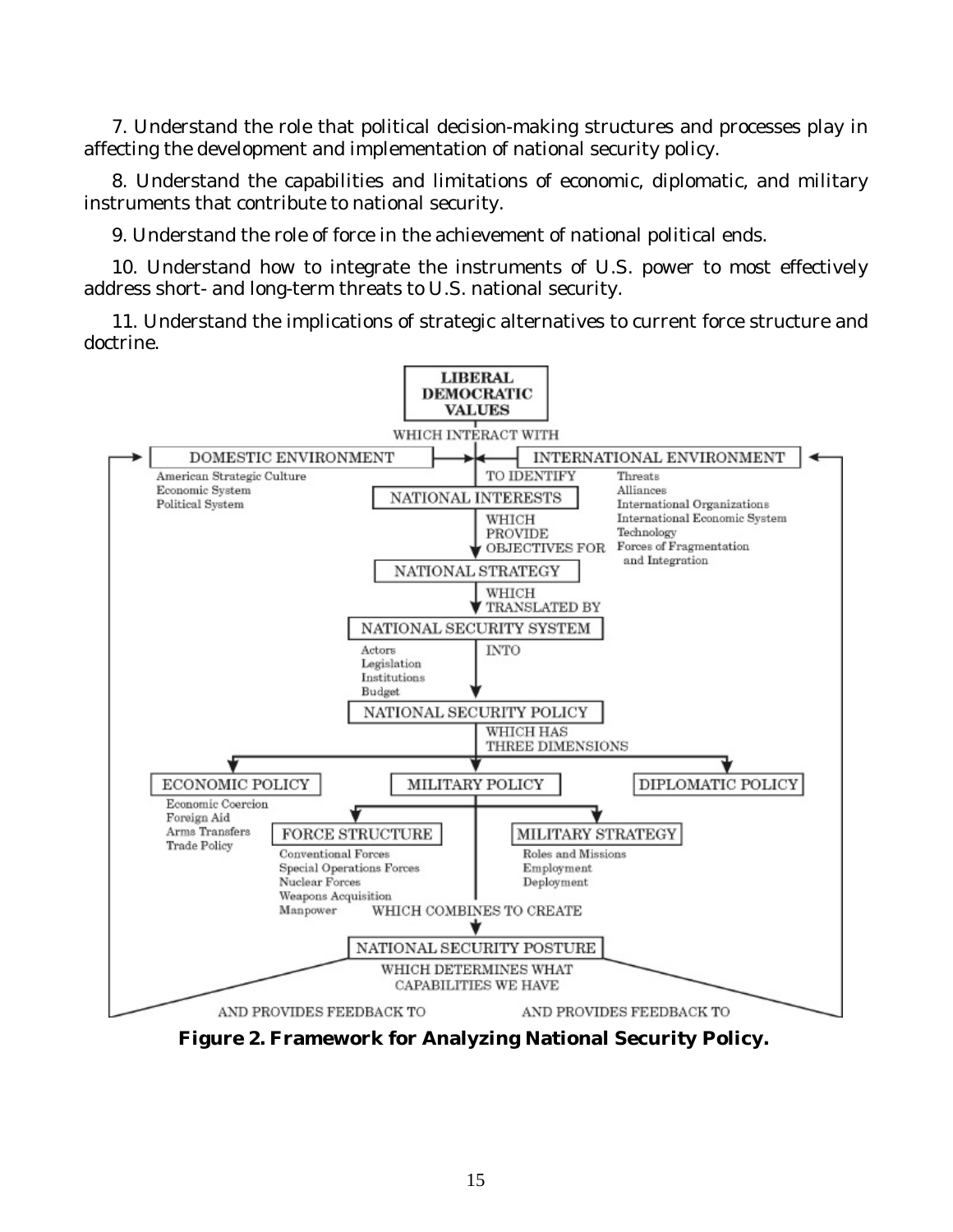Producing graduates able to meet the practical demands of national security policymaking and implementation will require a solid emphasis on all of these skill sets, but with a priority on the courses that require both oral and written analysis of current events through theoretical prisms and frameworks. Armed with these lenses with which to understand the world around them, those who focus on national security studies will be better prepared to contribute to the formulation of national security strategy.

*Graduating Faculty*. A third and often overlooked "class" that leaves the service academies each year is comprised of the junior military faculty members who are returning to their respective services after graduate school and a tour on the faculty. Normally, a junior officer selected to teach at a service academy spends 2 years at a top-flight graduate school (a few spend 3 years). Following graduate school in an appropriate discipline, they spend 3 years teaching, mentoring, counseling, and pursuing their own research agendas. Many use the tour to complete their doctoral dissertations, having achieved ABD status during their graduate school assignment. In addition to supporting cadet military instruction, faculty members have the opportunity to pursue their own professional development during the summer working in service headquarters in Washington or other relevant agencies throughout the country, or in some cases involving Foreign Area Officers, throughout the world. Junior faculty members also provide valuable research to service agencies on everything from weapons modernization to regional culture. The Institute for National Security Studies at the Air Force Academy sponsors research by faculty members at all three service academies. Research cells at West Point that include junior faculty members provide analysis and recommendations to the Army leadership on issues as varied as the use of artificial intelligence, resource allocation, and manpower recruiting and retention.

The combination of graduate school, teaching, and professional development activities ensures the continued and enhanced utility of junior faculty members for their services. Historical data support the conclusion that faculty members not only continue to contribute, but also that they enjoy a greater degree of professional success than do their peers. Many of the services' senior leadership served as academy faculty members, and selection rates for promotion and key command assignments reflect the degree to which the services value the expertise that junior faculty members develop and nurture during and after an assignment to a service academy. 4

*Designing the Ideal Program in National Security Education Something Old, Something New* . . .What would comprise an ideal program in national security education? How would it differ from the curricula of today? What part of that curriculum is traditional but retains relevance? What should we add that is new, and why is it needed?

An ideal program would build upon the foundation of the core curriculum to produce graduates who fully understand both their own country and the world in which it takes a leadership role. Thus, core courses in world and military history, political science, economics, international relations, English, foreign languages, and mathematics, science, and engineering retain great relevance for the future education of military officers. To this broad, liberal foundation, the ideal program would add required courses in:

- Comparative Politics
- Research Methodology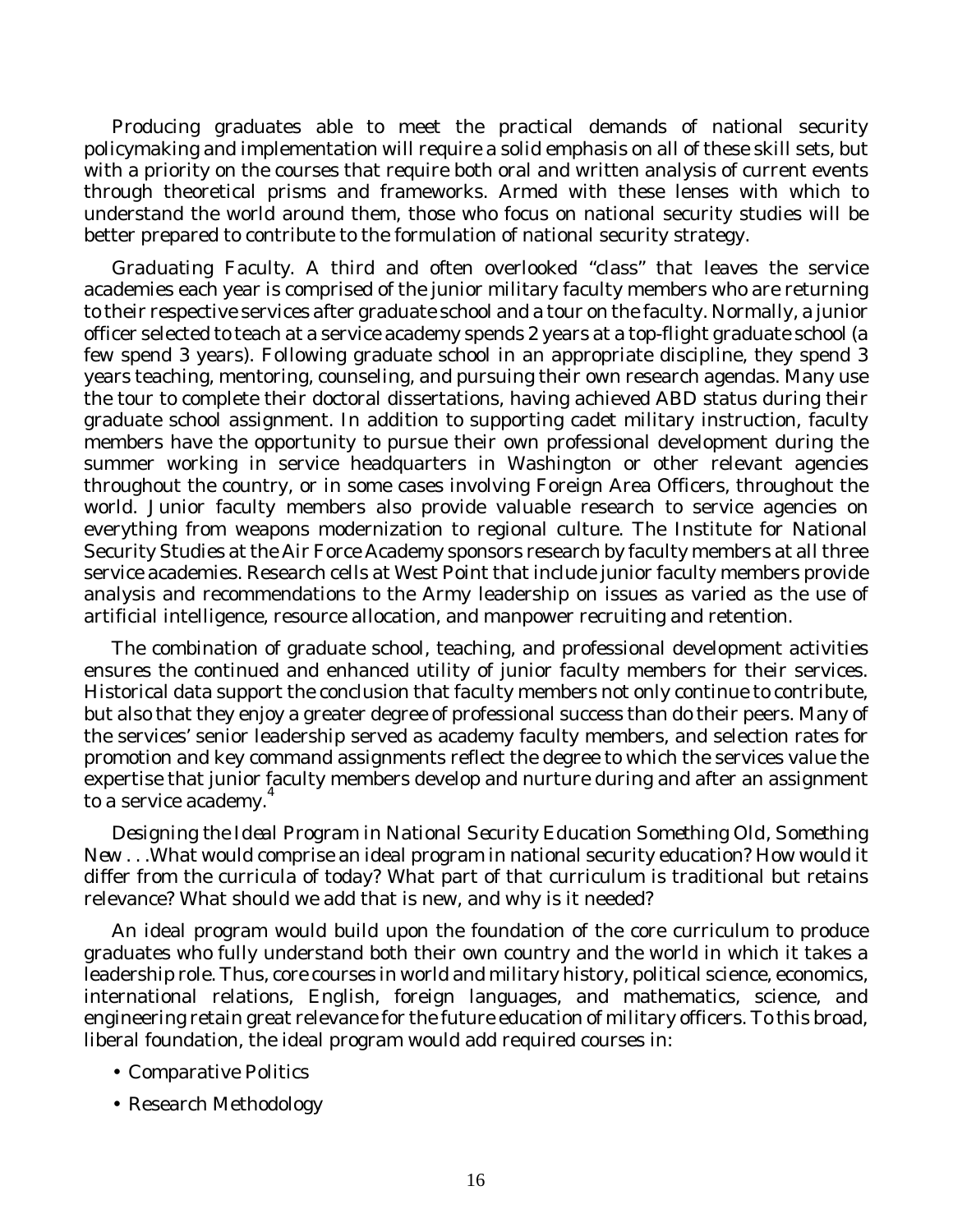- International Relations Theories
- Terrorism\*
- The Military in Politics
- U.S. Foreign Policy
- The Economics of U.S. National Security
- The Politics of Defense Policy
- International Organizations\*
- U.S. National Security Studies
- Security in the Developing World
- Counterproliferation and Arms Control\*
- Senior Thesis/Independent Research Project

### \*New Courses

Much of the list above is traditional, and courses in these subjects have been taught at the service academies for some time. As long as the primary mission of the U.S. Armed Forces remains to fight and win our nation's wars, and as long as interstate warfare remains a real threat in the international system, it is essential that the academic and professional development programs at the service academies prepare cadets and midshipmen for those possibilities. However, changes in the international security environment in the wake of the Cold War—most notably the increased U.S. involvement in multinational coalitions under the auspices of international organizations, the increased threat of terrorism against American citizens from both domestic and international actors, and the greatly increased threat of proliferation of weapons of mass destruction—would seem to necessitate the intellectual consideration of some new subject matter at the undergraduate level and the introduction of several new courses.

In light of the nature, variety, and location of the operations that the U.S. military services seem destined to conduct more or less routinely in the post-Cold War world, one of the most pressing needs of the armed services is for officers with an in-depth understanding of another region of the world. During the Cold War, the armed forces knew where the primary threat was and how to prepare; the disorder of the post-Cold War world means that the military services must be prepared to conduct operations ranging from humanitarian relief to theater-level war at any time, anywhere in the world. Thus, in addition to the courses listed above, cadets should take courses in both the language and politics of one of the following regions:

- Africa
- East Asia
- Russia and the Former Soviet Union
- Latin America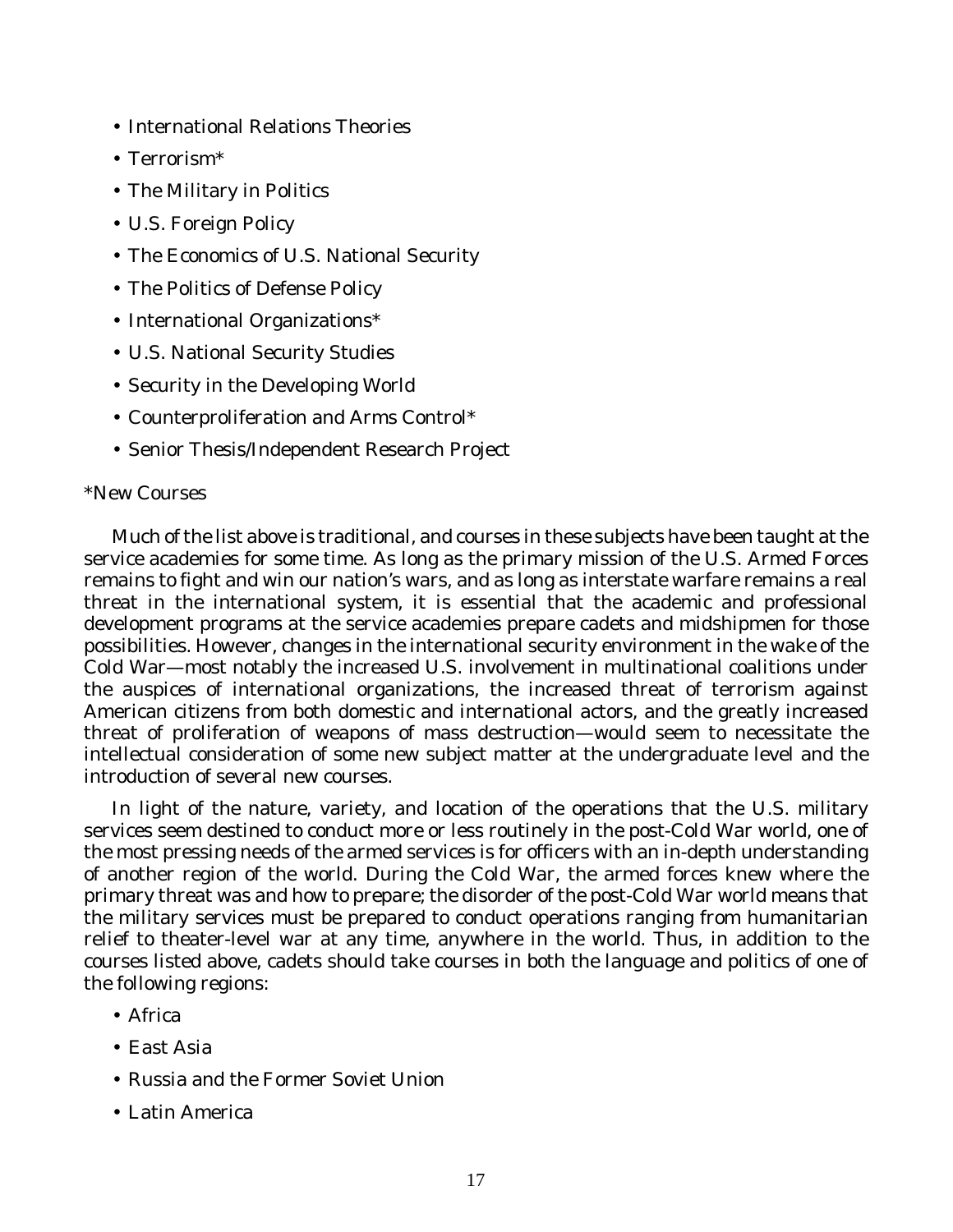#### • Europe

*Jointness*. One of the areas that may well deserve increased emphasis in the precommissioning education of officers is that of joint operations. What should newly-commissioned officers know about joint operations? What are the most effective means by which to inculcate into young officers an appreciation for the fact that all U.S. military operations are likely to be joint and an understanding of the capabilities of their sister services?

The report of the Center for Strategic & International Studies (CSIS) Study Group on Professional Military Education (known as the Cheney Report, after the chair, former Secretary of Defense and now Vice President Dick Cheney) recommended that all precommissioning programs— ROTC, OCS, and the service academies—offer mandatory courses that introduce students to the operations and cultures of sister services.<sup>5</sup> Some suggest that every cadet or midshipman spend at least one semester at another service academy. In fact, the service academies do have such an exchange program, although the number of participants is limited to about 20 in each class. The Air Force Academy has introduced a mandatory course in Joint Operations, and the subject is an integral part of the military science instruction at West Point and Annapolis. Summer military training programs also emphasize the joint nature of U.S. military operations, and include participation by representatives of other services where feasible. To date, there are no common standards for precommissioning education in joint operations. The adoption of such standards will require appropriate adjustments in the military science programs at the service academies and in ROTC.

### **Teaching Methodologies.**

How can teachers best serve their audience and achieve the ends of our ideal curricula? West Point has long relied upon the Thayer Method of instruction: small classes, taught primarily by company-grade or junior field-grade officers who serve both as traditional college professors but also, and perhaps even more important, as role models for the young cadets they instruct. This approach should remain the foundation of instruction in national security studies. Small classrooms allow for one-on-one interaction between instructor and student, and among the students themselves. This opportunity for dialogue is especially important when debating questions for which there are no right answers; it encourages the development of the reasoning skills, analytic abilities, and proficiency in presentation that cadets will need when they are responsible for the formulation of policy in years to come. Cadets should continue to be held responsible for mastering the material in high-level seminars before class attendance; that time can then be put to use debating nuances and implications with peers and instructors. The educational value of requiring cadets to make presentations cannot be overemphasized; the sooner they learn to craft cogent presentations, the more effective they will be as staff officers and as policymakers and advisors.

Small seminars should be supplemented by lectures from experts in the field, invited to share their perspectives and experiences with cadets. These speakers serve as role models in a different way than do officer instructors; they can present a firsthand view of policy formulation at the highest levels, enlightening and encouraging those who will be responsible for carrying it out on the ground, at least early in their careers.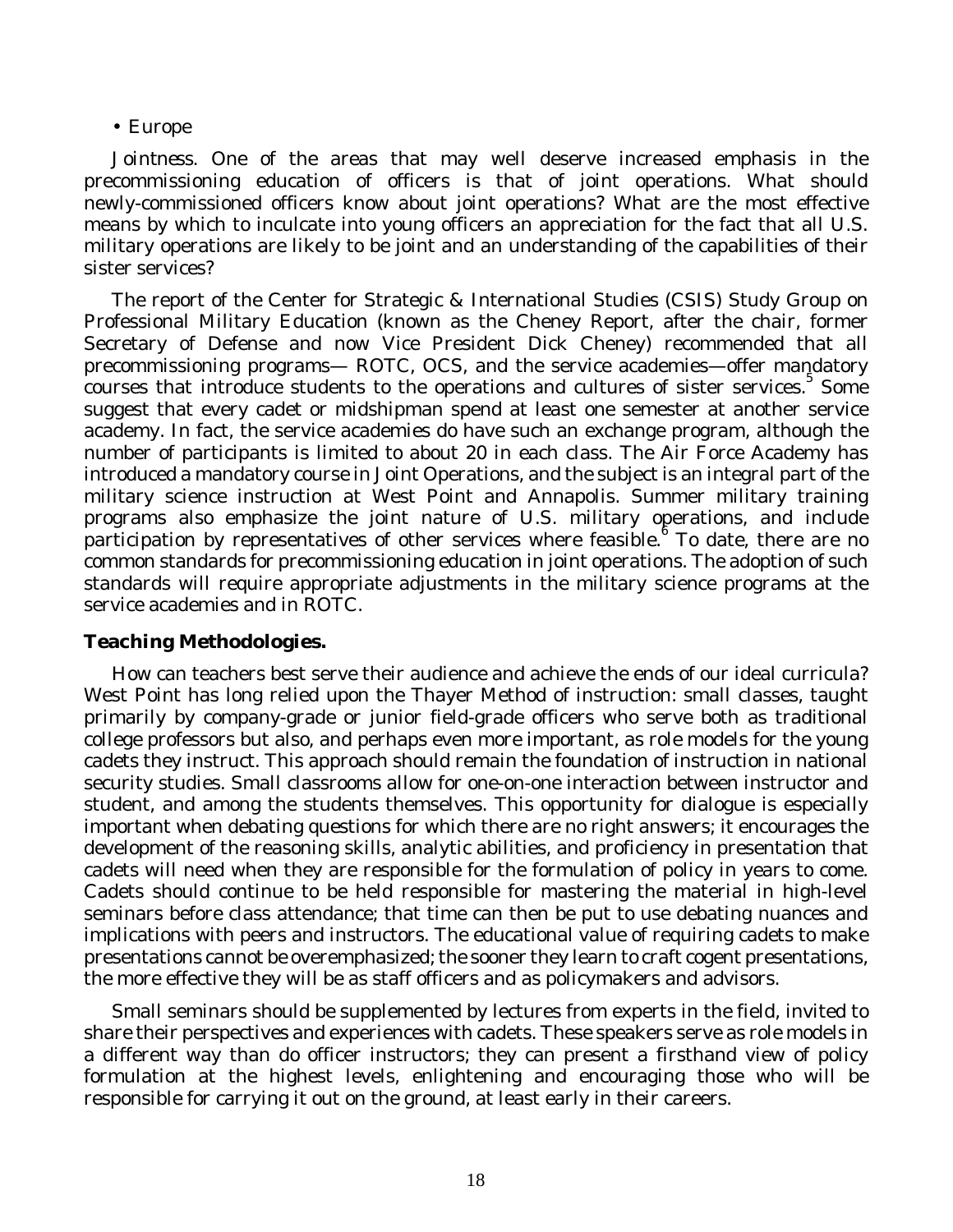The proliferation of information technology raises interesting new possibilities in the classroom. Experience to date indicates that, while internet access is essential to national security education, it is possible to overuse technology in the classroom; the medium must not become the message. Only a few years ago, the "advanced technology classroom of the future" was perceived to be one where every student was wired to a computer and the internet, madly searching for and retrieving information from an endless variety of sources. Experience has taught that just the opposite is true; the information revolution has reinforced the critical role of the instructor in the classroom. Information searches can and must be done outside of class, but the classroom must be the site of critical thinking and analysis. Web sites, videos, and PowerPoint presentations that can be projected onto a screen allow for the rapid transfer of information and serve to maintain student interest. Nonetheless, human interaction is the core of the undergraduate learning experience. Debating policy issues in small groups is not only the best way to sharpen young minds, it is also the best possible preparation for their future roles as policy and decisionmakers. Simulations and role-playing, especially when supported by film clips of present or past national security issues, similarly help to develop the skills and the mindset that the service academies seek to inculcate in their graduates.

#### **The "Locus" of Security Studies.**

Where does the study of national and international security fit into current education programs at the undergraduate level? Should security studies be a separate interdisciplinary field, or is it more properly a subset of international relations, or a series of semi-connected courses under international relations, IPE (international political economy), etc.?

International Relations was created as a discipline to answer the question of "what causes war and how can we minimize the chances of war occurring and its destructiveness when it does?" Security studies, which answer if not those first-order questions then second-order questions derived from them, is clearly a subfield of international relations, and arguably the most important subfield of international relations. Although IPE has some important insights into both the causes of war and peace and proper and possible choices about national security policy, it is not fundamentally about power and war, the subjects of international relations—and of national security policy. While a complete discussion of the views on what properly constitutes security studies in the post-Cold War world is beyond the scope of this chapter, Richard Betts' insightful essay on the importance of strategic studies supports the notion that security studies is appropriately thought of a sub-field of international relations.<sup>7</sup> On the issue of the "content" of security studies, Betts posits a subfield of three concentric circles. At the core is *military science*, which is concerned with how technology, organization, and tactics combine to win battles. In the middle ring lies *strategic studies*, which focuses on how political ends and military means interact under social, economic, and other constraints. The outer, most inclusive ring is *security studies*, which considers everything that bears on the safety of a polity. 8 In practice, of course, the dividing lines between the circles will never be clear, although the typology does impose some discipline on the considerations of what properly constitutes security studies, a field that could potentially be boundless.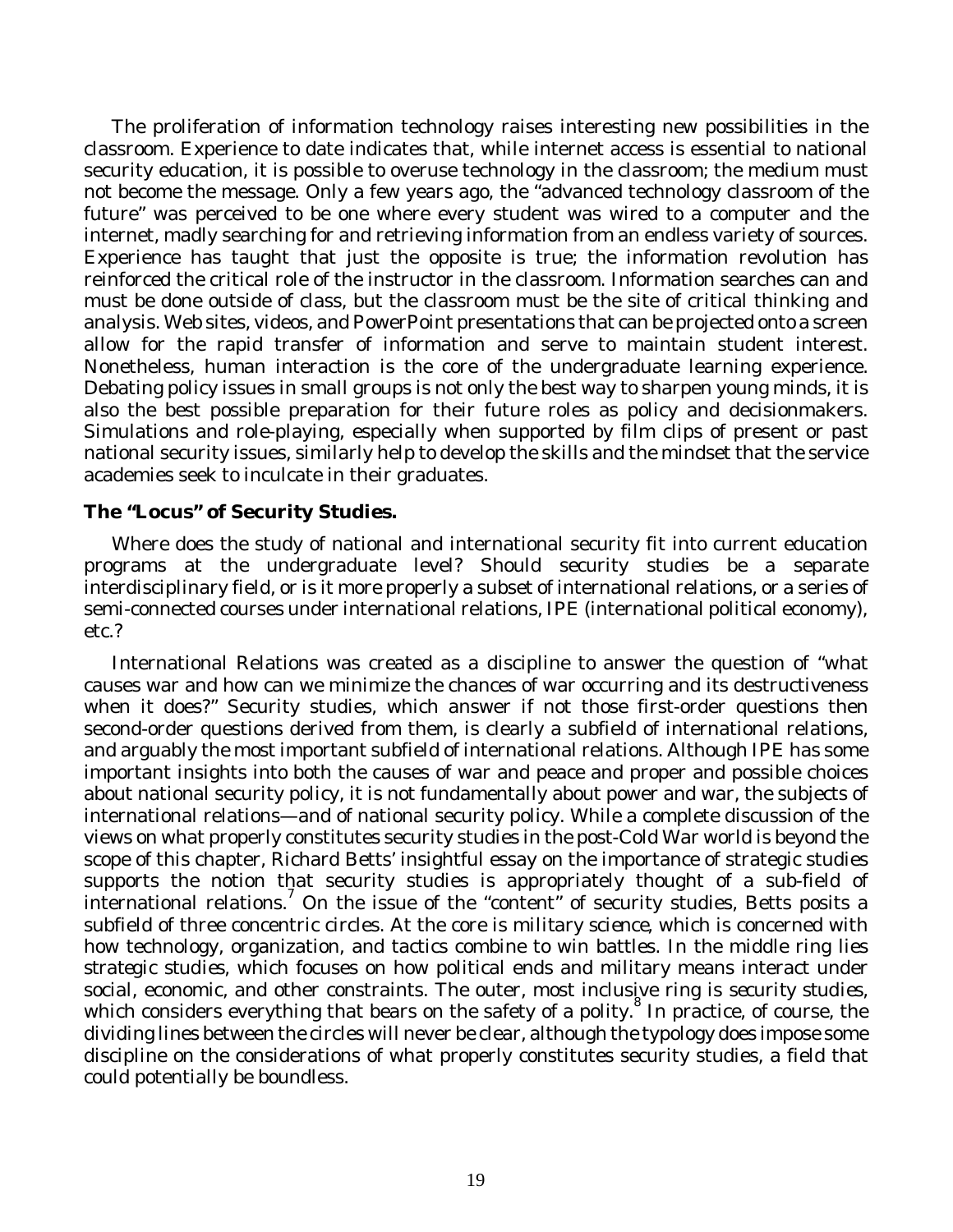In the end, commissioned officers who lead the nation's military services in the 21st century will need to be facile with technology and comfortable with uncertainty and change. They will need to be attuned to the role culture plays in determining the structure and dynamics of the international system. Finally, they will need to be accomplished players in the fragmented decisionmaking environment that defines American pluralism. The educational programs at the service academies are designed to produce just such leaders for the nation, now and in the future.

#### **ENDNOTES - CHAPTER 2**

1. *Educating Army Leaders for the 21st Century*, Office of the Dean, United States Military Academy, West Point, NY, 1998, p. 9.

2. *Ibid.*

3. For a more complete discussion of these issues, see Daniel J. Kaufman and Jay M. Parker, "Teaching National Security at West Point: More than Just One Course," *National Security Studies Quarterly,* Vol. III, Issue 4, Autumn 1997, pp. 25-38.

4. Former members of the West Point faculty include General Eric Shinseki, Chief of Staff of the Army; Lieutenant General Thomas Burnette, Deputy Commander-in-Chief, Joint Forces Command; Lieutenant General David Ohle, Deputy Chief of Staff of the Army for Personnel; Lieutenant General Paul Kern, Director of Army Research and Development; Lieutenant General (retired) Richard Chilcoat, former President, National Defense University; General (retired) Barry McCaffrey, Director of the Office of National Drug Control Policy; General (retired) Jack Galvin, former Commander-in-Chief, Southern Command and then Supreme Allied Commander, Europe; General (retired) George Joulwan, former Commander-in-Chief, Southern Command, and then Supreme Allied Commander, Europe; and General (retired) Wesley Clark, former Commander-in-Chief, Southern Command, and then Supreme Allied Commander, Europe; to name but a few.

5. Center for Strategic and International Studies, *Professional Military Education: An Asset for Peace and Progress*, March 1997, p. 37.

6. For instance, the author participated in an airmobile operation last summer in which West Point cadets were transported by U.S. Marine Corps helicopters. U.S. Navy ships dock at West Point routinely, where they are visited by cadets, who receive instruction on their operations and capabilities. The National Security Studies course visits the Navy base at New London, where cadets visit submarines and other naval vessels. There are 13 Air Force officers assigned to the staff and faculty at West Point, and a like number of Army officers are assigned to the Air Force Academy.

7. Richard K. Betts, "Should Strategic Studies Survive?" *World Politics,* Vol. 50, October 1997, p. 10.

8. *Ibid*., p. 9.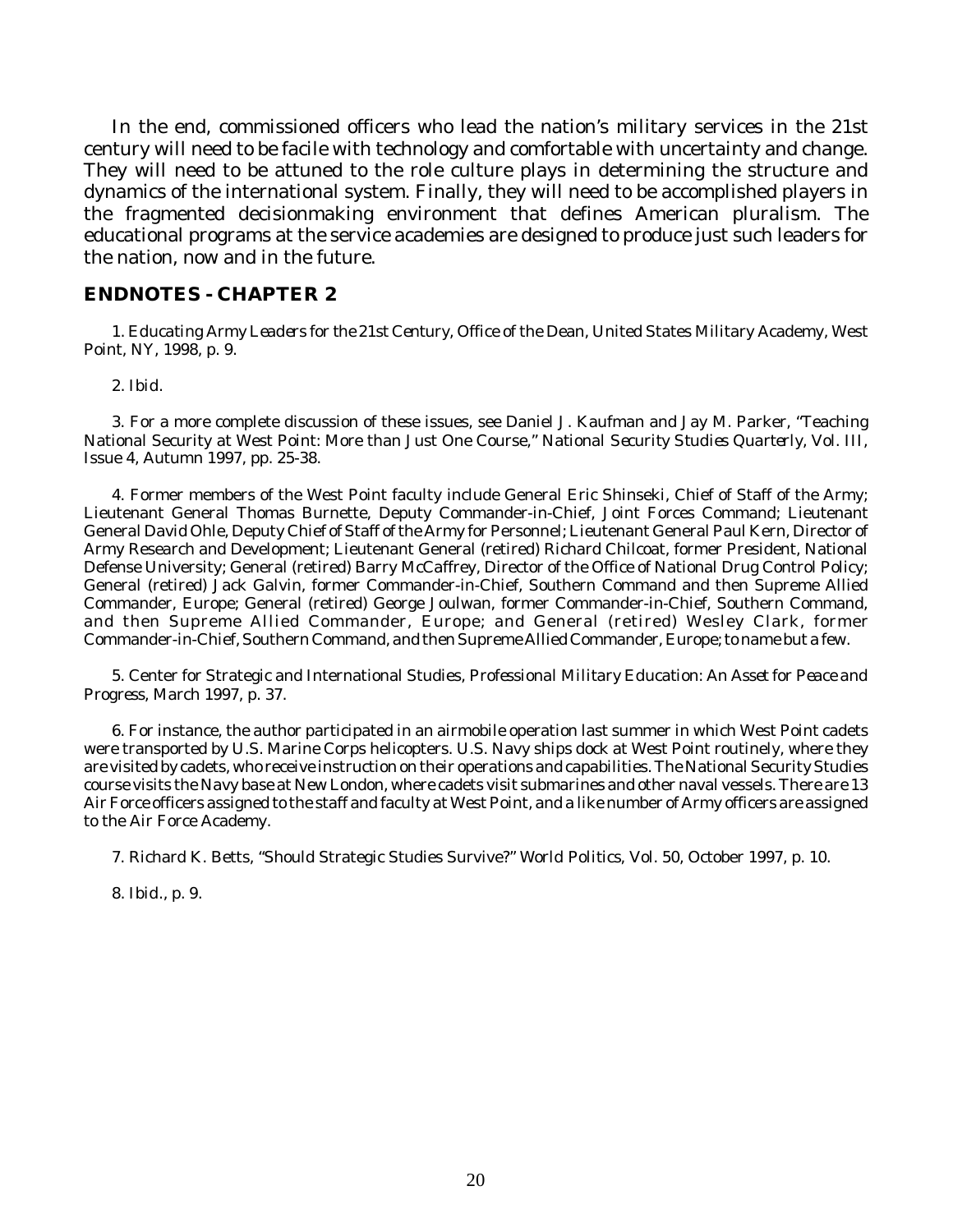# **CHAPTER 3**

### **PROFESSIONAL MILITARY SECURITY EDUCATION: THE VIEW FROM A SENIOR SERVICE COLLEGE**

#### **Robert H. "Robin" Dorff**

There is little doubt that the international security environment of the 21st century is significantly different from the Cold War environment that preceded it. Analysts and pundits alike have struggled mightily to identify the critical dimensions of that environment and their implications for U.S. national security policy. But this changing security environment has equally important implications for how we teach international security, especially when our students are primarily practitioners. For the tools and techniques we teach and study today may have a great deal of influence on how well those practitioners are able to deal with the challenges and opportunities of this still-emerging security environment. The fact that we do not yet have a convenient label for this new era highlights our inability to come to grips fundamentally with its defining characteristics. Simply calling it the "post-Cold War era" tells us only that it came "after" something, and begs the important questions of how it is both similar to and different from the era that preceded it.

But the purpose of this chapter is not to answer those important, and indeed fundamental, questions. Although I wish I had enduring answers to them, I do not. Consequently, I shall concentrate instead on raising and discussing some general questions about international security education. In the process, I will also point to what I think are some of the critical dimensions of the new security environment that reflect both continuity and change when compared to the era immediately preceding this one. But I shall do so only in the context of trying to highlight what it is that security studies need to focus on in order to prepare the practitioners of today for wrestling with the policy problems they are likely to face tomorrow. Moreover, I shall do so by focusing on the institution I know best because it is where I teach—the "Senior Service College" (SSC) generally and the United States Army War College (USAWC) specifically.

#### **The Senior Service College.**

The SSC represents the culminating point of the professional military education program for most military officers. Although courses offered at other institutions continue to provide opportunities for additional learning beyond the SSC level, very few military officers will have the opportunity to attend. For example, those selected for General Officer will attend CAPSTONE and some that go to the Joint Staff will attend the Program for Joint Education (JPE) Phase 2 course at Norfolk. 1 Consequently, for most students the SSC affords one last opportunity to pursue a broad and general education in national security affairs, leadership, and strategic-level theater operations prior to tackling their post-battalion command careers. While some of those students may in fact go on to command brigades, and some may even go to combat commands, most of the graduating officers finish out their military careers in high-level staff positions. The SSC experience is designed primarily to prepare them for those future assignments, not so much by training them for their next assignment as by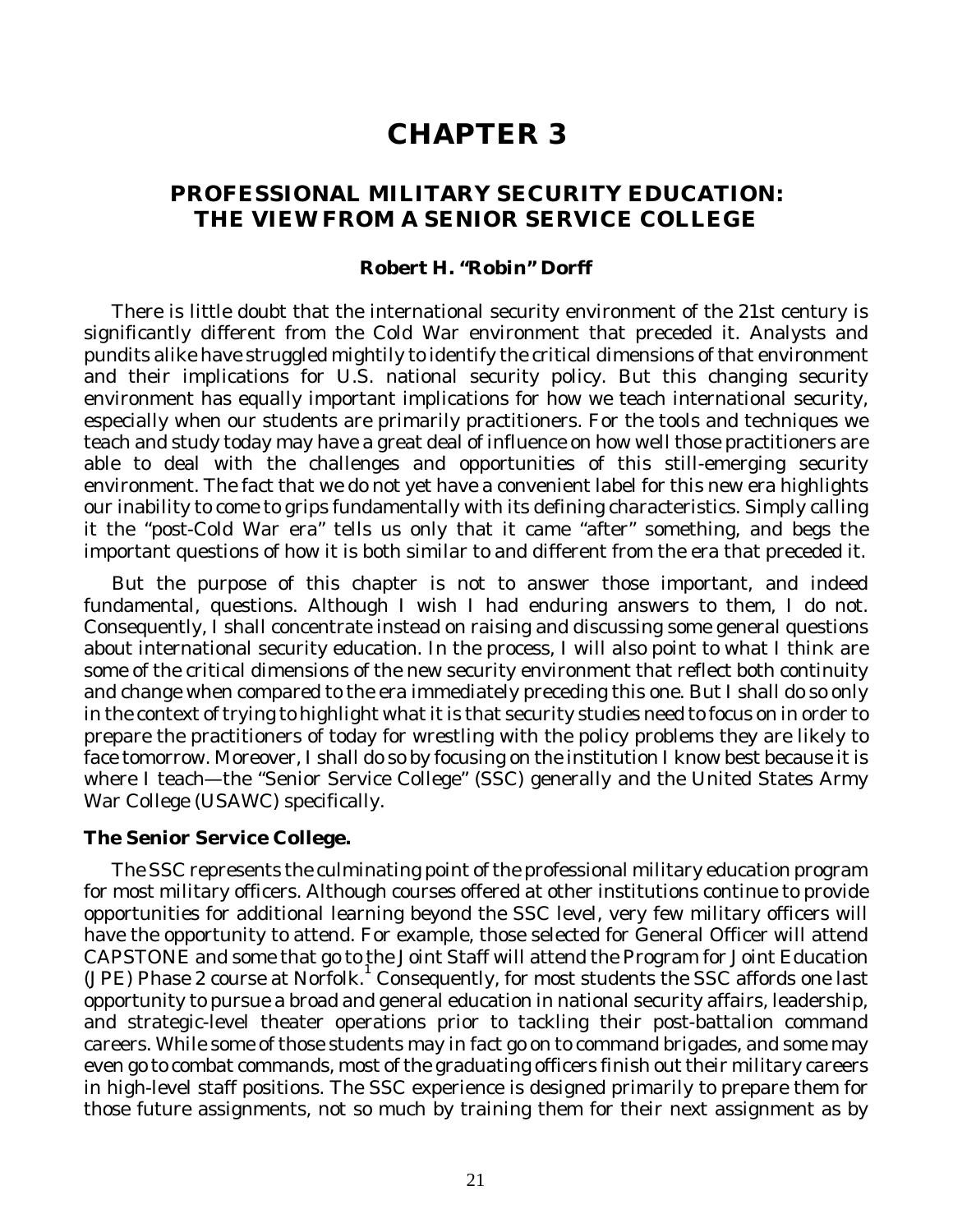preparing them to learn and adapt along the way. In short, it is a curriculum designed to develop their skills in how to think, not what to think. In addition to the USAWC where I teach, the other SSCs are the Naval War College, the Air War College, the National War College, the Marine War College, and the Industrial College of the Armed Forces.<sup>2</sup> The remainder of my comments will focus on the USAWC, and, while many of the observations would hold true across all of the SSCs, I will not try to generalize beyond the immediate confines of the institution with which I am most familiar.

Another way of illustrating just where the SSC generally and the USAWC specifically fit in the overall education of the student draws on the familiar conceptual framework of the levels of war (Figure 3). The three levels of war are the tactical, the operational, and the strategic. One can view them as partially overlapping circles arranged vertically from the lowest level (tactical) to the highest level (strategic). Figure 3 shows these overlapping levels on the left, the primary foci associated with each level in the middle, and the relationship among the Army teaching institutions on the right. The primary responsibility for the tactical level lies with the "basic" and "advanced courses." The focus is primarily on "division through platoon engagements." At the high end of the tactical level and overlapping with the operational level is the "Combined Arms Services Staff School" where "Corps Battles" are the primary focus (illustrating something of the overlap between the tactical and the operational levels, as well as the overlap between the institutional teaching responsibilities). The "Command and General Staff College" carries the primary responsibility for the mid- to high operational and low-strategic levels. Here the focus is primarily on "subordinate campaign plans" and "joint, services and combined operations." The USAWC covers some of the high operational levels, but it is the primary institution for the strategic level. Here the focus shifts to the high operational (theater strategy and campaign plans) and the strategic (nature of war, national security and national military strategies) levels. The overall progression of professional education is therefore designed to take the student from the basic tactical level through the high strategic level by the time they finish the program at the USAWC.

Let us now turn our attention more specifically to the USAWC. First, we should consider the mission statement because it provides a succinct overview of how we see our role in the overall education of the professional practitioners who are our students. The mission of the USAWC is:

To prepare selected military, civilian, and international leaders to assume strategic responsibilities in military and national security organizations; to educate students about the employment of landpower as part of a unified, joint, or multinational force in support of the national military strategy; to research operational and strategic issues; and to conduct outreach programs that benefit the USAWC, the U.S. Army, and the Nation.

Although the research and outreach functions are closely intertwined with the education functions, they are somewhat more peripheral to the focus of this chapter. So I will concentrate on education, and begin by looking at the students.

There are two primary groups of students who study at the USAWC. The Resident Program consists of those students selected to complete a roughly 10-month program of study while physically residing in Carlisle and attending seminars, classes, and supplemental programs at the College. There is also a Distance Education Program, which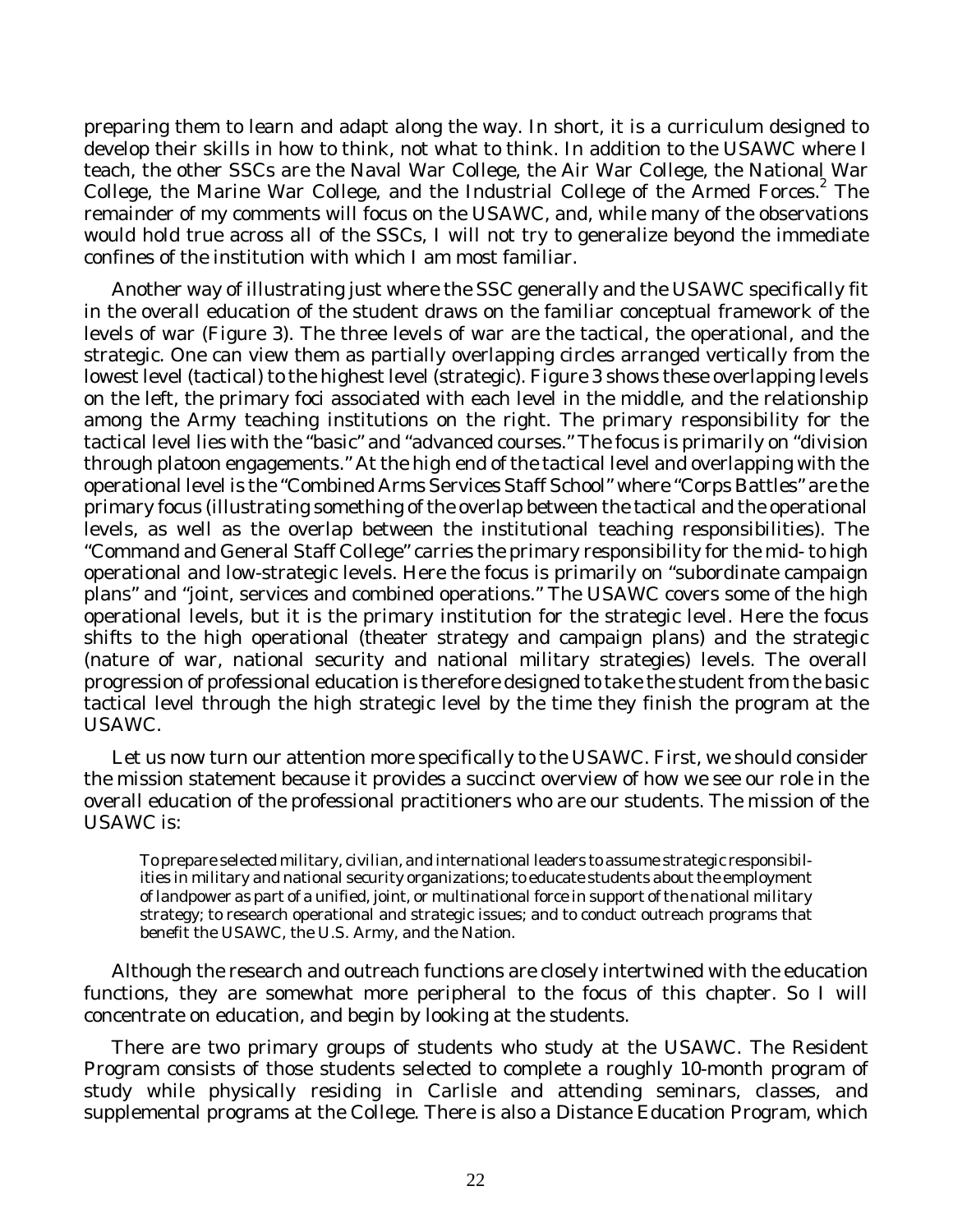

**Figure 3. Army Leader Development.**

has approximately 300 students in each class enrolled in a 2-year course that employs distance learning techniques and methods to fulfill the educational mission. The Distance Education Program also has a resident phase in each of the two summers, a feature that distinguishes it from the vast majority of distance education courses. Until recently this program was known as the Corresponding Studies Course. The USAWC has taken great care to ensure that the two groups of students receive fundamentally the same professional education. But obviously some differences exist because the teaching and learning techniques cannot be exactly the same. I shall therefore further limit my comments primarily to the Resident Program.

Each resident class consists of approximately 340 students. Of those, roughly 40 are military officers from foreign countries, 50 come from the sister services (Air Force, Navy, Marines, and Coast Guard), 35 come from the Reserve and Guard components, and 30 are civilians (Department of Army, Department of Defense, Department of State, Intelligence Community, etc.). 3 Most of the students arrive as O-5s (Lieutenant Colonels). Some arrive as O-6s (Colonels), and a few of the foreign officers may have already attained the rank of General Officer. The civilian students are roughly equivalent in rank to their military counterparts, having attained similar levels of responsibility and authority in the civil service system.

In discussing the composition of the class, we encounter one of the ways in which the SSCs have already adapted to the new security environment—the student body itself reflects the changing environment in which the graduates will have to operate. Two characteristics of this environment show up in the class composition. The first is its increasingly joint composition, and the second is its increasingly civilian make-up. Prior to the 1986 Goldwater-Nichols Defense Department Reorganization Act most of the SSCs did not have the degree of jointness in their composition that we see today. And to some extent, the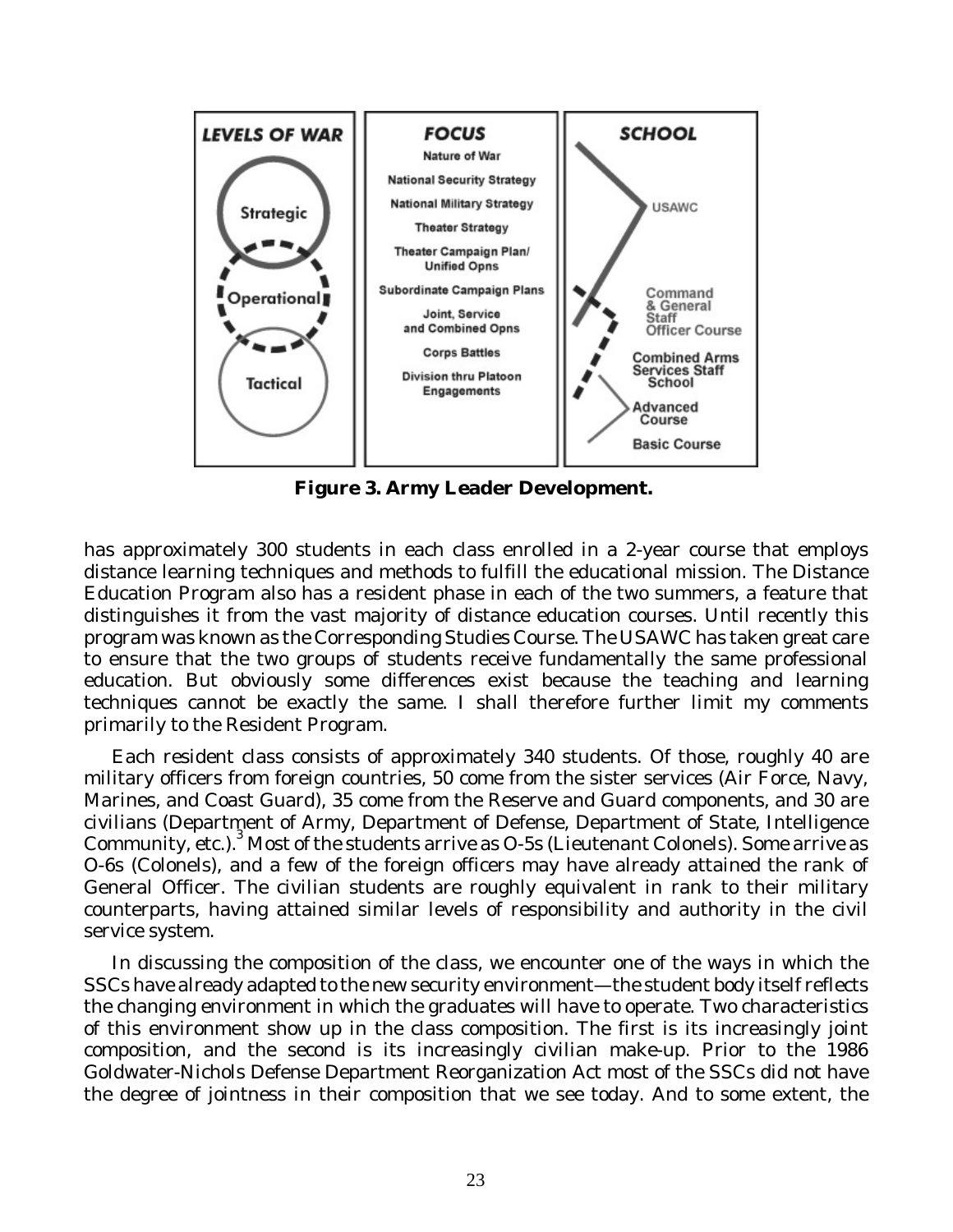individual curricula were geared more to the specific services. 4 Today the students reflect the way in which most senior military leaders will have to work jointly with the other services and combined with our allies around the world. The fact that officers from other services and other nations attend the USAWC mirrors this important change. Moreover, an increasing number of our curriculum requirements come not from the Army *per se*, but from the Program for Joint Education (PJE). It no longer suffices to understand "how the Army runs" (a traditional service theme at the SSC); one must understand "how the Army runs in the joint and combined world." In addition, the post-Cold War downsizing of the military and the changing nature of military operations (to include many more interfaces with civilian-run operations) virtually ensure that our military leaders must necessarily interact more often and across a wider spectrum of issues with their civilian counterparts. The demographics of the Resident class better reflect these realities of that changing security environment.

Many of our military students will soon hold leadership positions (command and/or staff) that require analysis, policy options, prescriptive recommendations, and program implementation for complex problems in a joint (service), combined (allies and partners), interagency (political-military), global environment. And most of our civilian students will soon hold leadership positions that will require regular and frequent contact with, and the ability to work effectively with, their military counterparts. We design our curriculum with these kinds of practitioners in mind. One personal experience serves perfectly to illustrate this point. On a recent visit to a foreign country, I was hosted by a former student who was then serving as the U.S. Consul General. He returned home one evening anxious to describe a specific event from that especially busy day. He had been called on by a German Brigadier General who was to head up NATO civil operations in Bosnia. The discussion not surprisingly had ranged over a wide variety of issues, including the military operational side as well as the humanitarian dimensions. From issues dealing with deployment to rules of engagement, and, of course, including the political-diplomatic dimensions of those issues, this former student had felt completely at home in his one-on-one discussion with the General. He observed that his year at USAWC had helped prepare him for just that kind of encounter.

Earlier we used the levels of war to illustrate the relationship among the various military educational institutions. Another contemporary example draws on this same framework and helps demonstrate yet another way in which the international security environment has changed, and the role that professional education plays in preparing practitioners to deal with it. Consider the young soldier quarding a bridge in Bosnia during the post-Dayton implementation phase. On the one hand, this is a "purely tactical" assignment—guarding the bridge—and this soldier knows his responsibilities and the procedures very well. Yet now consider that he must carry out this assignment with television lights glaring and the CNN cameras rolling. What at one time might have been a "purely tactical" operation now has the very real potential to influence not only the operational but also the strategic level. A mishandled checkpoint engagement, suddenly made visible to the entire world, might easily escalate tensions in another area of operations or even lead to failures in ongoing high-level negotiations. So in today's complex security environment, we see an increasing blurring of the distinctions across these levels and dimensions. Combined with the significantly condensed time frames within which events take place and responses are required, this blurring has tremendous significance for how we educate our international security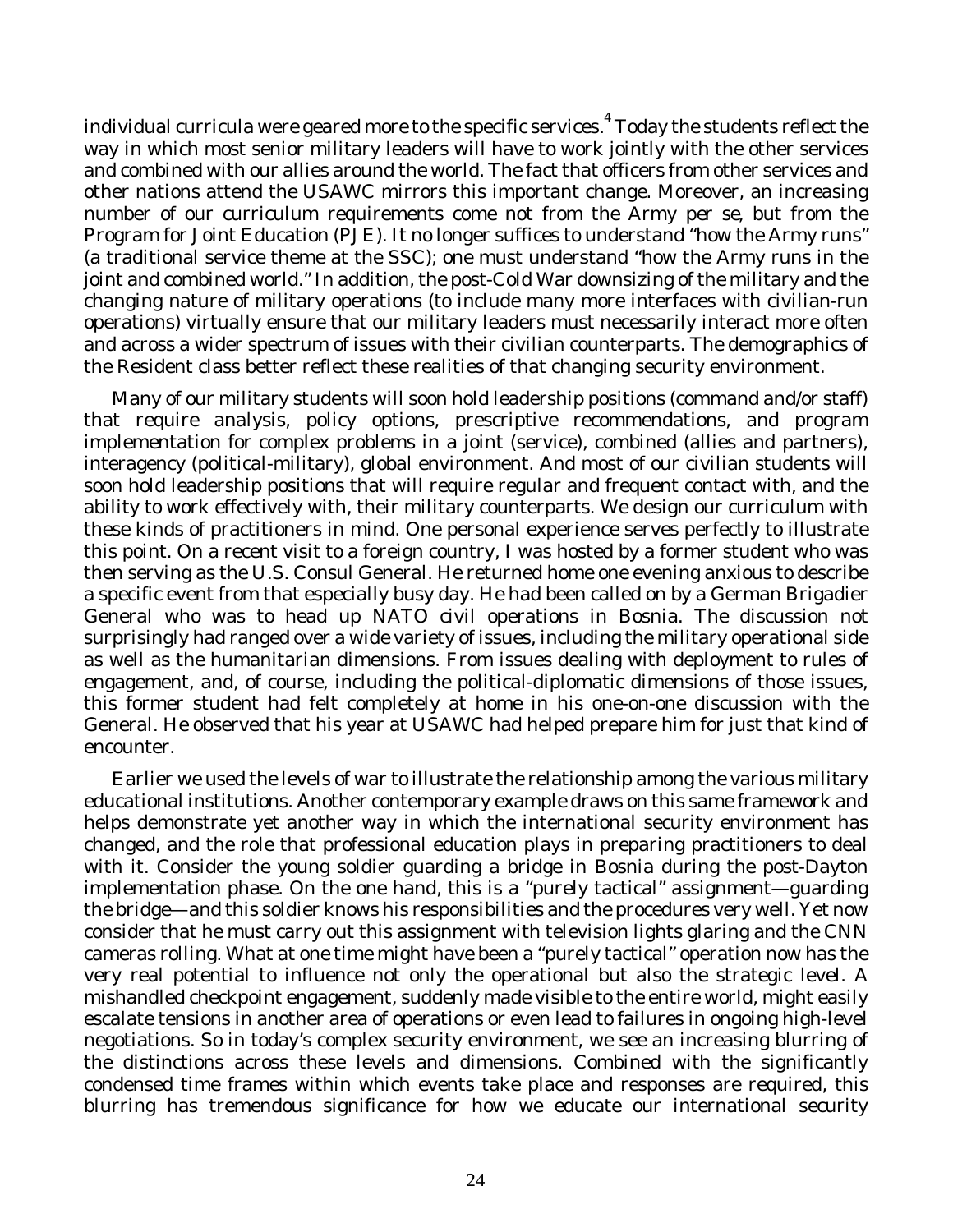practitioners. For one thing, the "compartmentalization of skills" so typical of earlier training and education (civilian as well as military) is less and less adequate for the roles and responsibilities today's security practitioners and certainly senior military leaders must assume. Our curriculum and our teaching/learning techniques must adapt in order to address those kinds of changes. I believe they have, and that they will continue to adapt as we move further into this new century. I will come back to this shortly.

### **What the International Security Practitioner Needs.**

Although I wish to keep this discussion pitched at a general level, we must consider at least briefly the kinds of skills, knowledge, and capabilities that the practitioner will need to have in order to operate successfully in the 21st century security environment. Drawing on a monograph published by a previous Commandant of the USAWC, let me suggest that what is needed generally is the ability to practice the "strategic art."<sup>5</sup> Major General Richard Chilcoat defines "strategic art" as "The skillful formulation, coordination and application of ends (objectives), ways (courses of action), and means (supporting resources) to promote and defend the national interests." 6 To practice the strategic art successfully further requires the integration of three related roles: strategic theorist, strategic leader, and strategic practitioner. At the risk of oversimplifying, these roles are associated with three core competencies or abilities. The first is the ability to think clearly and comprehensively about problems and issues for which there are rarely, if ever, obvious answers. In fact, most of the policy-relevant questions that arise in the contemporary strategic environment have far more than one answer. The second core competency is the ability to lead and manage in an organizational environment comprised of co-equals with significantly less hierarchy and "chain-of-command" than many of our leaders (civilian as well as military) have had in previously held positions. Leadership skills emphasizing vision and persuasion, effective small group organization, and the like take on added importance in such an environment. And finally, the third core competency is the ability to make things happen. This is especially important in the policy world perhaps best exemplified by the interagency process. Rarely does formal authority alone suffice for getting things done. Rather, success results from the skillful combination of the abilities to devise a sound and persuasive policy approach, to articulate the desirable qualities of that approach and convince others of it, and to usher that approach through the pitfalls and counterattacks of the highly pluralistic process. Our curriculum at the USAWC is designed to develop and draw out just these kinds of core competencies.<sup>7</sup>

### **The Curriculum.**

Our core curriculum consists of four courses taught by faculty instructors from three departments. Generally speaking, the first course is about leadership, the second is about strategy, the third is about resourcing the strategy, and the fourth about fighting the strategy. 8 The three departments are: the Department of Command, Leadership and Management (DCLM); the Department of National Security and Strategy (DNSS); and the Department of Military Strategy, Planning and Operations (DMSPO). Given our earlier discussion, it should be apparent that DCLM is responsible for helping practitioners prepare for leadership roles in organizations that will increasingly require "peer leadership" skills (as opposed to command leadership in hierarchical organizations). Practitioners must also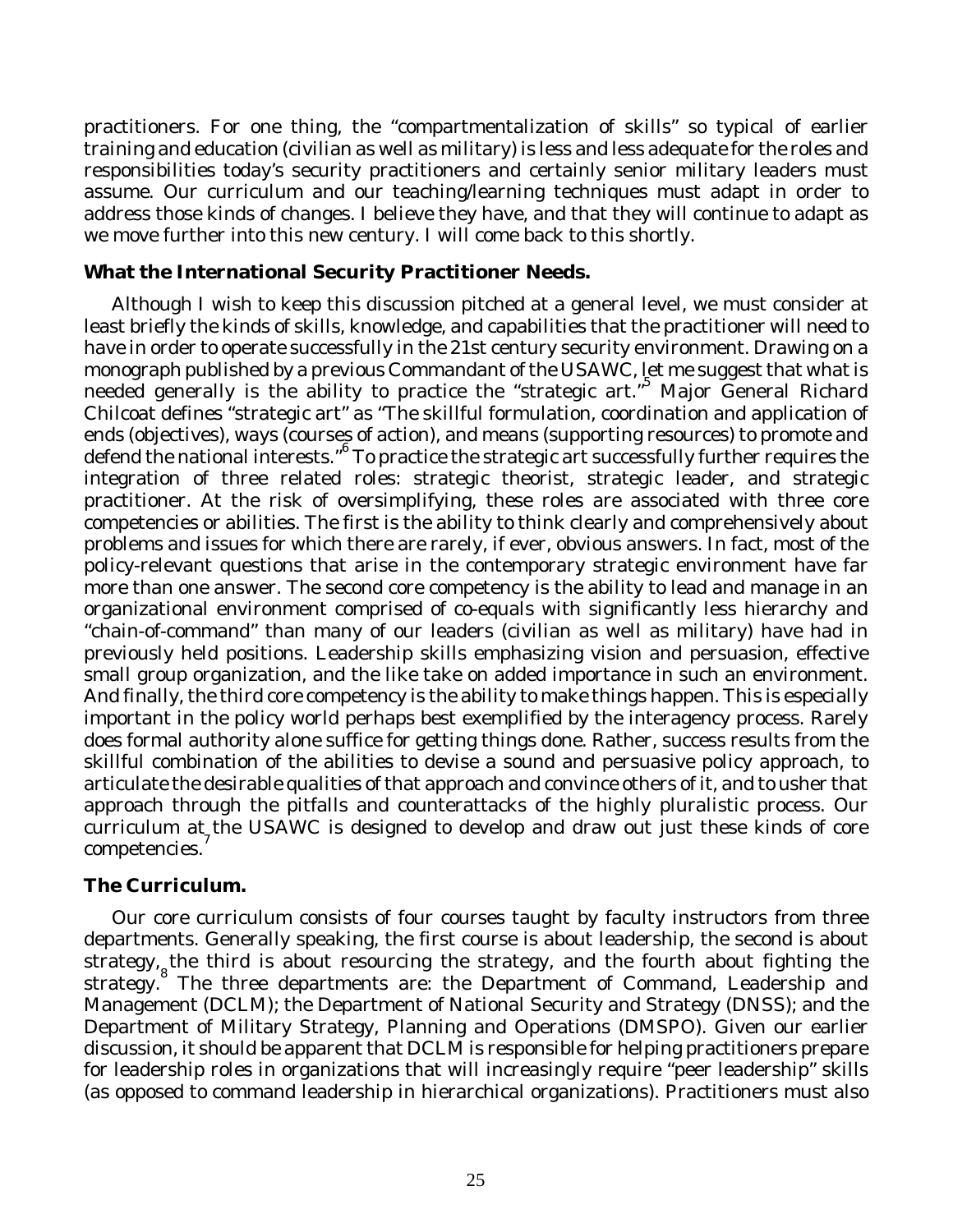understand the role of values and ethics in complex organizations, an enduring theme in the USAWC curriculum for which DCLM assumes the primary (though not exclusive) responsibility. DCLM also takes the lead role in teaching "how the Army runs in the joint world," including the PPBS system. DNSS (the Department in which I teach) exposes students to strategy, international security studies, and the contemporary policy and policymaking environment. Finally, DMSPO provides the essential focus on strategic-level theater operations, with a strong emphasis on jointness. Time and space constraints do not allow for a detailed discussion of the entire curriculum, so I will concentrate instead on some of the significant changes in that curriculum that in turn reflect important changes in the national and international security environment. The challenges we face in adapting our curriculum to a changing environment can be illustrated by the following questions:

1) What is traditional course content but nonetheless retains relevance for the contemporary practitioner?

2) What is traditional course content that is no longer relevant and why?

3) What is new about the contemporary environment and why is it needed as course content?

The DCLM component of the curriculum has changed to reflect the changing nature of the command, leadership, and management environment noted earlier. This shows up most prominently in the attention given to the joint world and the increasing interaction with civilians. Because this is inherently a "peer leadership" world, one sees much more use of contemporary management and leadership techniques drawn from the civilian corporate world. Students at the USAWC today will study everything from creative and critical thinking techniques to personality-based, small group decisionmaking models. Studying how to provide effective leadership in today's diverse and multicultural policy world is one area in which significant change in the curriculum has occurred. Similarly, the attention paid to jointness has increased substantially, just as the military world has become more joint. However, it is a mistake to think that jointness is simply presented as a given, with simple models for explaining how it works. Jointness at the USAWC is also raised for critical analysis, and serious questions arise as to how the promotion of jointness affects readiness, effectiveness, and the ability of the United States generally to apply its military instruments of power. A recurring theme in this regard is the issue of interservice rivalry, and its effects on budgets, procurement, and roles and missions (among other things). Obviously, the role of the Reserve and Guard components of our military services plays heavily in this discussion, too. Among the traditional course content that has remained largely the same is the continued emphasis on the historical study of strategic leaders, and the attempt to glean from that study the enduring principles of success and failure in that world.

The part of the curriculum I know best—the one that addresses U.S. national security strategy—is the one that has perhaps changed the most in response to the changing security environment brought about by the end of the Cold War. At the same time, because of its concentration on enduring issues and lessons drawn from the historical study of strategy and war, much of this piece of the curriculum reflects continuity with past approaches. So, the opening block of the DNSS core course may at first blush appear to have changed very little in the past several years. Students examine fundamental characteristics of international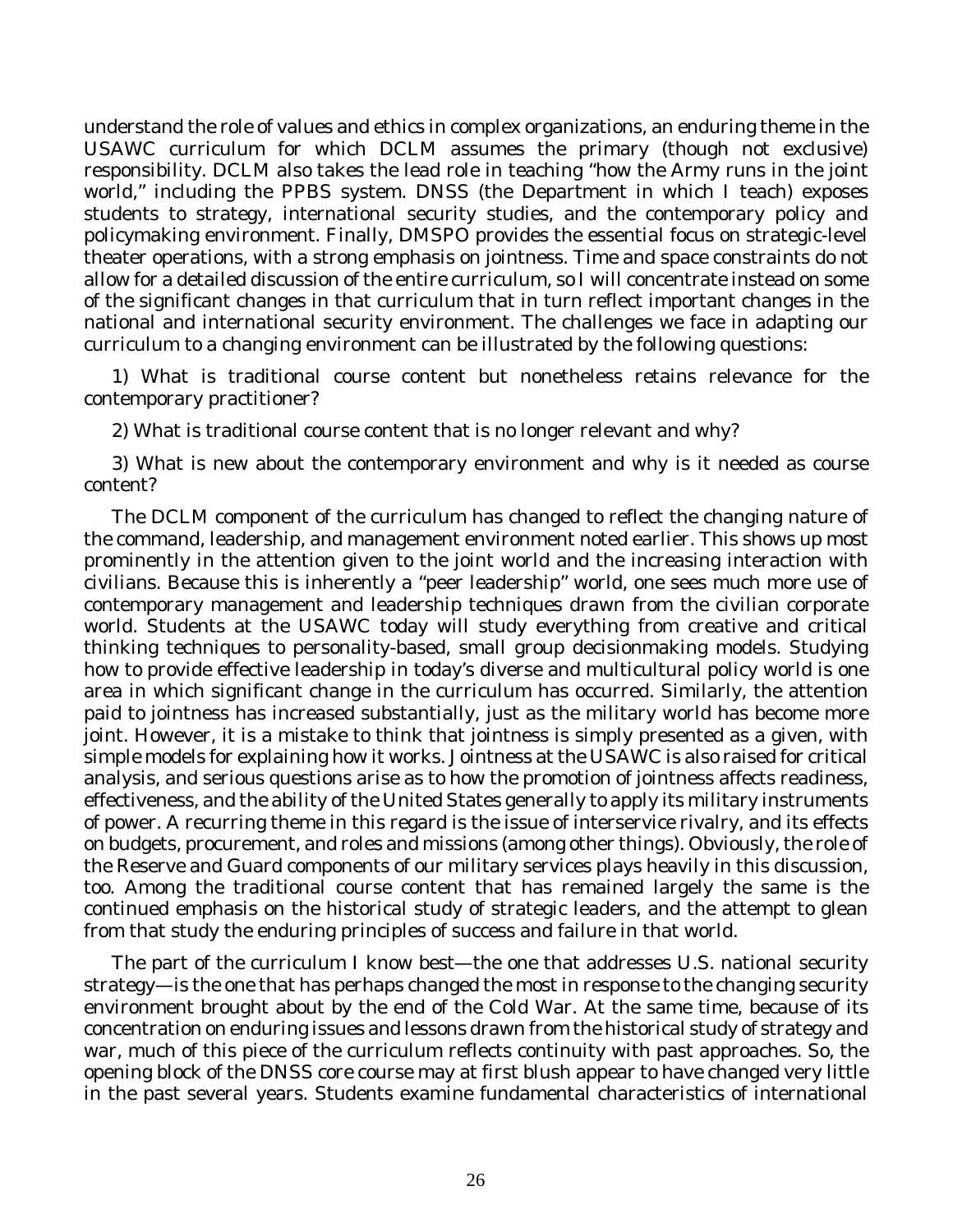relations and the behavior of nation-states and other actors in the international system. They look at what causes war, and why those causes may be more or less enduring. An examination of how one formulates strategy, and the application of a variety of instruments of national power to the pursuit of national objectives, rounds out this first block of study. For the most part, these issues and the lessons might be the same today as they were more than 15 years ago when the United States and the Soviet Union still confronted one another in a largely bipolar world. Yet subtle and important changes have occurred. Many of those changes derive from the fact that "strategic art" at the national level today requires the coordinated use of all the elements of national power, and perhaps somewhat less reliance on a single element such as the military. So, for example, we spend more time today examining the relative utility of military power as compared to economic power than we might have in the 1980s. We certainly have increased the attention paid to political economics, both domestic and international. We have also increased our focus on international institutions and non-state actors to reflect a significant enhancement of the roles played by these actors in the international security environment of the 21st century.

One obvious change is the significantly reduced time we spend studying strategic nuclear deterrence and U.S.-Soviet relations generally. While students still must wrestle with the logic (or illogic) of deterrence theory, we spend much less time focusing on the strategic balance between the two superpowers. Obviously, there are no longer two superpowers and much less interest in the balance *per se*. This is not to say that deterrence and nuclear weapons receive no attention; clearly they do. But what we emphasize is different. Today we are likely to examine the relevance of strategic deterrence for achieving conventional stability or for managing "rogue" nations and even terrorists, rather than viewing it as a way of simply keeping the Cold War "cold." Proliferation and the possible terrorist use of nuclear weapons receive significantly more attention today than do issues of the strategic nuclear balance.

Our attention to the domestic policymaking environment also retains elements of the traditional as well as the new. Surely one cannot understand U.S. national security policy without understanding the constitutional context, including the rules and the actors. That means studying the presidency and the Congress, and the constitutional "invitation to struggle" between those two preeminent branches of our federal government. But today it also means spending even more time trying to understand the vagaries of the interagency process, and the role and influence of the mass media on military matters specifically and national security policy generally.

One area that has on the surface changed very little is the amount of time in our curriculum devoted to the historical study of strategy. However, I would argue that in fact this surface-level view masks a greatly enhanced use and study of history in our curriculum. First, history is used much more throughout the year and across the curriculum than it might appear if one only adds up the individual lessons devoted specifically to history per se. Second, history has become even more relevant (if it were ever correct to say that it was less relevant) now that some of the unique qualities of the U.S.-Soviet confrontation have receded and the future starts to look more and more like the past (to paraphrase a popular but probably inaccurate contemporary shorthand). But it is certainly the case that we spend more time today exploring the classical writings on strategy, and examining the historical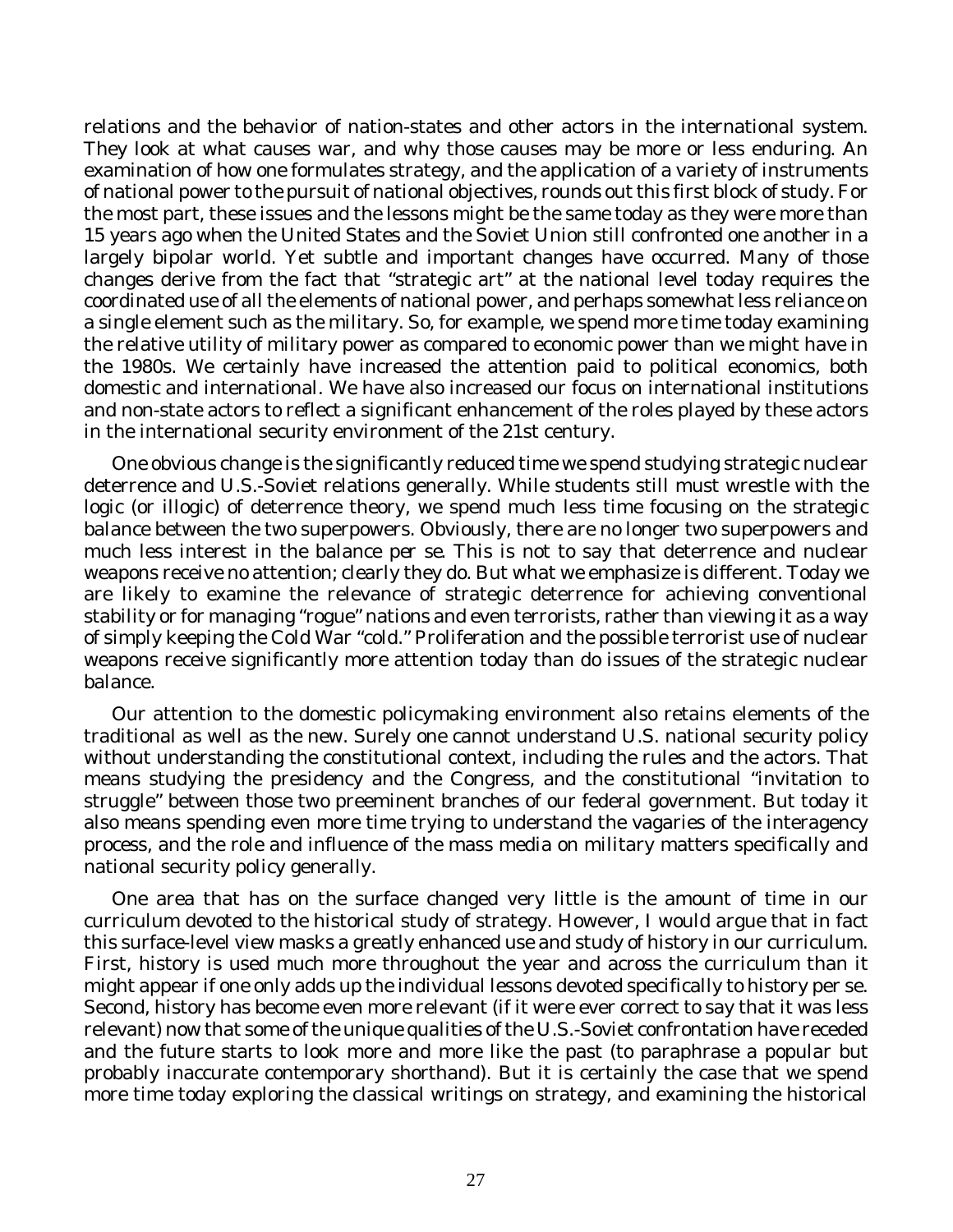cases of war (its causes, prosecution, and termination), than we did a relatively short time ago. The reasons lie largely in the way we try to place the current strategic period in an appropriate context, that is by pointing to the contemporary period as yet another example of a strategic pause. Arguably, we are in the midst of the third such major strategic transformation of the 20th century, with the periods following the end of the two world wars providing the first two. Given the uncertainties and profound implications for the future of such periods of change, it is hardly surprising that we spend more time today trying to push students to examine the past with even greater attention than in the recent past. Identifying and understanding critical elements of continuity and change are always the cornerstones of coming to grips with these periods of strategic pause, and the study of history helps us to do just that. Our military leaders are frequently (if not altogether accurately) accused of preparing to fight the past war again. Only through a careful examination of the past, with an emphasis on identifying enduring principles and themes, coupled with a serious study of the present, can we hope to avoid this pitfall.

Finally, it goes without saying that in the block devoted to the contemporary security environment we find the most change. But this is also a bit misleading on the surface. First, this block always changed the most because it focused on "current issues and events." So in that sense, it really hasn't changed all that much. If change is truly the only constant in our lives today, then this block has in fact remained quite constant. Second, the continuity exists in the fact that we look at the current national security strategy and national military strategy, and the relationship between the two. Although the two have changed considerably over the years, and especially so since the Cold War ended, the questions we raise endure. Do we have the proper objectives? Are the appropriate resources organized and applied in the most efficient ways to ensure success in the pursuit of those objectives? If not, why not? What is the appropriate role for the United States in the international system, and how should our national security strategy best reflect that role? It is no surprise that at this broadly strategic level the approach to educating our practitioners should remain quite continuous with past approaches.

I am much less qualified to address the elements of continuity and change in the way we teach the last course in our core curriculum except to reinforce the point made in more than one place earlier in this essay—the enhanced attention paid to jointness. The DMSPO course contains perhaps the most learning objectives and lesson requirements from the Program for Joint Education than any of the other three courses. From unity of effort and joint planning to joint support to the CINCs, this is a course that reflects significant adaptation to that important change in the security environment. Campaign planning also increasingly reflects the use of alliances and coalitions, and the requirements that come along with them. And of course, the burgeoning literature that is "Joint Doctrine" plays an important role in this part of the students' core curriculum education. And yet perhaps the greatest change of all comes from the changing nature of military operations themselves, with an increasing number of "military operations other than war" now the rule rather than the exception. Students must understand the requirements for "major theater war" (MTW) as well as a variety of "small scale contingencies" (SSC).

And here we encounter what is increasingly a curriculum problem for all of us at the SSC level of professional education for the international security practitioner: the tension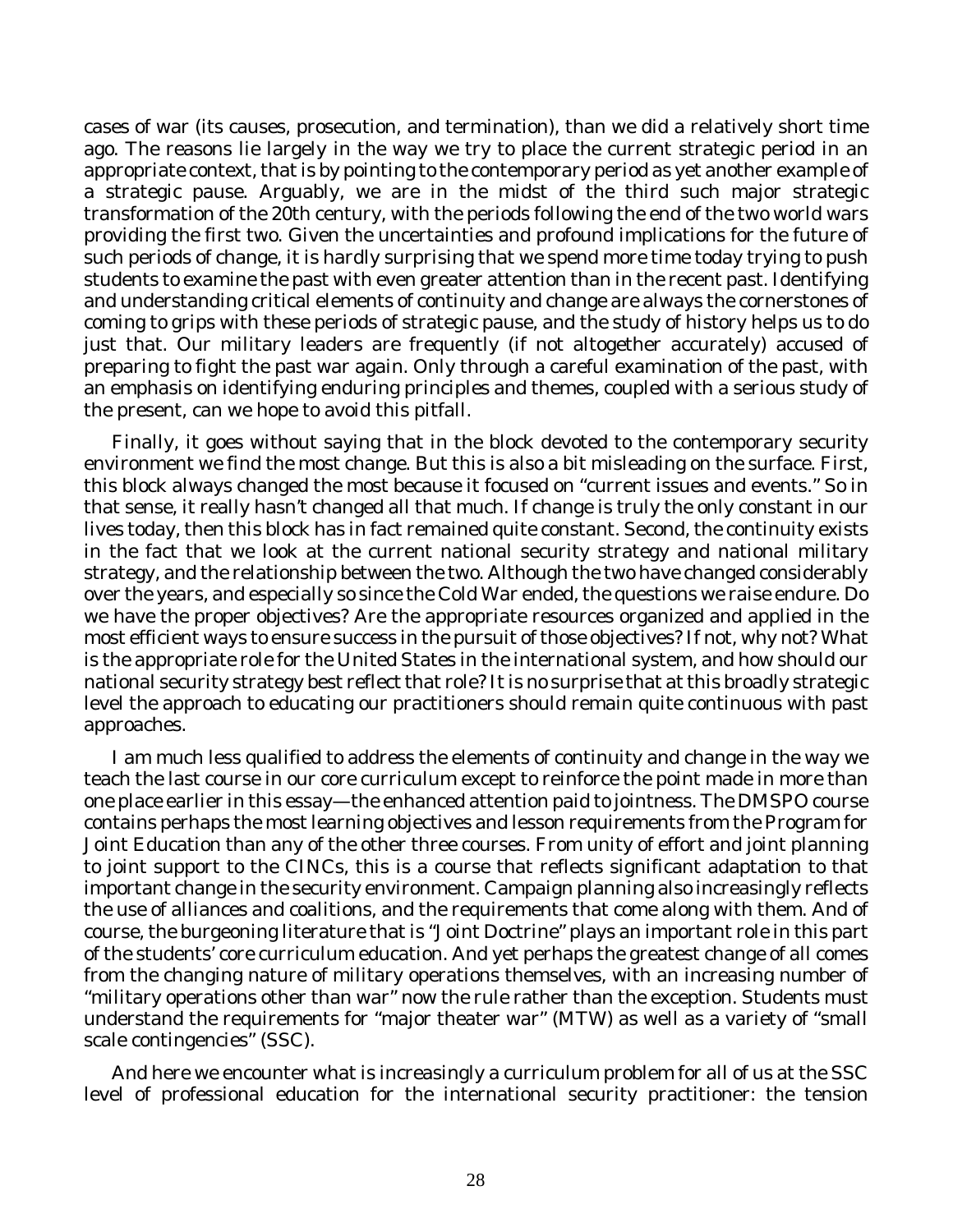between education and training. Most of us know the difference between the two, although we might not be able to offer neat and tidy little definitions that clearly lay out those differences. But education focuses on learning the enduring general principles that will inform good decisionmaking in a variety of contexts over long periods of time. It involves dialogue, analysis, and synthesis. Training, on the other hand, involves much more task-specific instruction on "how to" types of issues. Both are important, and each occupies an extremely valuable place in the world of the practitioner. But in a rapidly changing world such as the one in which we live today, the half-life of training is almost assuredly shrinking. To the extent that training competes with educating for scarce learning time, the tension grows and the potential opportunity costs increase. Finding the proper balance between the two is one of the greatest challenges we face at the SSC level. While senior military leaders still require training in the use of specific systems and organizational requirements, making room for that in the curriculum competes with the expanding coverage required in other areas. It is doubtful that the near future will see any easing in the tension inherent in this relationship.<sup>9</sup>

#### **Methods.**

The primary teaching method we use at the USAWC is based on the adult learning model. In short, we learn from each other. We organize students into core seminar groups of 17. Two of those 17 students are officers from foreign countries. At least one of the students is a civilian. Each seminar has at least one air and sea component officer, and at least one Reserve or Guard officer. The remaining students are U.S. Army officers drawn from different branches in such a way as to create as much diversity as possible (combat arms, combat support, combat service support). Each seminar is diverse in other ways too, with at least one female and one minority student. The intent is clear: diversity in seminar composition enhances individual and group exposure to diverse views, opinions, and perspectives. The faculty members primarily serve as coordinators and facilitators of the learning process, not as sources of knowledge and wisdom *per se*. Active learning through discussion, dialogue, and debate characterize the approach, as opposed to more passive learning techniques such as lectures. While a considerable amount of attention is paid to theory and general principles, emphasis is almost always placed on the application of those theories and principles to practice (either historical or contemporary). Shared experience is a valued commodity in the typical seminar.

Of course, this kind of approach to education is not equally possible at all levels of learning. It is particularly well suited to our institution where the students on average are roughly 44 years of age, with 20 years of service behind them. All of them come here already having earned an undergraduate degree, and about 75 percent of them already have graduate degrees. 10 Their age and years in service mean that they have a great deal to share and a wide range of experiences to draw on for applying "lessons learned." They require significantly less structure and formality than many younger, less experienced students might. At the same time, many of them need to see the policy or job-related relevance of the subject matter before they will fully engage that subject matter. But a very high percentage of all the students are highly motivated self-starters, and hard chargers. Educating the international security practitioner at this stage of his or her career certainly has its challenges, but they are generally vastly outweighed by the enthusiasm and maturity that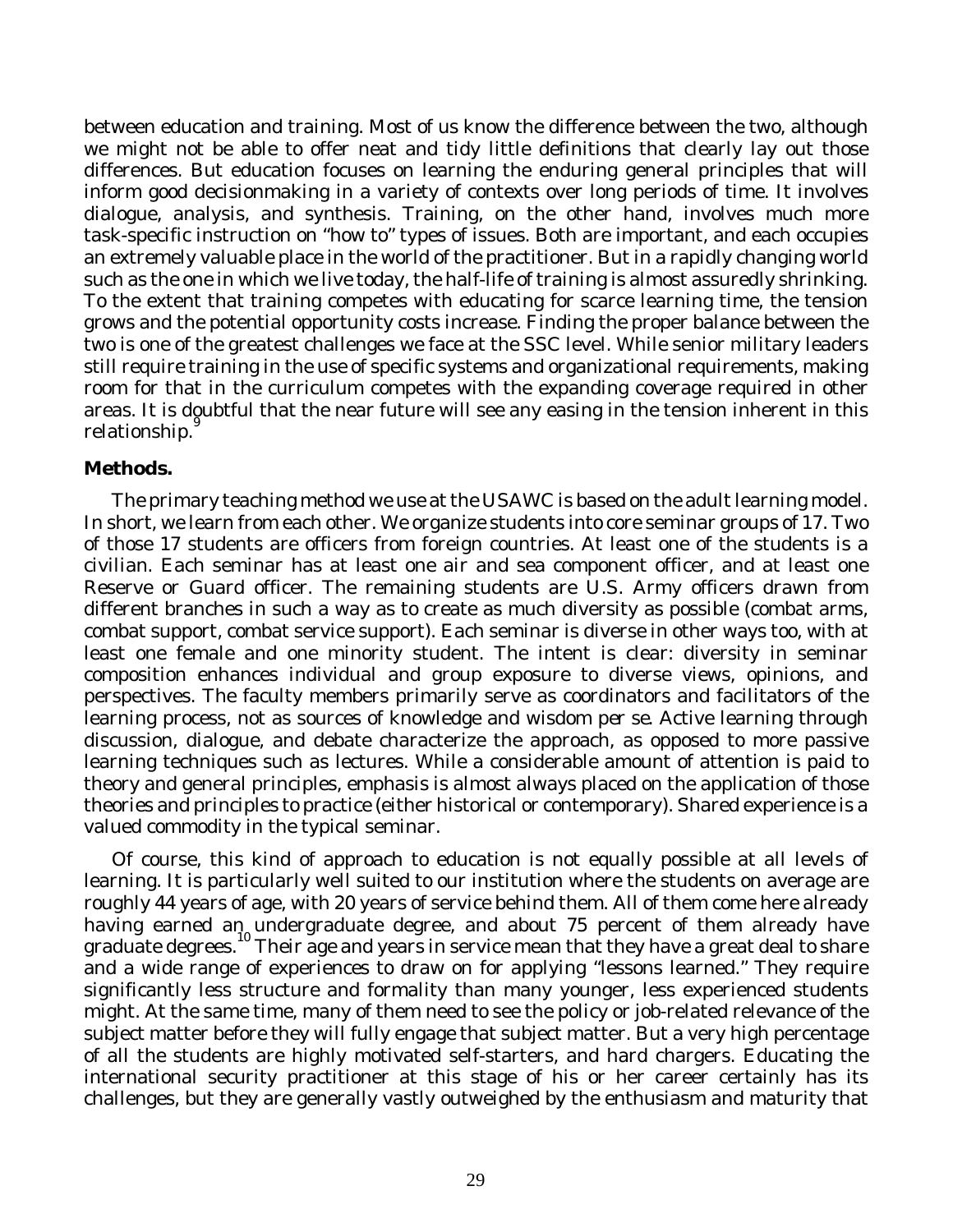the students bring to the seminar environment. In that sense, it is a truly unique teaching and learning environment, and general lessons and principles are hard to draw from our experiences to be applied at other levels of the educational process.

#### **Conclusions.**

Rather than summarizing what I have already covered in this chapter, let me conclude with some general remarks about where I think the SSC piece of the practitioner education process is headed. I begin with an observation: The quality of an individual's response in a crisis situation will be a function of the quality of the thinking conducted by that individual before the crisis ever arose. Training can help most in situations where specific steps and actions are replicated over and over again, and in that sense it can help our senior-level practitioners most in terms of processes (designing and implementing them). But training is of much less value when it comes to the thinking that must occur in the strategic-level practitioner's environment for which we are trying to prepare these individuals. Thinking is a function of experience—that which you have done before, or that which you have studied before. The broader the experiential base (direct and indirect), the greater the likelihood that good, sound analysis, planning, and action will occur. One does not necessarily get the right answers from having "been there and done that" or "been there and studied that," but one is much more likely to ask the right questions. And it is much easier to get to the "right" answers when one asks the right questions than when one fails in that first, all-important task.

Our role in educating international security practitioners at the SSC level is increasingly geared toward the "asking the right questions" approach to education. In effect, we are moving closer to what I would characterize as an "applied liberal arts graduate education model." In doing that, we are moving (and in my opinion should be moving) further away from a professional training model. Our graduates will only infrequently, if at all, be called upon to recite doctrine, procedures, and routines. Rather, they will be wrestling with issues and seeking answers for questions for which there are no clear solutions or answers, and indeed multiple and contending approaches and options. Moreover, the very process with which they will have to work will be similarly "ambiguous" in many ways (non-hierarchical, highly political, pluralistic, etc). What the curriculum needs to do is not prepare them for their next assignment, or even the "assignment-after-next." Instead it needs to prepare them to adapt, think on their feet, be flexible, and most of all, to think deeply and draw on a wide range of experience in order to sort out the best approaches, options, and processes for any given situation. In sum, we must prepare them to be strategic thinkers, leaders, and practitioners.

What does this imply in terms of international security as a field of study, at least from the SSC perspective? In my opinion international security is not and should not be a separate, interdisciplinary field of study. Rather, we should view it as the application of disciplinary thinking across disciplines to multidisciplinary challenges, problems, and issues. This is an important distinction. A separate interdisciplinary field of study would have its own literature, its own methods, and its own jargon. The successful practitioner of the "strategic art" who can simultaneously play the three roles we identified earlier will have grasped the fundamentals of the various disciplines that come into play (history, political science, military science, economics, and so on). Moreover, that successful practitioner will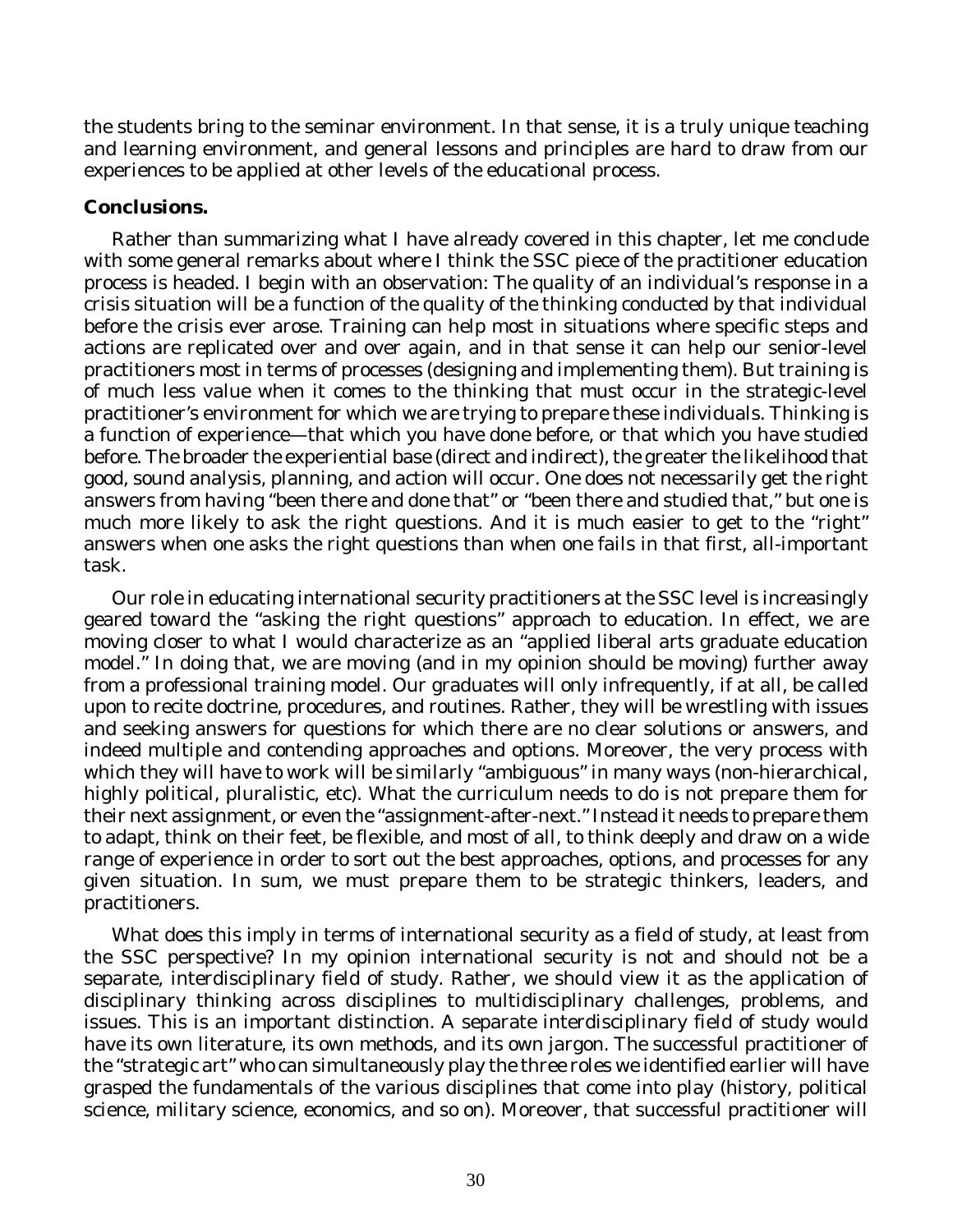have solid instincts about which dimensions are most important in a particular problem at a given point in time. I doubt that any two individuals so equipped would necessarily come at the same problem in the same way independently of each other. But I have every confidence that both would be able to work their way through the problem and have a high likelihood of succeeding because of the combination of education and experience they would bring to the process. In my view, that is the kind of "product" we should seek in our efforts to educate the international security practitioner of the 21st century.

Two leading scholars at Yale University made the following observation about the relationship between education and strategy today, and it serves to highlight the educational focus of the SSC curriculum:

The dominant trend within universities and the think tanks is toward ever-narrower specialization: a higher premium is placed on functioning deeply within a single field than broadly across several. And yet without some awareness of the whole—without some sense of how means converge to accomplish or to frustrate ends—there can be no strategy. And without strategy, there is only drift.<sup>11</sup>

For senior leaders practicing the "strategic art" in the national security policy arena, such an "awareness of the whole" is essential. While no one curriculum or year of study can ensure that graduates will see the big picture, it can improve an individual's ability to continue to learn and to ask the right questions. If we strive to improve how our students think, we just may be able to contribute to the quality of the future decisions they make and the advice they give. To the extent that this in turn contributes to the development of sound national strategy, our efforts to educate the international security practitioner of the 21st century will have been successful.

#### **ENDNOTES – CHAPTER 3**

1. A review of these courses and their content is beyond the scope of this essay.

2. There are two other programs closely related to the SSC, namely the War College Fellows and the Army Senior Fellows programs. Each year there are approximately 43 officers selected for the former program, which places the individuals in 1-year residency at leading universities in the United States and Canada. Students spend a year studying and conducting research on topics related to national security policy and strategy, and at the end of that year they receive the MEL-1 certification (just as the SSC graduates do). There are currently seven Army Senior Fellows placed in high-level "internships," and they receive post-MEL-1 certification for their program.

3. The exact numbers vary each year, but they stay fairly close to these general numbers. For example, for AY2001 the total class size is 338. There are 42 foreign officers, 53 sister service officers, 37 Reserve and Guard officers (8 of whom are part of the sister services), and 31 civilians. There are 212 Army officers, of which 29 are Reserve or Guard.

4. ICAF and NDU are perhaps the exceptions, having in essence been highly "joint" from their inception.

5. See Richard A. Chilcoat, *Strategic Art: New Discipline for 21st Century Leaders*, Carlisle Barracks, PA: U.S. Army War College, Strategic Studies Institute, 1995.

6. *Ibid.*, p. iii.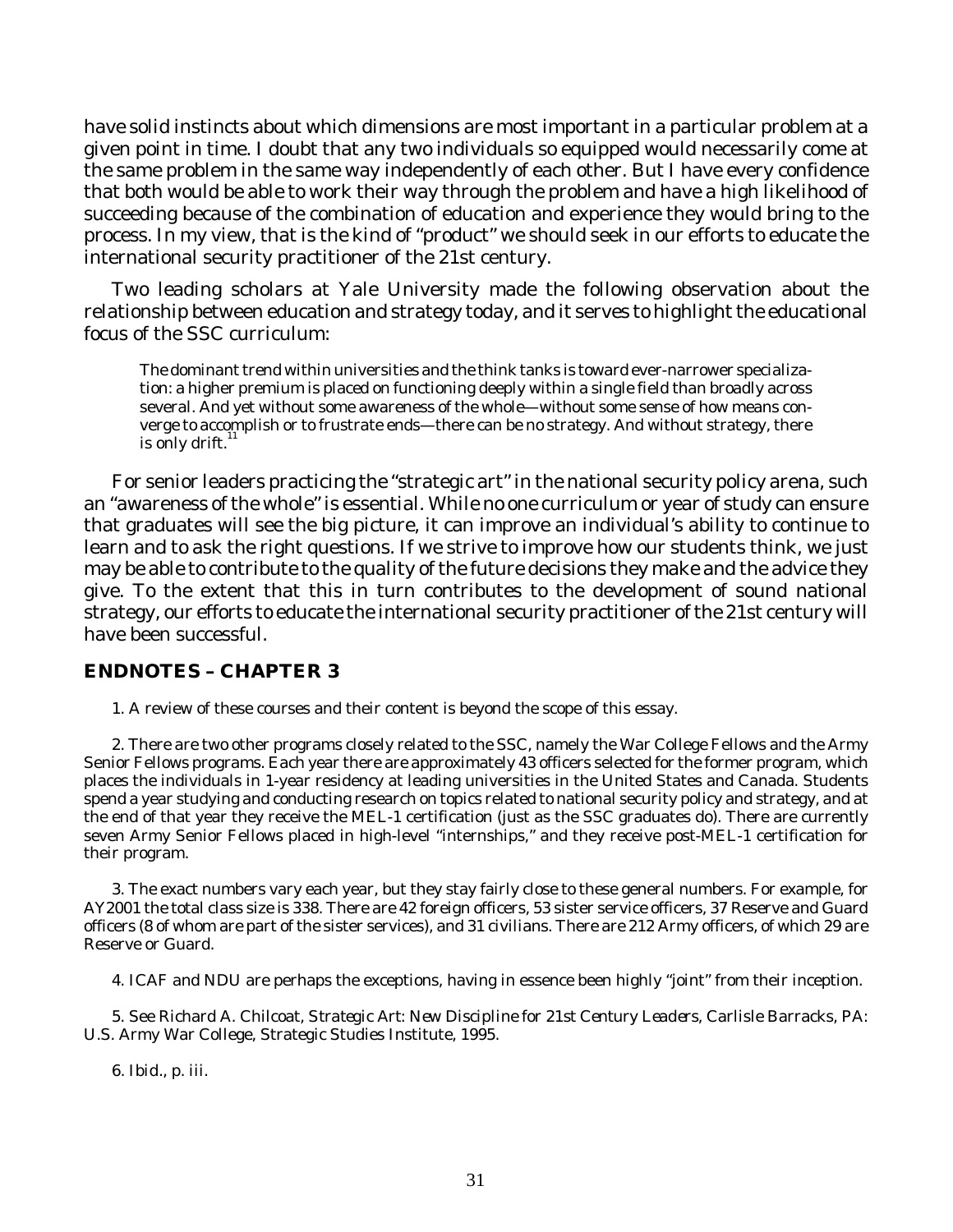7. Of course, that's much easier to say than do. I am only suggesting here that in our curriculum we strive to enhance those core competencies. How well we do is a matter of constant inquiry, evaluation, and adaptation.

8. Course 1 is entitled "Strategic Leadership." Course 2 is entitled "War, National Policy and Strategy." Course 3 is entitled "Joint Processes and Landpower Development." Course 4 is entitled "Implementing National Military Strategy." I hasten to point out, however, that all of the courses overlap in many respects, and the overall objective is to have the core competencies embedded in the entire curriculum and not simply taught as discrete topics.

9. This is also the same tension one sees today in undergraduate professional degree programs such as engineering and accounting. The professional societies that certify these programs continue to increase specific technical requirements (the "training" component), while the colleges and universities struggle to maintain some breadth in the undergraduate curriculum (such as humanities and social science electives or core courses). The result has often been a steady upward spiral in the number of hours required for graduation, with the net effect being that students can no longer realistically complete an undergraduate degree in these disciplines in a standard 4-year program.

10. In AY2001, 81 percent of the students arrived with graduate degrees.

11. Quoted in Thomas L. Friedman, *The Lexus and the Olive Tree*, New York: Farrar, Straus and Giroux, 1999, p. 21.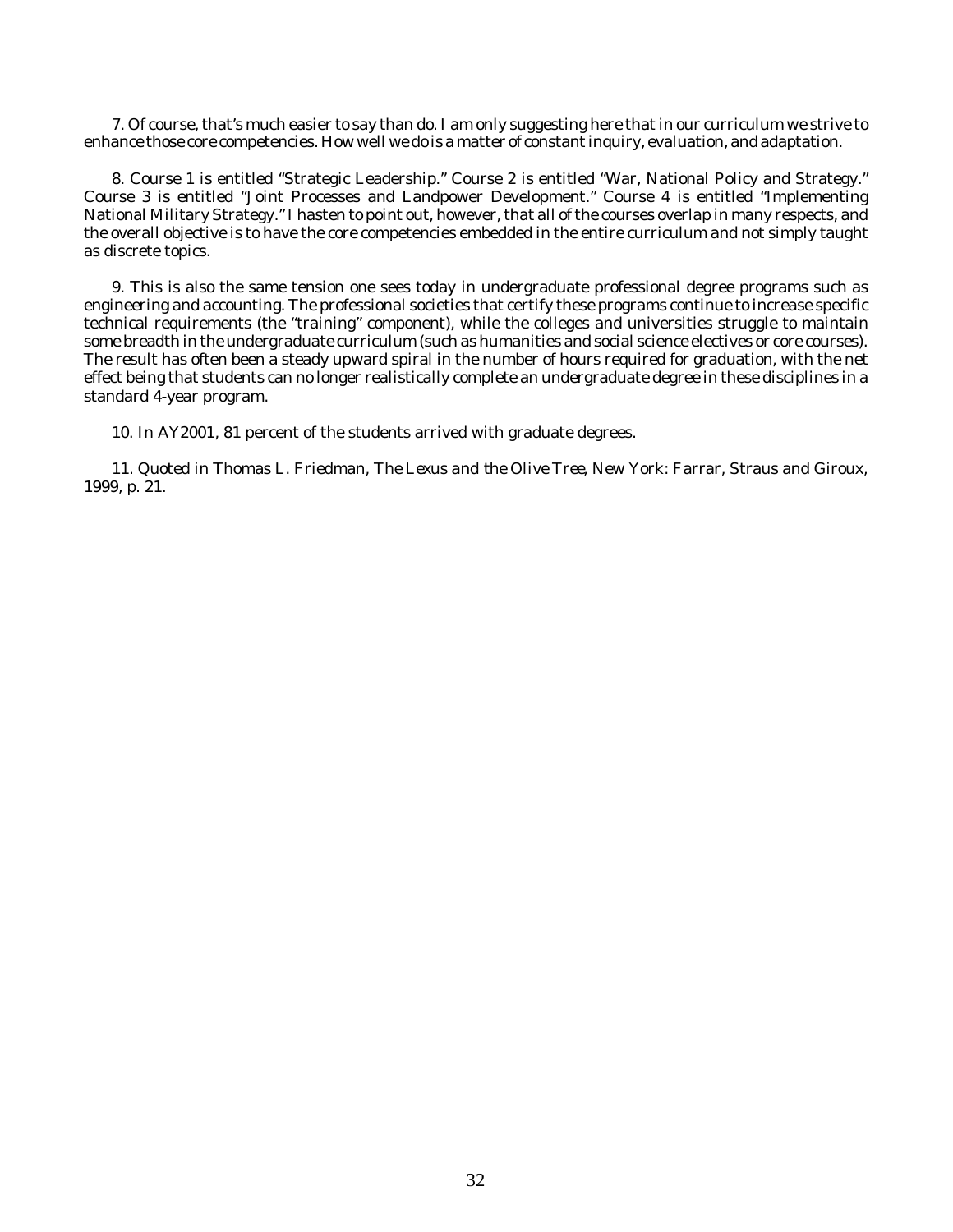# **CHAPTER 4**

## **PROFESSIONAL SCHOOLS OF INTERNATIONAL AFFAIRS: PREPARING NATIONAL SECURITY PRACTITIONERS FOR THE 21st CENTURY**

#### **Linda P. Brady**

For the past decade, professional schools of international affairs have been in the process of reinventing international affairs education, in conjunction with a reexamination of the needs of business, government, and society for leaders and citizens who are prepared to deal with the challenges of the 21st century.<sup>1</sup> As we begin the new millennium, the international environment is characterized by the globalization of politics, economics, and communications, and the increasing dependence of each nation on developments and decisions made in others. These trends have influenced the direction of U.S. foreign and security policy and the rules and practices governing the interaction of nations, businesses, individuals, and transnational groups and organizations. 2

Most professional schools of international affairs have reoriented their programs to address the growing needs of business and industry for leaders with an understanding of the global context of their enterprises. Many programs have incorporated techniques such as case studies that have been used routinely in other professional schools. Many also require or strongly recommend experiential education, primarily in the form of internships, to better prepare students for future careers. And most have revised their required coursework in response to the shift in the job market from a public sector to a private sector orientation.<sup>3</sup>

Reassessments of the field of national security studies have proceeded in parallel with the reexamination of international affairs education. The field has been in transition since the late 1980s, when the end of the Cold War and the breakup of the Soviet Union precipitated a reexamination of the field and questions about the continued relevance of curricula that had been developed during the Cold War.<sup>4</sup> The field at that time was framed by a view of the world premised on the threat posed to Western interests by the Soviet Union, and the development of and reliance on nuclear weapons by both the United States and the Soviet Union, in defense of superpower interests.

The dissolution of the bipolar international system, the rise of nonstate actors and challenges to the sovereignty of the nation-state, the addition of nontraditional issues (such as the global environment, disease, and migration) to the security agenda, the information and communications revolution, and reliance on a broader repertoire of policy instruments all characterize the new international environment. These changes have important implications for the field of security studies. As I have indicated elsewhere, the proliferation of issues and actors, and questions surrounding the continued utility of military force, challenged the underpinnings of a field that had focused on a narrow range of actors, issues, and instruments during the Cold War.<sup>5</sup>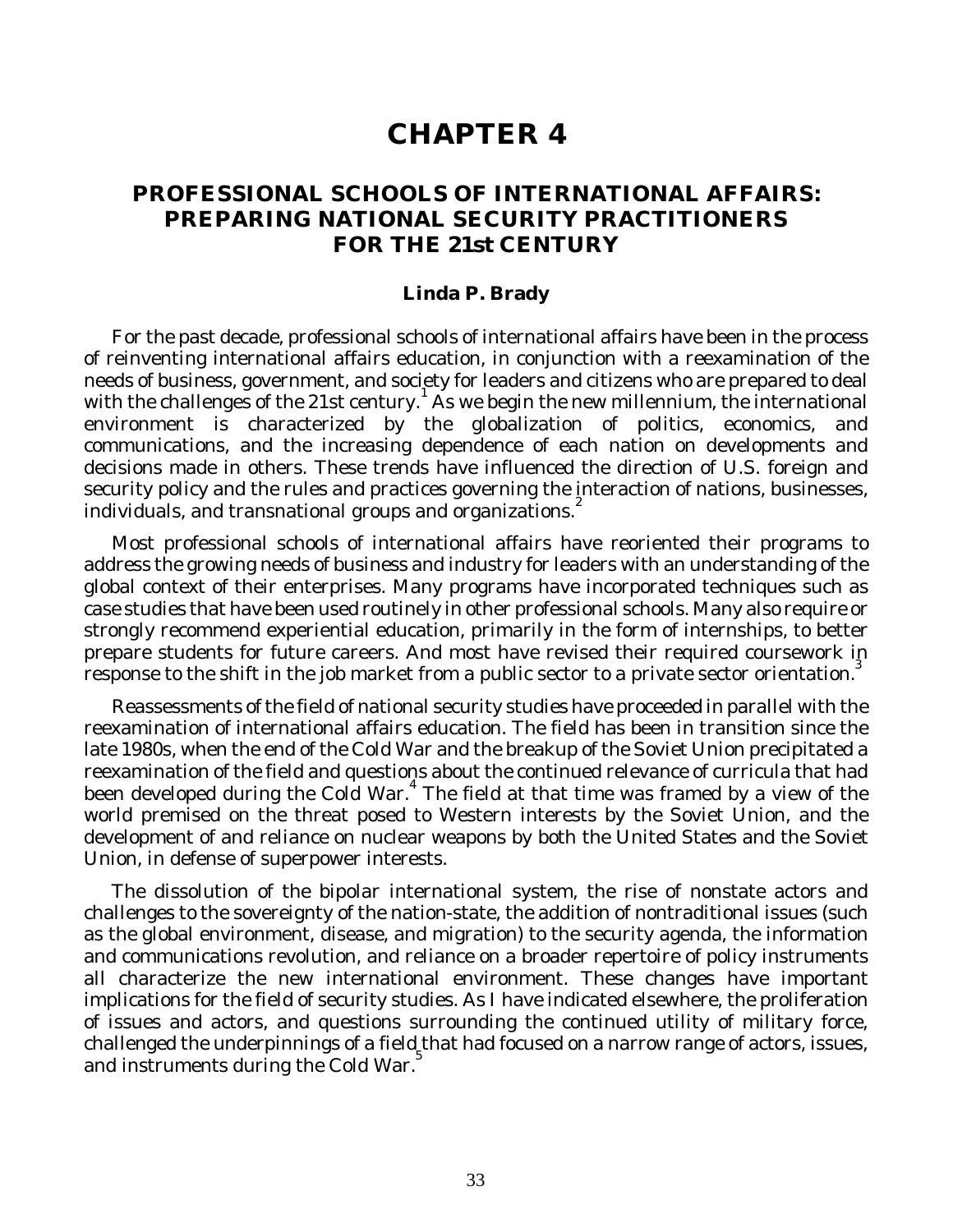Some analysts have argued for a broader conception of security than that provided by the realist or neorealist perspectives on international affairs that dominated the field during the Cold War. This broader view would include threats posed by environmental problems, economic challenges, and migration along with traditional military threats to the security of nation-states. Others argue for a deeper agenda for the field, which would expand the focus on the security of nation-states to include individual or personal security and international or global security. What these challenges to the field have in common is a belief that the traditional focus on military threats to the security of the nation-state, originating outside of the country's borders, no longer captures the range of phenomena that demand explanation.<sup>6</sup>

An important dimension of this debate concerns the impact of the information and communications revolution on the field of national security studies. The role of CNN during the Persian Gulf War raised the media to the status of a major player in international affairs and a factor to be considered seriously in national security policymaking. The revolution in military affairs, which is tied closely to the information and communications revolution, has assumed a prominent place on the research agenda of national security scholars. The susceptibility of communications channels, including the Internet, to disruption by terrorist attack has increased attention devoted to the problem of cybersecurity. The latter issue has raised awareness in government and business circles about the vulnerability of America's information infrastructure to both external and internal threats and the necessity of joint public-private sector efforts to prevent and deter acts of "catastrophic terrorism."<sup>7</sup>

Reassessment of the field of national security studies is not limited to the unit or subject of analysis, but extends to analytical or theoretical approaches to understanding national security. The rational choice perspective which dominates much of the research in political science and international relations has been applied to the field of security studies. The use of formal models has been criticized by some scholars as having little practical value to policymakers, but has been demonstrated by others to have significant value in the policy world.<sup>8</sup>

Another approach to national security studies that has emerged since the end of the Cold War is described as "the new culturalism." This perspective assumes that national norms impact decisions made to acquire weapons systems and enter into alliance relationships, among other forms of strategic behavior. Critics point out the difficulty of defining and operationalizing cultural variables and the need to move beyond a focus on national culture.<sup>10</sup>

National security studies curricula have been adjusted to take into account many of these new international realities. At Georgetown University, for example, the National Security Studies Program of the Edmund A. Walsh School of Foreign Service has added courses on low-intensity conflict, conflict resolution and peacekeeping, transnational relations, and economic aspects of national security to the standard fare on defense and military policy. International communication and environmental policy are among the concentrations offered by the School of International Service at American University and the School of International and Public Affairs at Columbia University. Most of these programs strongly recommend or require internships to add a practical component to the coursework. And some—notably George Washington University's Elliott School of International Affairs and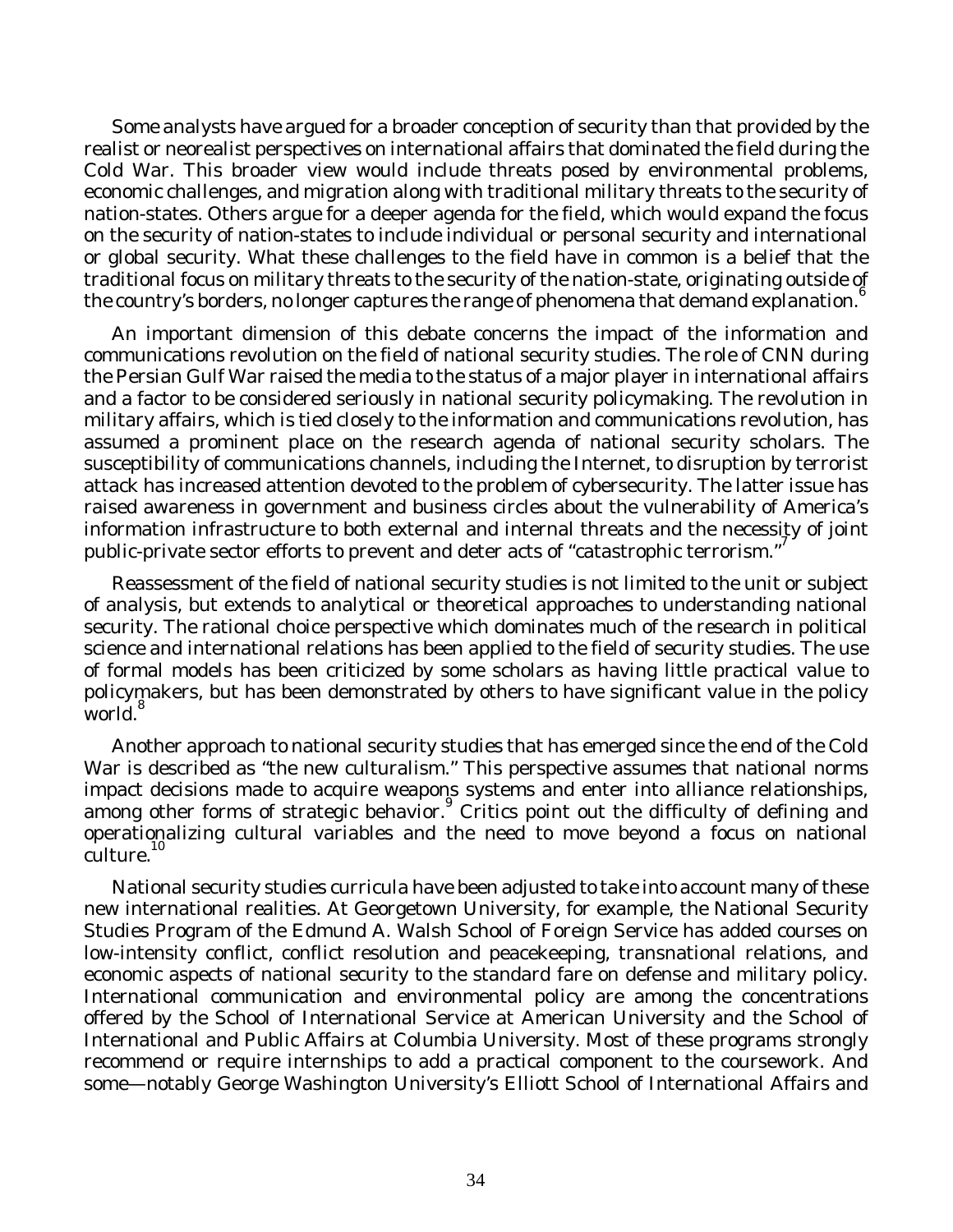Johns Hopkins' Paul H. Nitze School of Advanced International Studies—offer executive versions of their programs for working and/or mid-career professionals.

In summary, most national security studies programs have adapted their curricula to the changing international system and to the emergence of new theoretical and analytical perspectives on national security. Taking their lead from the broader international affairs programs within which most are embedded, the national security studies programs have expanded their course offerings to include a variety of actors, issues, and instruments. No longer focused strictly on American defense and military policy, many have added an explicitly comparative dimension to their offerings. Some have broadened their programs to include attention to nontraditional issues such as the environment, migration, and drug interdiction, but many remain focused on security more narrowly defined. A few programs have incorporated new theoretical and analytical perspectives into existing courses. Finally, some have also designed options that appeal to working professionals.

Are these curricula and program changes adequate responses to the needs of national security professionals in the 21st century? An answer to this question is linked to a changing conception of the national security professional and the knowledge, skills, and abilities these professionals will need to deal with the new national security challenges that are already upon us.

#### **The New National Security Professionals.**

During the 1960s, 1970s, and 1980s, most national security professionals were employed by governments, think tanks and research centers, and international governmental organizations. They tended to be white, overwhelmingly male, and educated in history, political science, or economics as undergraduates. Their careers were linear, and often self-contained in a single government agency. Most of those in government were employed by the federal government, rather than by state or local governments. With the exception of those in the foreign service, many were employed in the greater Washington, DC, area. Few moved between the public sector and the private sector in the course of their careers—with the exception of those who frequented the revolving door between think tanks and the federal government. Finally, few national security professionals returned to school for further education beyond the professional masters degree.

By the late 1990s, the nature, focus, and scope of work of national security practitioners was beginning to change in significant ways. While the majority of professionals in this field remain employed by governments, think tanks and research centers, and intergovernmental organizations, a growing number are employed by state or local governments and business and industry, including high-tech firms. Many are employed outside of the Washington, DC, area. A number are seeking further education, particularly at mid-career, to retool and adapt to the emerging security environment. Graduate students are being attracted to these programs from nontraditional undergraduate majors in management, engineering, computing, and the sciences. These changes have important implications for the kind of knowledge, skills, and abilities the new national security professionals will need in the 21st century, and for the content of the national security studies curriculum required to serve those needs.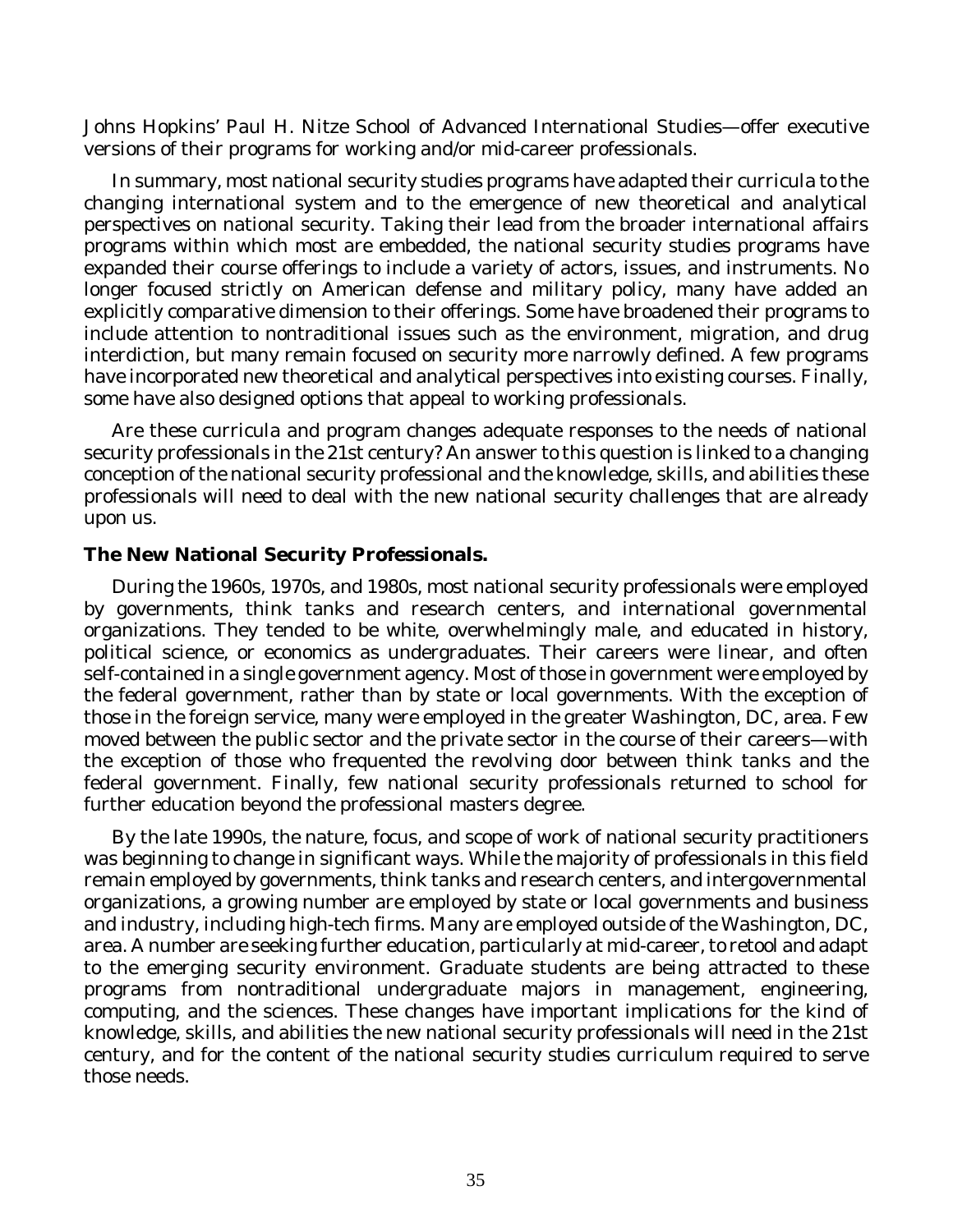#### **Science, Technology, and the New National Security Curriculum.**

Policy relevance traditionally has been central to the security studies community. This has been the case since the late 1940s and early 1950s, when the field of national security studies focused on the impact of nuclear weapons on security policy choices and international stability. In the 1960s, the literature on arms races, arms control, and crisis decisionmaking reflected the concern with policy relevance. The Vietnam War triggered greater emphasis on low-intensity conflict. By the 1980s, strategic defense and international terrorism had been added to the agenda. Drug interdiction, environmental security, and ethnic conflict emerged as major research foci by the mid-1990s. Students have always needed to engage a curriculum that is theoretically grounded, but that enables them, as working professionals,<br>to effectively the surface of weard studence and summaturelised in the film of the students of to offer insights on issues of grand strategy and current policy.

Technology has emerged as a significant consideration in the field of national security studies—as both subject matter and tool. As subject matter, technology permeates discussions of information warfare, information security, terrorism, and critical infrastructure protection. These issues demand the joint attention of policy analysts and technical experts, often linked through participation in interdisciplinary research centers. As tool, technology offers new vehicles to deliver national security studies curricula, via distance learning and web-based programs. The latter serve the needs of place-bound students and facilitate mid-career executive and continuing education in this rapidly changing field.

Given the changing nature of the field of national security studies and the shifts in the identities of the new national security professionals noted above, what makes for a relevant national security education for the 21st century? What elements of traditional education in national security studies remain central to the new national security curriculum, and what new dimensions should be added?

The fundamental problems of conflict, crisis, and war remain central to the field, even though the conceptual framework within which these phenomena were understood during the Cold War was based on the superpower rivalry. 13 Questions concerning the use of military force and the relationship between the military and civil society, particularly in an era characterized by the spread of democracy, also remain important components of the national security curriculum.

At the same time, there are ongoing debates within the field about the relevance of area studies or regional security studies. Several professional schools of international affairs have recently developed new degree programs that include national security or international security components, and do not require study of a foreign language.<sup>14</sup> Some scholars have argued that a focus on problem solving and decisionmaking, with an emphasis on formal, game theoretic models, will provide a more policy relevant education for the future than one grounded in area or regional studies.

National security studies programs should explore the relevance for their field of initiatives being undertaken by some professional schools of international affairs. Among the most innovative of these new programs are those that include science and technology as major components. For example, the Graduate School of International Relations and Pacific Studies at the University of California, San Diego, has designed a new Masters of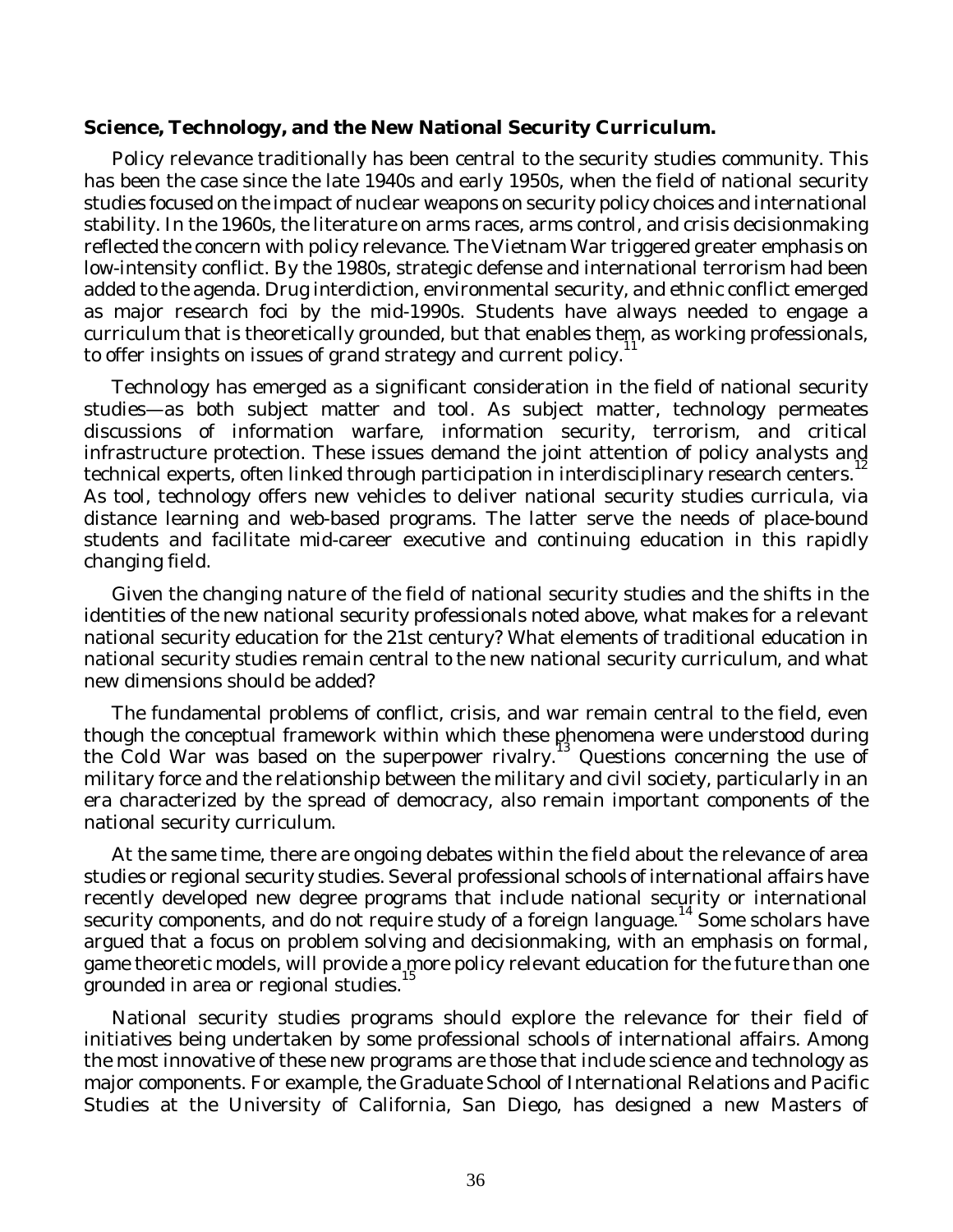International Technology Management (MITM) that offers courses that address specific management and policy needs of scientists and engineers. Offered in cooperation with the UCSD School of Engineering, the program includes courses in science and engineering, as well as in decisionmaking, managerial economics, finance, accounting, entrepreneurship, and the politics of international economic relations.

Another example is the Global Innovation in Engineering Masters in Electrical Engineering program at Georgia Tech, which is a collaborative effort of the School of Electrical and Computer Engineering and the Sam Nunn School of International Affairs. Funded by the National Science Foundation, this pilot program includes courses in international and comparative politics, political economy, and science and technology policy, along with foreign language study and an overseas internship. The goal of this and similar initiatives is to educate the next generation of business executives and policymakers to deal with issues at the nexus of science, technology, and international affairs.

The new national security professionals may benefit from similar programs in national security studies in which science, technology, and policy are integrated into a curriculum that will prepare those professionals for security-related careers in both the private and public sectors. The strategy should be to embed an understanding of technology in the education of international affairs and national security studies students, and to embed an understanding of the comparative and international political, social, ethical, and economic dimensions of technology in the education of students in engineering, sciences, computing, and management.

Where the curriculum is based may vary, depending on the nature of the university and the primary thrust of the program. Professional schools of international affairs remain logical homes, particularly when linked with programs in engineering, science, computing, and management, but the alternative of locating national security programs in colleges of engineering, computing, or management should also be considered. The recruitment of students from nontraditional undergraduate programs in engineering, science, computing, and management may be facilitated through the development of joint degrees at the undergraduate level or 3-2 programs in which the B.S. in a technical or scientific field is combined with an M.A. or M.S. in international affairs or security studies.

The constant updating and retooling that is essential for national security professionals in today's world suggests the need for programs designed to support lifelong learning in this field. Many professional schools of international affairs currently offer executive, part-time, and/or evening versions of their programs, directed at mid-career professionals. For example, George Washington University's Elliott School of International Affairs offers a new 1-year mid-career masters program in International Policy and Practice. This program builds in the use of technology to enable students to network with other mid-career professionals around the globe. Courses are offered in the late afternoon and evening to accommodate working professionals in the Washington, DC, area. The growing need for mid-career professionals to expand their repertoire of analytical, technology-related, and modeling and simulation skills suggests an expanding market for these kinds of programs and for the use of technology as a means of delivery.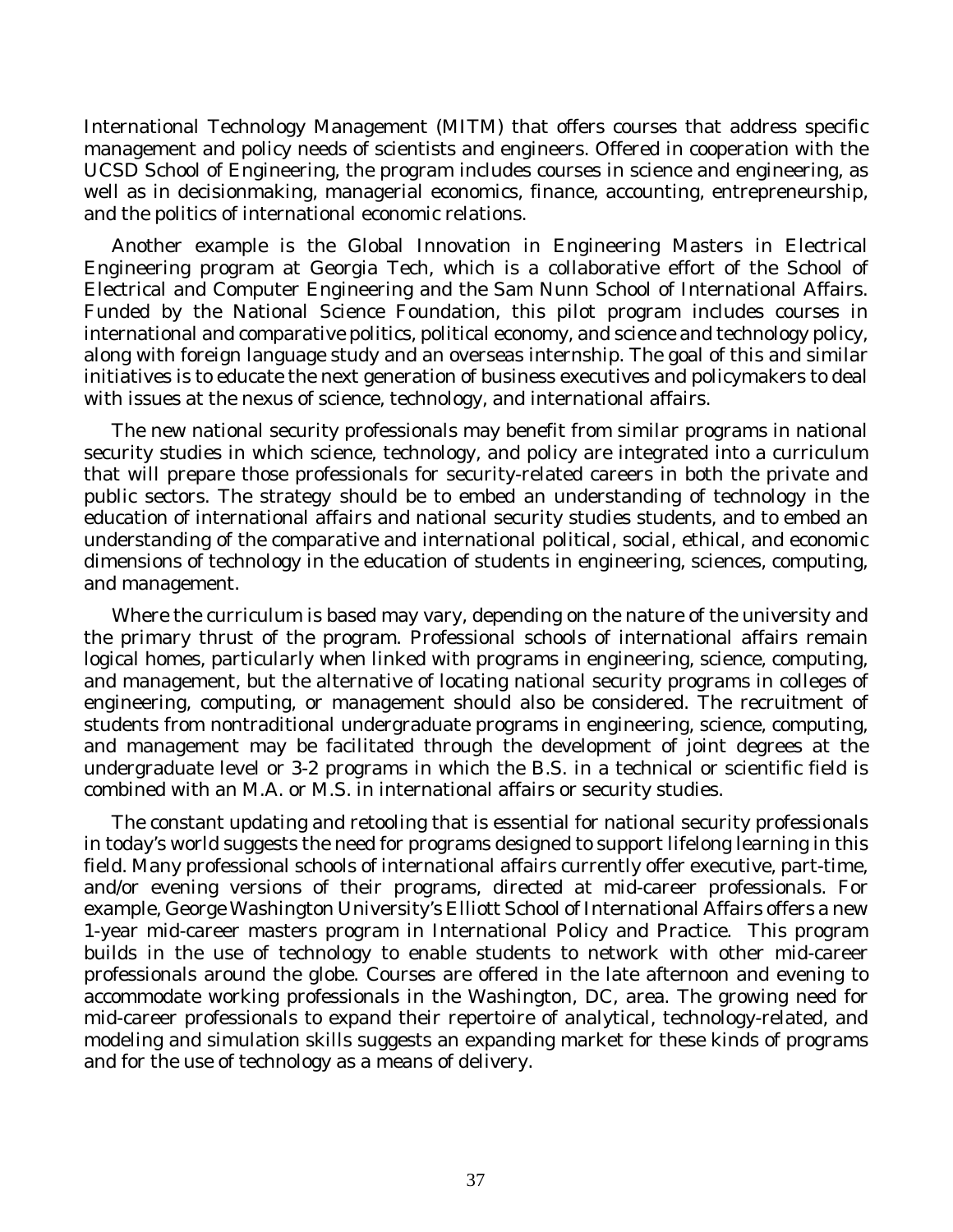#### **Conclusion.**

We need to think creatively about both the content of the new national security curriculum and the means of delivery. Students clearly need exposure to an interdisciplinary academic curriculum focused on understanding the global context of technology that will prepare them to address national security concerns at the nexus of science, technology, and policy. They need to learn how to work in problem-solving teams, and to understand the perspectives brought to problems from different disciplines and professions. Achieving these goals requires that we build crosswalks between the worlds of science and technology, on the one hand, and the worlds of the social and policy sciences, on the other, and that we encourage students and faculty to walk these paths—in both directions. Finally, we should practice what we preach and incorporate technology more effectively into the delivery of national security studies programs.

#### **ENDNOTES - CHAPTER 4**

1. For information about the 22 member institutions and 14 affiliates of the Association of Professional Schools of International Affairs, see the APSIA web site at: *http://www.apsia.org*.

2. *Preparing Global Professionals for the New Century: Issues, Curricula and Strategies for International Affairs Education*, Michele Cisco Titi, ed., Washington, DC: Association of Professional Schools of International Affairs, November 1998.

3. *Ibid*.

4. Linda P. Brady, "On Paradigms and Policy Relevance: Reflections on the Future of Security Studies," *National Security Studies Quarterly,* Vol. III, Issue 4, Autumn 1997, pp. 2-3.

5. *Ibid*., p. 203.

6. Keith Krause and Michael C. Williams, "Broadening the Agenda of Security Studies: Politics and Methods," *Mershon International Studies Review,* Vol. 40, October 1996, p. 230.

7. Ashton Carter, John Deutsch, and Philip Zelikow, "Combating Catastrophic Terrorism," *Foreign Affairs,* Vol. 77, No. 6, November/December 1998, pp. 80-94. Information security was the topic of the 1998 Sam Nunn Nations Bank Policy Forum held at Georgia Tech in Spring 1998. See the executive summary of that program titled "Information Security: Risks, Opportunities and the Bottom Line," available from the Sam Nunn School of International Affairs at Georgia Tech.

8. For an extended debate about the utility of this approach, see the collection of articles on "Formal Methods, Formal Complaints: Debating the Role of Rational Choice in Security Studies" in the Fall 1999 issue of *International Security*.

9. Examples of this approach include Peter J. Katzenstein, *Cultural Norms and National Security,* Ithaca, NY: Cornell University Press, 1996; and Colin S. Gray, "Strategic Culture as Context," *Review of International Studies,* Vol. 25, January 1999, pp. 49-69.

10. See Michael C. Desch, "Culture Clash: Assessing the Importance of Ideas in Security Studies," *International Security,* Vol. 23, Summer 1998, pp. 141-170, as an example of the critics of this approach.

11. Stephen M. Walt, "The Renaissance of Security Studies," *International Studies Quarterly,* Vol. 35, June 1991, pp. 211-239.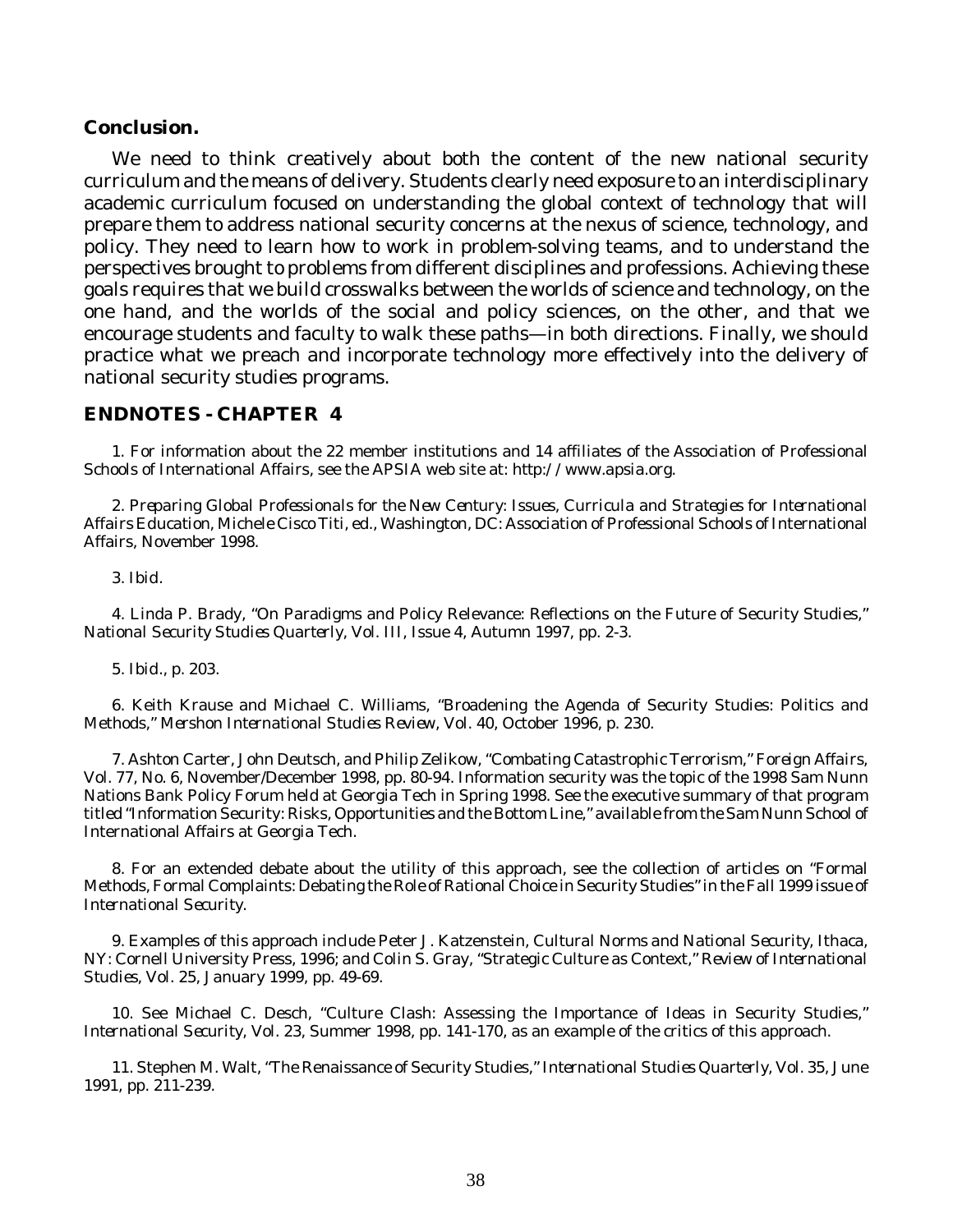12. An example of this mechanism is the Georgia Tech Information Security Center, a collaborative effort of the Sam Nunn School of International Affairs, the College of Computing, the Georgia Tech Research Institute, and the Georgia Center for Advanced Telecommunications Technology.

13. Lawrence Freedman, "International Security: Changing Targets," *Foreign Policy,* Issue 110, Spring 1998, p. 57.

14. See, for example, programs offered by the Graduate School of International Relations and Pacific Studies at the University of California, San Diego.

15. Bruce Bueno de Mesquita, "Making Security Studies Relevant to Policymakers," *National Security Studies Quarterly,* Vol III, Issue 4, Autumn 1997, pp. 13-24.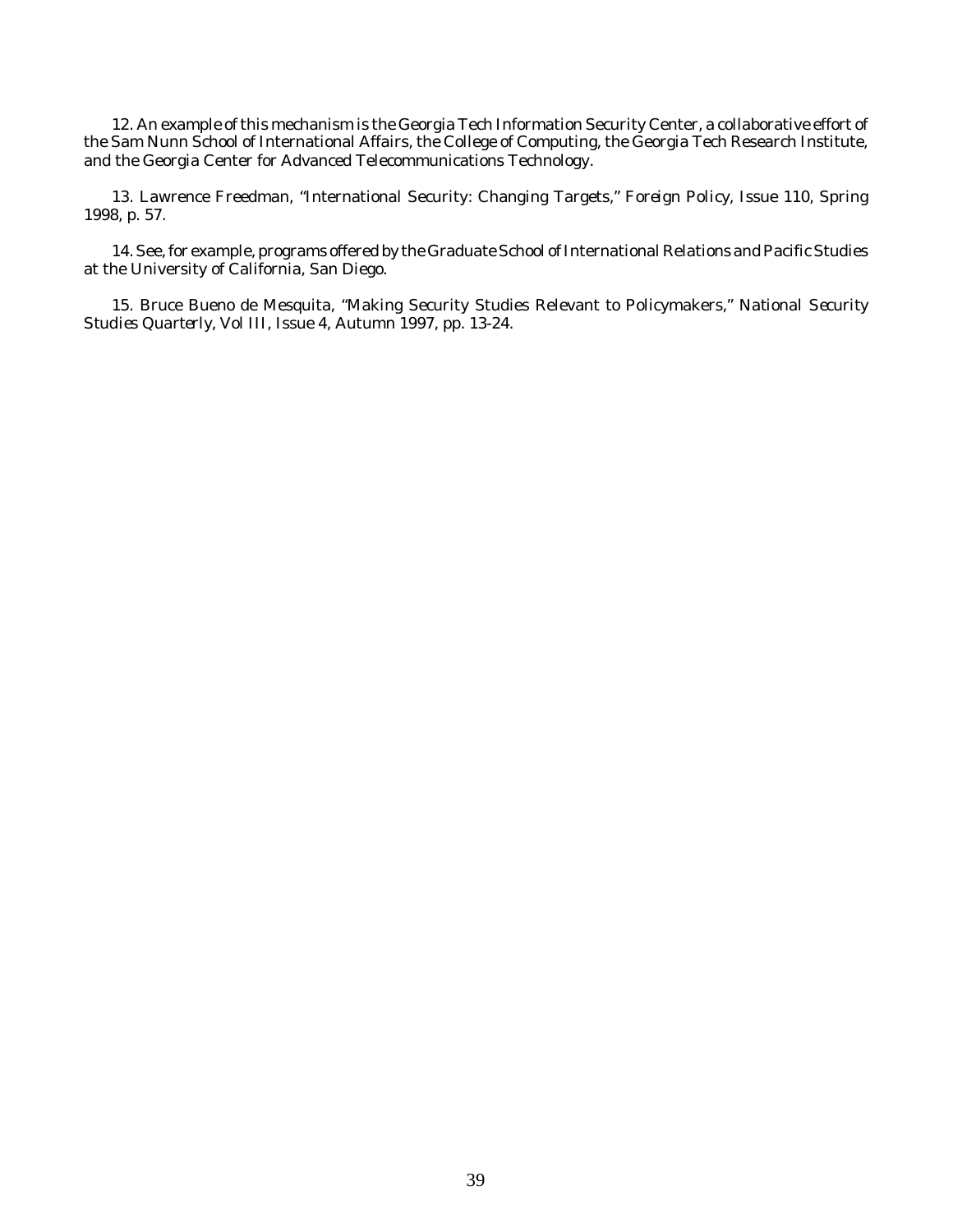# **CHAPTER 5**

## **EDUCATING INTERNATIONAL SECURITY PRACTITIONERS: THE ROLE OF RESEARCH CENTERS AND PROFESSIONAL OUTREACH PROGRAMS**

#### **James M. Smith**

#### **International Security in a Time of Transition.**

The world has changed! And so must our concepts and mechanisms of international security. Already we have witnessed decreasing national security allocations and emphasis—political, economic, and military—accompanied by significant force downsizing. We see international security practitioners refocusing to address a wider range of issues and conflicts in dozens of countries, many of which we had never paid any detailed attention to before. Combining these reduced resources and the widened plate of challenges, we see practitioners taking on roles of greatly increased responsibility, often at an age and experience level much lower than in at least the recent past.

As a result, the importance of education, research, and outreach—always important has increased greatly. We must begin to understand and address the multitude of ambiguities and asymmetries if we are to outthink, as opposed to being forced solely to attempt to outgun, our rivals and adversaries. At base, if we are truly to shape this changing environment, to respond to its current and emerging difficulties, and prepare for its future challenges, we—meaning all of the wide range of international security practitioners within and outside of government—must first understand it. Thus, research must define the questions and find and chart the answers. And outreach education must share the results of that research across the entire network of interested parties.

This chapter, then, lays out the details of those roles for international security research and outreach education today and into the near- to mid-term future. It begins with a brief description of the three worlds, past, present, and future, in which research and outreach education must today reside. Then it details traditional roles of research and outreach education, emphasizing how they continue to apply or how they must be adapted for today's era of transition. It offers some current examples of ongoing security research and outreach within the Department of Defense. And, finally, it offers some recommendations for international security research and outreach education as we step forward onto this uncharted path.

#### **Today's Three Worlds of International Security.**

International security research and outreach today live in three worlds; the past, the present, and the future. Each must be addressed in designing and conducting research and outreach education programs. Which aspects of the past international security environment and of our policy, strategy, and organizational and force structures remain relevant and necessary today? How must or should they be modified to fit the current and projected worlds? What is new, different, and demanding of new forms and norms of strategy and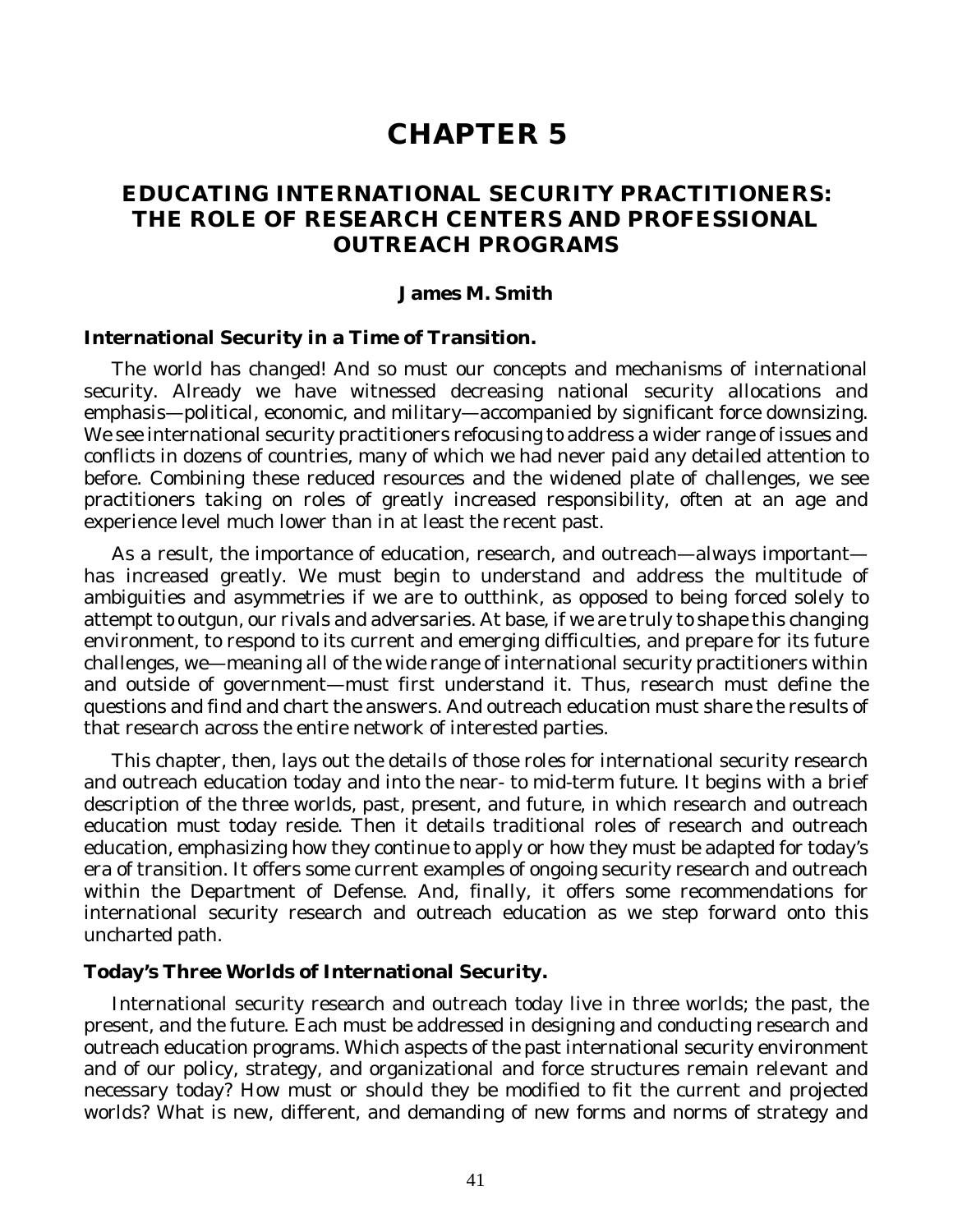structure? And who is and will be central players in the emerging international security arena? With what skills, knowledge, and capabilities to address the emerging insecurities? These are all questions that must be asked and answered as we prepare for evolving and emerging roles as practitioners within this transitioning environment. We step into the unknown and uncomfortable arena grounded in all three worlds; past, present, and future.

The recent past, the Cold War, had become almost comfortable, at least in retrospect, with its foundation in "knowns" and its resulting air of general predictability. The central threat was well-known, and it emanated from a single source with a fairly predictable scope. Our response strategy was continuous for almost half a century under the umbrella of containment. Our response structure—military, political, and economic—evolved within the bounds of containment and the Soviet threat. And our national and alliance organizations that managed the U.S. and NATO dimensions of the response were established and became experienced upon the dictates of late 1940s structural guidelines. In short, the Cold War could be characterized by words such as continuity, evolution, and structure. But that chain has now been broken.

The current era is one of transition, and transitions are, by their very nature, characterized by uncertainty, searching, and a heightened level of danger from possible misinterpretations and miscalculations of an as yet not fully defined, diverse world. This is indeed the era of "new world disorder." The threat today has multiple faces; it spans the entire threat spectrum from "sling shots to nukes," and its center of gravity has shifted down that spectrum at least to some significant degree. This raises very real questions as to the efficacy of strategic hallmarks such as the triad deterrent force, the applicability of nuclear deterrence itself to a range of threats—limited nuclear and non-nuclear—and from a range of sources, including states, failed states, and non states. All of this raises crosscutting pressures for the proper balance of response tools—economic, political, military, and informational—and for the preferred balance of capabilities within the military itself. Do we continue to develop and procure high-end systems for a real but less likely strategic threat or do we instead put our effort into forces and capabilities best suited to "operations other than war?" And who best to make these decisions and adjustments: the Cold War national and NATO decision structure, or a reformed cast of players with a new agenda? In a few words, then, today's international security environment is one characterized by the terms disorder, ambiguity, and tension.

If today's environment is one of disorder and ambiguity, the future has been characterized as projecting that condition forward into dynamic uncertainty. International security researchers and policymakers have already made several attempts to capture the trends and foreseeable outputs of the transition at various future periods. For example, the Joint Chiefs of Staff, as an extension of their *Joint Vision* process, outlined trends in the international security environment and their military implications for the year 2010 in their Concept for Future Joint Operations;<sup>1</sup> the *Report of the Quadrennial Defense Review* (QDR) projects those global trends and military implications forward to 2015;<sup>2</sup> the National Defense Panel (NDP) projects the security environment and its implications forward to 2020; and both the Air Force and the Army have made projections of the 2025 security environment.<sup>4</sup> The subsequent Commission on National Security (CNS) comprehensive strategy and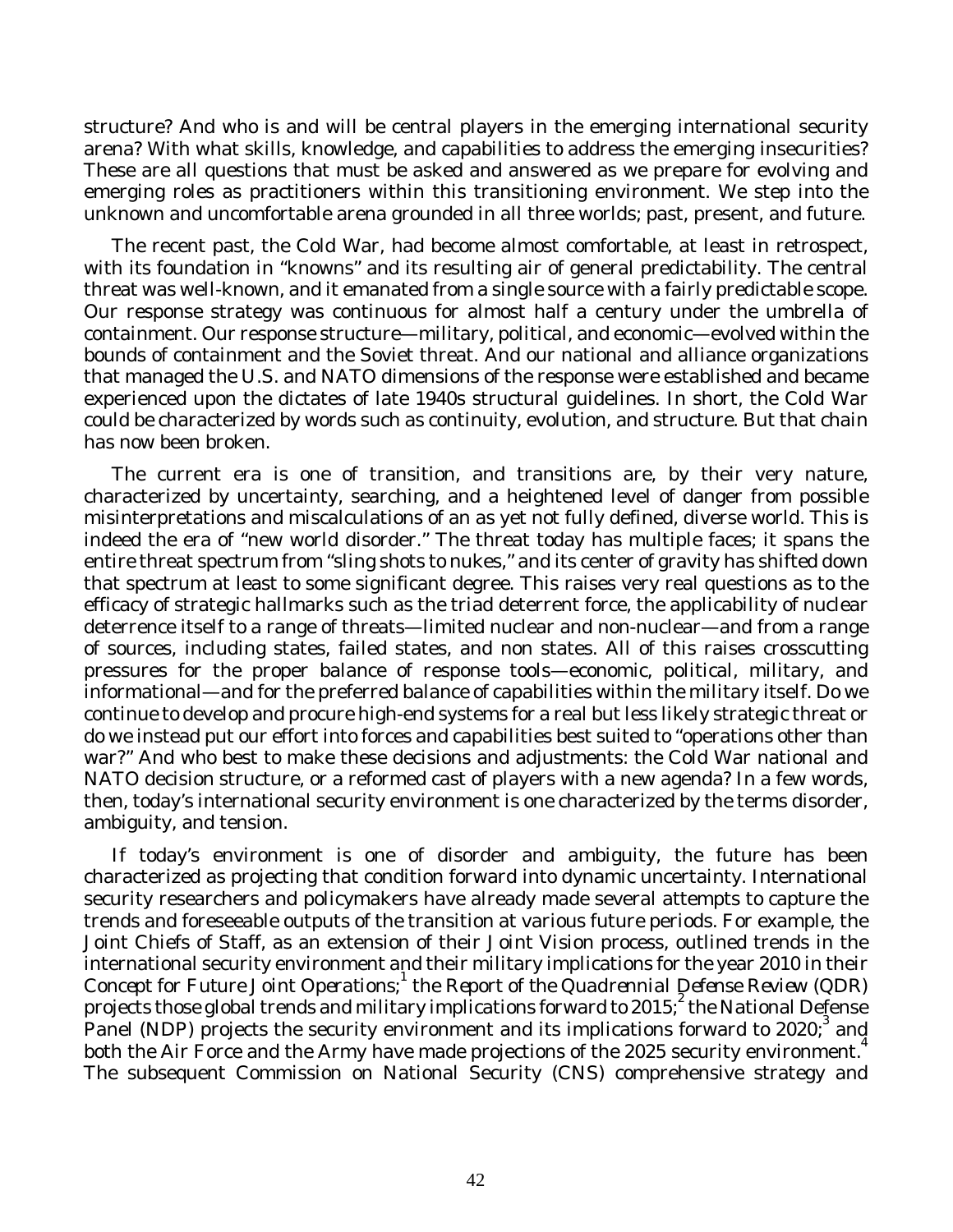organization review is forecasting the international security environment also to 2025. $^{\mathrm{5}}$  Key findings of the QDR, NDP, and CNS projections are depicted at Figures 4 and 5.

|                               | <b>QDR 2015</b>    | <b>NDP 2020</b> | <b>CNS 2025</b>  |
|-------------------------------|--------------------|-----------------|------------------|
| Population Growth             |                    | X               | X.               |
| <b>Migration to Resources</b> | X                  | X               | X                |
| <b>Economic Unrest</b>        |                    | X               | X                |
| <b>Ethnic Unrest</b>          |                    | X               | X                |
| <b>Regional Unrest</b>        | X                  | X               | X                |
| Interdependence               |                    | X               | X                |
| <b>Economic Blocs Form</b>    |                    | Possible        | X                |
| Non-State Actors Rise         |                    | X               | X                |
| <b>Failed States</b>          | X                  |                 | X                |
| <b>Regional Peer Emerges</b>  | X                  |                 | Possible         |
| <b>Global Peer Emerges</b>    | Perhaps after 2025 |                 | Unlikely by 2025 |
| <b>Regional Blocs Emerge</b>  | Possible           |                 | Possible         |

### **Figure 4. Projections of the International Security Environment.**

|                                 | <b>QDR 2015</b> | <b>NDP 2020</b> | <b>CNS 2025</b> |
|---------------------------------|-----------------|-----------------|-----------------|
| <b>Technology Advances</b>      | X               | X               | X               |
| Proliferation of Weapons        | X               | X               | X               |
| Proliferation of Delivery       | $\times$        |                 | X               |
| Proliferation of Information    | X               | X               | X               |
| <b>Asymmetrical Threats</b>     | X               | X               | X               |
| <b>Homeland Threats</b>         | X               | X               | X               |
| Mountain, Jungle, Urban         |                 | X               |                 |
| Operations from CONUS           |                 | X               | X               |
| Importance of Info/Space        |                 | Χ               | X               |
| <b>Essence of War Unchanged</b> |                 |                 | X               |

### **Figure 5. Military Characteristics, 2015-2025.**

These forecasts predict an international security environment characterized by population growth and migration to critical resources, all in a continuing arena of economic and ethnic unrest that could well be exacerbated by this migration. This foretells continuing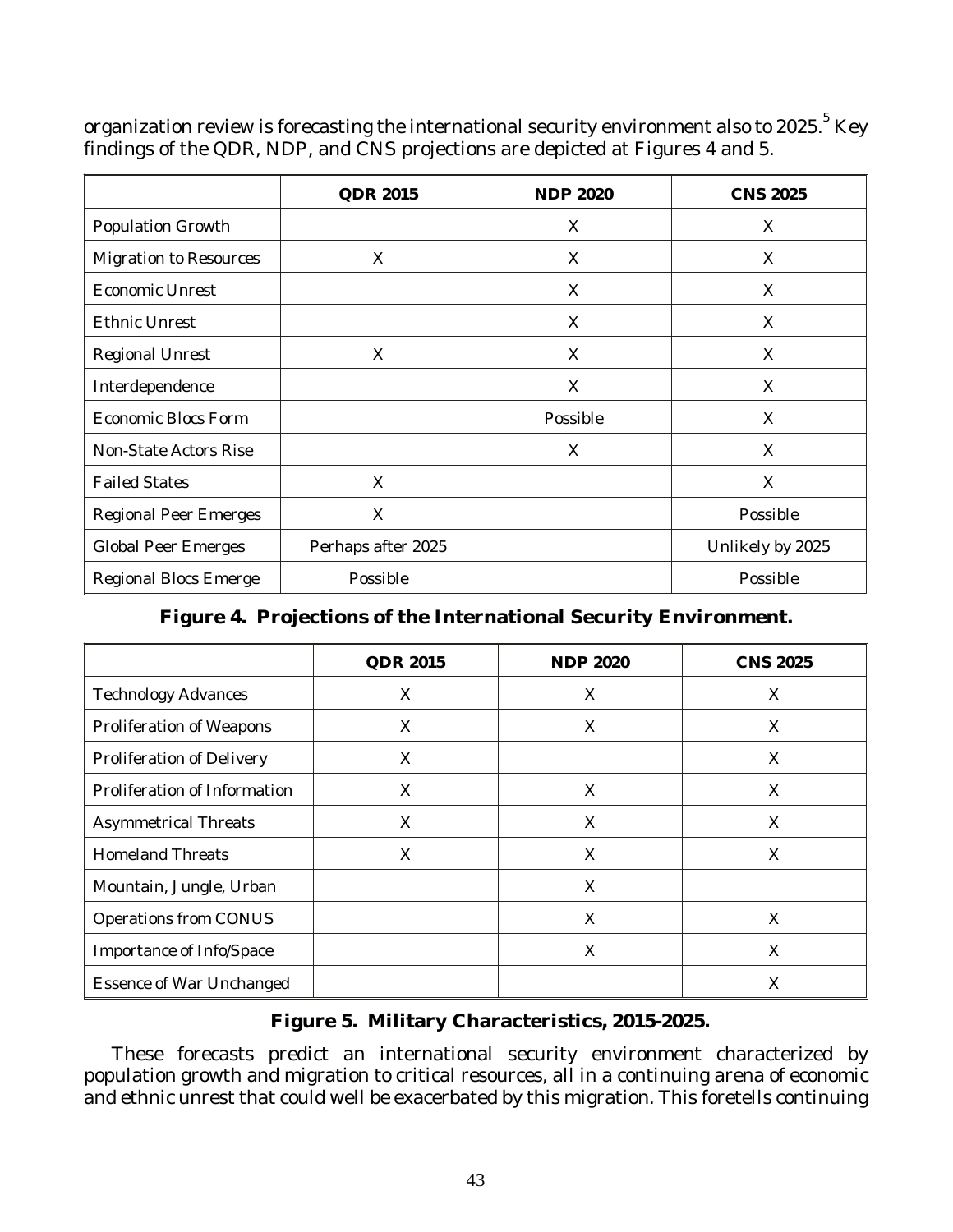regional unrest in the developing world. Another characteristic of world regions is likely to be continuing and increasing economic interdependence, creating powerful economic blocs as supranational international security actors. Potential threats and potential coalition partners both could arise from the following four categories of primary security players: non-state actors, failed and failing states, regionally powerful states (with one or two perhaps aspiring to the status of global peer competitor to the United States), and regional blocs of greater or lesser power and cohesion. Finally, the forecasts emphasize that advances in technologies and proliferation of those technologies—weapons, delivery systems, and information—will likely lead adversaries to respond to continuing U.S. military superiority via asymmetrical responses, including weapons of mass destruction attacks on our forward-deployed forces or on the U.S. homeland. Besides the potential for fighting attacks at home, the forecasts see increasing security operations in mountains, jungles, or urban environments, and with the increasing requirement for operations from continental United States (CONUS) bases. Both space and the infosphere are also seen as increasing realms of security activities.

As is evident from these projections, then, the future international security environment is still, largely, a hazy picture. It promises a whole new world superimposed upon the skeleton of a lingering past. Threats could emanate from emerging peers, certainly from failed and rogue states, and as asymmetries from states and nonstates as well. Just as the threats remain hazy, only thin threads of a response strategy—one with changed concepts of deterrence and compellence, for instance—appear. Without a clear strategy to face an uncertain range of threats, no firm structure can be decided. What we can do today is prepare general capabilities in a range of functional areas, old and new, all against significant resource limitations. And just as the threat and response are unclear, also elusive is a clear concept of a decision structure to address them—and this in an era when the experience base in the whole range of security is shrinking both within the government and the public. The future, then, offers up a whole slate of questions and requirements, and sets a steep agenda for international security research and outreach education.

### **International Security Research and Outreach for a Time of Transition.**

Against the backdrop of these three worlds and within the transition between them, international security research and professional outreach education have several roles to play. These roles relate to interpreting any continuing relevance of the past, fostering realistic understanding of today's international security environment, and informing efforts to shape its future development. This chapter briefly traces several roles of research and outreach, and then fits them to the three worlds they must each address.

### **Research Roles.**

*Clarify ambiguity*. The forecasts reviewed above all represent efforts to at least structure future uncertainty. Research must challenge such forecasts, their assumptions, methodologies, and predictions to validate or to refute, even replace, their findings before we go too far along the paths they might indicate. This effort, to the extent that it produces a forecast in which there is confidence, also provides a basis for extending forecast efforts more deeply and broadly into the future. Conversely, as none of the existing forecasts are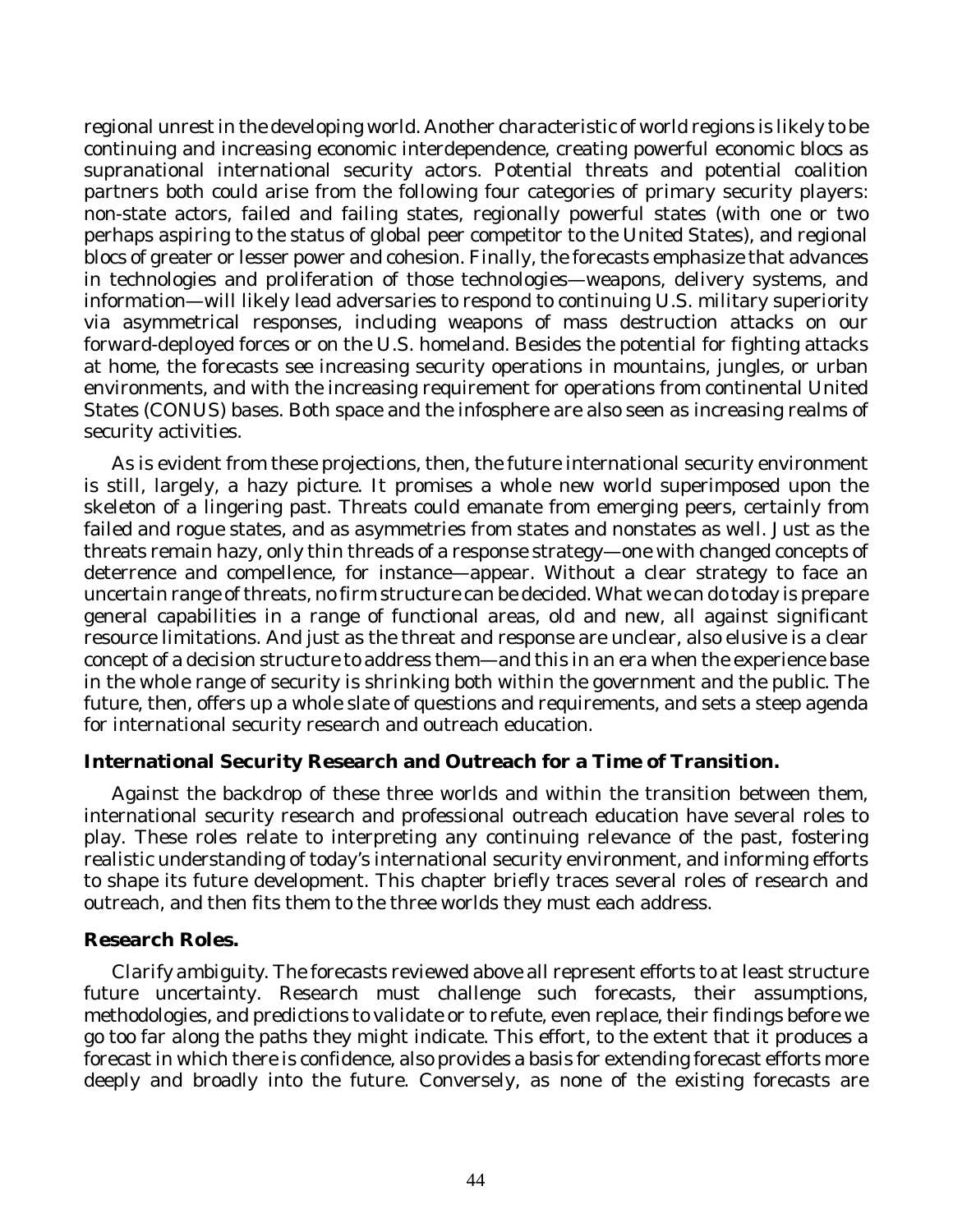"complete" beyond the comfortably foreseeable, the effort spawns multiple follow-on efforts to either expand the scope or the time projection of the existing forecasts.

*Define security dimensions/components*. Validating and extending forecasts of the international security environment requires the identification, definition, and examination of new or additional environmental characteristics. In some cases this entails expanding the context of our conception of the environment to incorporate aspects whose today and future security roles we had previously undervalued. In others it entails defining security roles and impacts of components of the international environment that had previously not been seen as having security implications. Many of these emerging security components have little or no Cold War security foundations, so research is vital to understanding their contemporary and future play as contributors to international security.

For example, we have become fairly comfortable with at least recognizing that there are economic and environmental dimensions to security. <sup>6</sup>However, we have yet to fully integrate these dimensions, and we have not yet fully sorted out the potentially central roles that international governmental organizations (IGOs) and nongovernmental organizations (NGOs) play in these and other security realms, nor have we even really begun to address the real and potential impact of international criminal organizations (ICOs) and international terrorist organizations (ITOs). 7

*Create and extend knowledge*. Research has always sought to create new understanding or extend known elements into new realms. Today's research, as it addresses the uncertainty of the present and seeks to clarify at least the context of the future, can and must be even more attuned to pushing us "outside the box" of the known and comfortable and into the discomfort of ambiguity. Again, the key mechanisms here are clarifying, extending the context, and testing, refining theory as a guide.

An example; we in the military have become fairly knowledgeable about nuclear weapons and can extend much of that knowledge to new nuclear actors and possible uses. However, we are not as knowledgeable about chemical and biological weapons, agents, dispersal systems, or the transportation and detection of these components. We need to fully define their threat and shape our response based on realistic scientific and strategic knowledge.

*Develop, test, extend, adapt theory to reinforce, refute, or refine it*. A central role of research is always to challenge and apply theory toward greater explanatory powers. Today, however, this role is crucial. It may be, in fact, dangerous to blindly extend Cold War theory to today and to the future international security environment without this testing and validation. We must demonstrate the continuing applicability of past theory before extending it into the present and future. And we must seek to adapt, develop, and begin to validate new threads of theory to help us navigate the foggy paths into uncertainty.

Examples here must begin with deterrence: we think that we understood the deterrent relationship between the United States and the Soviet Union, but does that even begin to extend to states holding much smaller nuclear arsenals? What about rogue states without "rational" regard for norms of interstate behavior? Further, is there any relevance at all for non-state holders of nuclear weapons? And ultimately, regardless of actor, does nuclear deterrence extend to deter attacks employing chemical or biological or other mass destruction weapons? These are but a few of the issues concerning deterrence that remain to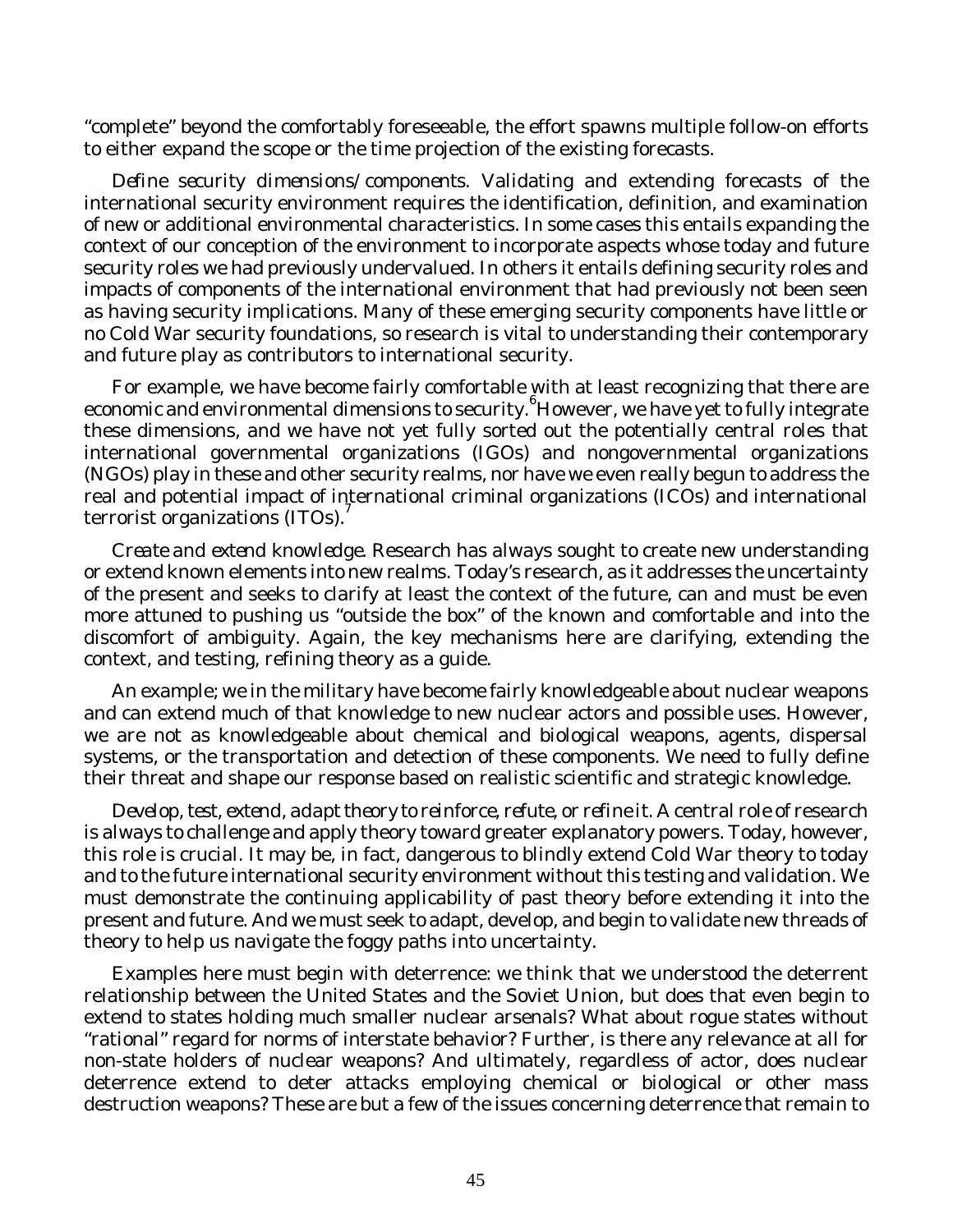be resolved. And deterrence is only one arena of security theory that demands reevaluation today.

*Inform policy*. Research is seldom conducted solely for its own sake. Particularly in the realm of international security affairs, research has traditionally sought to inform, critique, or direct policy. This role too is reinforced today. Policy can either muddle into the mist, or it can proceed on a more certain course directed by expanded theory and knowledge. Research cannot be purely academic here—the tasks are too immense, the stakes too high, and the international security research community too small to allow such a "luxury." Academics can (and must) adapt their designs to incorporate the related and legitimate questions of policymakers to help shape a more secure future.

Research agencies need to institute innovative, cross-disciplinary collaboration networks to address the full scope and range of new and altered, often expanded, challenges. This mixing of expertise and perspectives can provide a better foundation for the development of policy options and for eventual policy decisions. And it can adapt those more theoretical or academic approaches to the new set of problems and issues toward practical policy relevance.

*Fit to three worlds*. International security research, then, must today reach back to understand the details, dynamics, and mechanisms of Cold War security to determine whether and how those characteristics translate into today's environment. It must detail the present to identify, define, and relate all of today's relevant players and components—to map as much of the present environment as possible as a guide into uncertainty. And it must project the past and present into the future as a framework upon which to hang developments as they occur—to allow us to flesh out the context and content of unfolding events toward greater understanding and more rational policy action. Research must help us address the *what*, *why*, *how*, and *so what* questions of the now and future international security environment. And professional outreach education must pass on the results of that research, the answers to those questions and the new, expanded questions that are raised, to the critical *who* involved in international security policy practice today.

### **Outreach Roles.**

*Educate direct participants*. Professional outreach education is vital today as a means of informing and educating direct participants in the international security policymaking process. The top priority is to fully support the education of participants as addressed in the companion chapters here. Behind that task, many of today's participants, even a majority in key branches and offices, have little or no prior experience in security fields. For example, according to the Retired Officer's Association only 31 percent of the elected members of the House of Representatives in the 106th Congress that assumed office in January 1999 had served in the Armed Forces, active or reserve. Only 25 percent of the House freshman had any military experience. Even in the 106th Senate, only 43 percent had ever worn a uniform, and not one of the 1999 freshman class of the Senate had any military experience. As recently as the 103rd Congress, 41 percent of the House and 60 percent of the Senate had military experience. As the post-draft, post-Vietnam generation rises to prominence in government, the trend is clear. Further, very few of the congressional staffers who develop the policy options and recommend policy decisions to the elected members have direct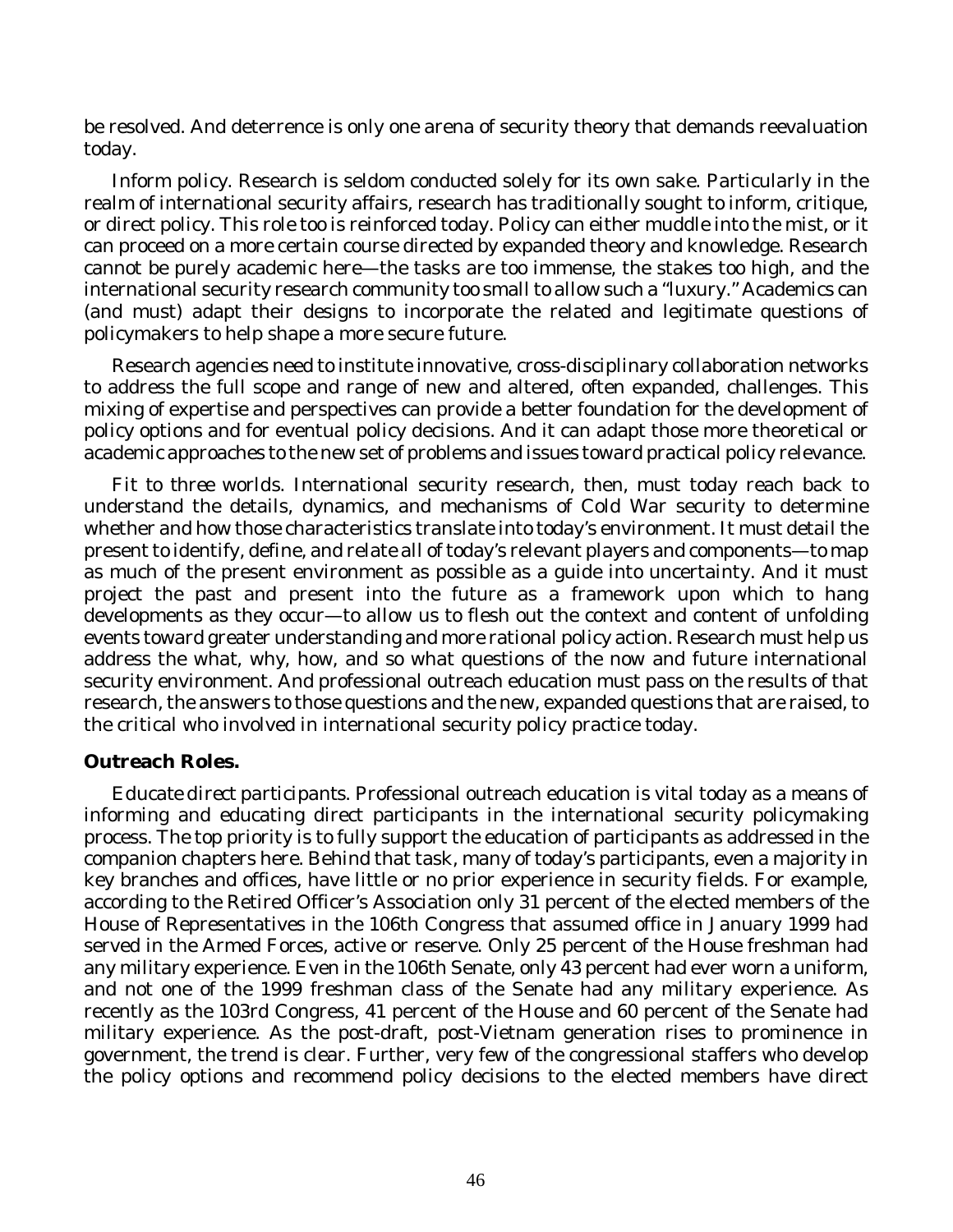military or other security experience. Well-founded security policy demands active outreach and education efforts here.

*Inform/educate interested/knowledgeable public*. The situation addressed for elected officials is at least equally problematic within even the most engaged, otherwise knowledgeable segments of the population outside of government. Since the 1972 end of the draft, the number of Americans with direct security experience and detailed knowledge has steadily declined. Active policy players must be educated just as is the case for elected officials, otherwise they will engage in the policy debate with only the most superficial knowledge of the substance of the international security environment, that perhaps from a brief skim of the front page of the daily newspaper.

Outreach efforts must include publication and dissemination of, particularly, the results of the new research directions outlined above. One possible innovation here is to provide educational materials for both outreach and more traditional education programs by packaging related research results into texts that focus on the new, expanded security environment. Another idea would be to replace the traditional security conference—of which there are many both within government and within the broader academic and consultant/business communities each year—and conference report, normally sent only to conference participants, with book conferences designed to package more finished papers into texts and outreach materials. The interested public is a ready audience, but they need authoritative materials.

*Shape government/public support/consensus*. The outreach education efforts covered above are central not just to educating direct and peripheral policy participants, but also to forging wider understanding, consensus, and support for government security policy. This is indeed a steep challenge when few in the wider public could even identify Bosnia or Kosovo on a world map, let alone intelligently discuss the complexity of the situations there. Yet wider knowledge and consensus support are absolutely essential to the types of long-term, sophisticated policy efforts that such situations dictate, and policy without consensus backing is problematic at best. International security practitioners must, then, deliberately reach out to inform as a vehicle toward understanding and eventual consensus.

Toward this end, the texts and educational materials cited above should be disseminated as widely as possible both inside and outside the knowledgeable and interested community. Copies should be distributed to research libraries and made available to civilian educational institutions. And today, these materials, as well as the screened and cleared results of security research, should be posted on the internet. A Cold War era senior government official recently stated at a security forum that nothing of value would be found on the internet since the "good" materials were all classified. I do not believe that today this is or necessarily should be true—encouraging innovative thinking in nontraditional arenas and encouraging outreach and understanding across communities requires communication. The internet is becoming a, if not the, primary means of communication to many segments of society, and prudent dissemination of security information via the internet should be part of the outreach effort.

*Network (foster policy community)*. A critical component of security policymaking across the Cold War era was an active, effective, interbranch and trans-societal policy community.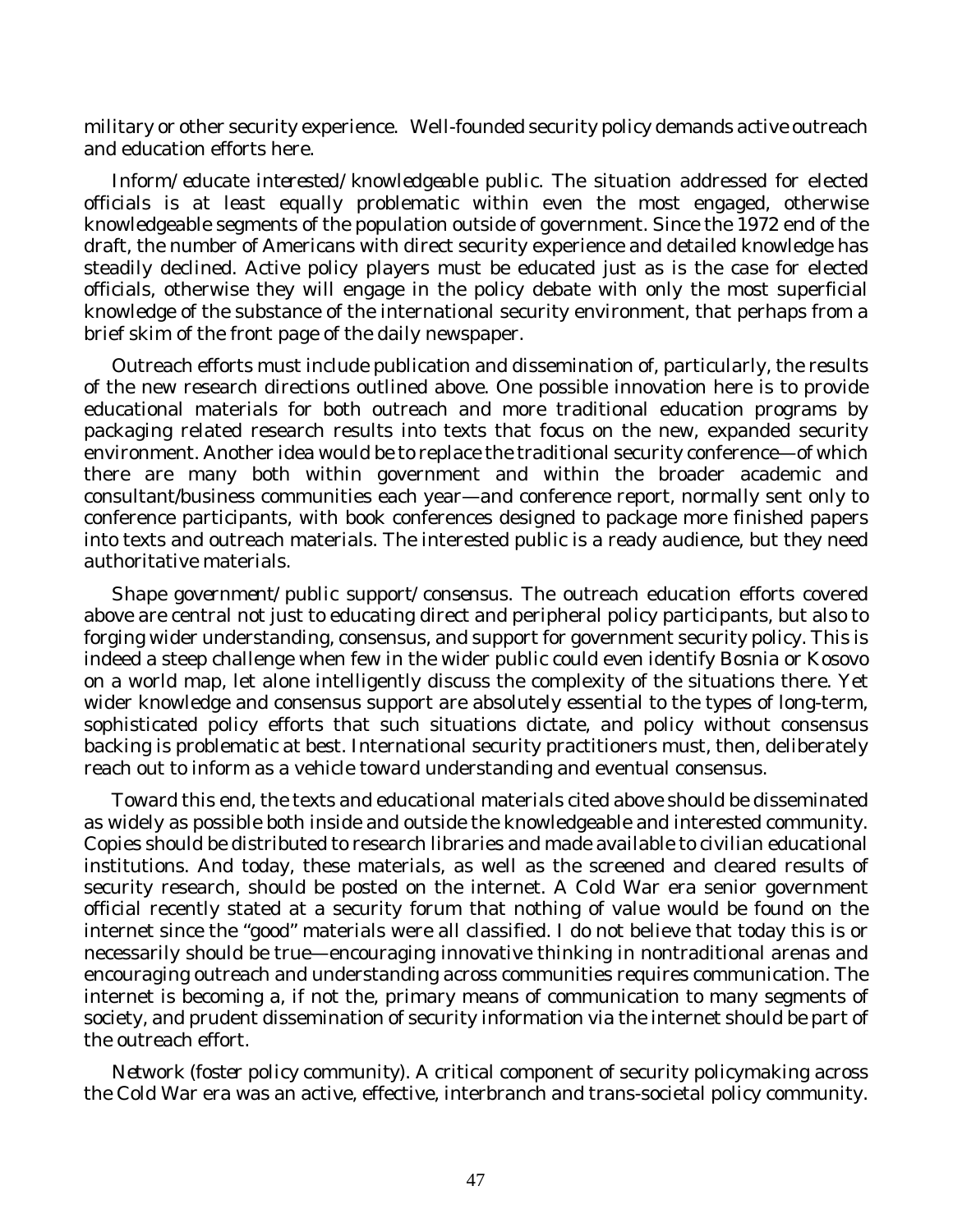This network of specialists was able to remain engaged on policy debate and development regardless of the personalities or parties in power in the executive and congressional branches of government. With the decline in security experience in the government today, and with the shrinkage of the non-governmental security sector, security practitioners must consciously work to foster what remains of the old policy community. They must simultaneously reach out to extend the network's reach to new agencies and individuals, particularly those from the sectors representing the new dimensions of security policy. This, like the effort to build public consensus and support, is a legitimate educational challenge to security practitioners, for only with knowledge can come effective policy debate.

Invigorating this network requires active and targeted outreach, focusing around the new and expanded players both within government and within the interdisciplinary civilian communities where needed expertise lies. It must be active outreach to foster involvement and contribution. It must also engage a new generation of rising security specialists to ensure the continued vitality of the community. Internships and research assistantships and mentoring, faculty workshops to inform and engage, and development of seminar materials as outlined above are all ways to revitalize and extend this community.

*Identify areas for further research*. Finally, as the circle of interested and able participants grows to include a full representation of the emerging security community, and as the debate widens and deepens, new questions will be raised, existing beliefs and actions subjected to new challenges. This full debate will strengthen policy while it also raises new questions and poses new requirements for the international security research community.

What is needed is true workshops, aimed at exploring new and innovative approaches, to replace a singular reliance on formal conferences and theoretical paper presentations. We must realize that the audience is as important as those at the front table, and that in this uncertain world none of us has a monopoly on truth or even superior knowledge. For example, the young graduate student who is fully comfortable with a new set of technologies can bring fresh light on unseen solution sets in many cases. We cannot afford to overlook this potential contribution—indeed, we must actively seek it out and provide arenas conducive to wider interaction.

*Fit to three worlds*. As with research, professional security outreach efforts must first identify and engage those individuals and sectors from the Cold War policy community that remain central to today's security policy debate. They must also identify, inform, and engage new players and the representatives of new agencies and sectors—the newly identified security components—to energize today's policy debate toward policy consensus and action. This is a true challenge given the few current "practitioners" with requisite experience in international security issues or policy. And this effort to extend knowledge, widen and deepen debate, and energize a true security issue network is a key component to effective security understanding and policy formulation into the future.

This, then, completes the circle. Research clarifies ambiguity, identifies and defines new security components, and challenges theory to inform policy debate and decisionmaking. Security practitioners then disseminate the results of that research via professional outreach education aimed at informing, fostering, rebuilding, and extending the policy community. This engaged community, through informed debate, then identifies new areas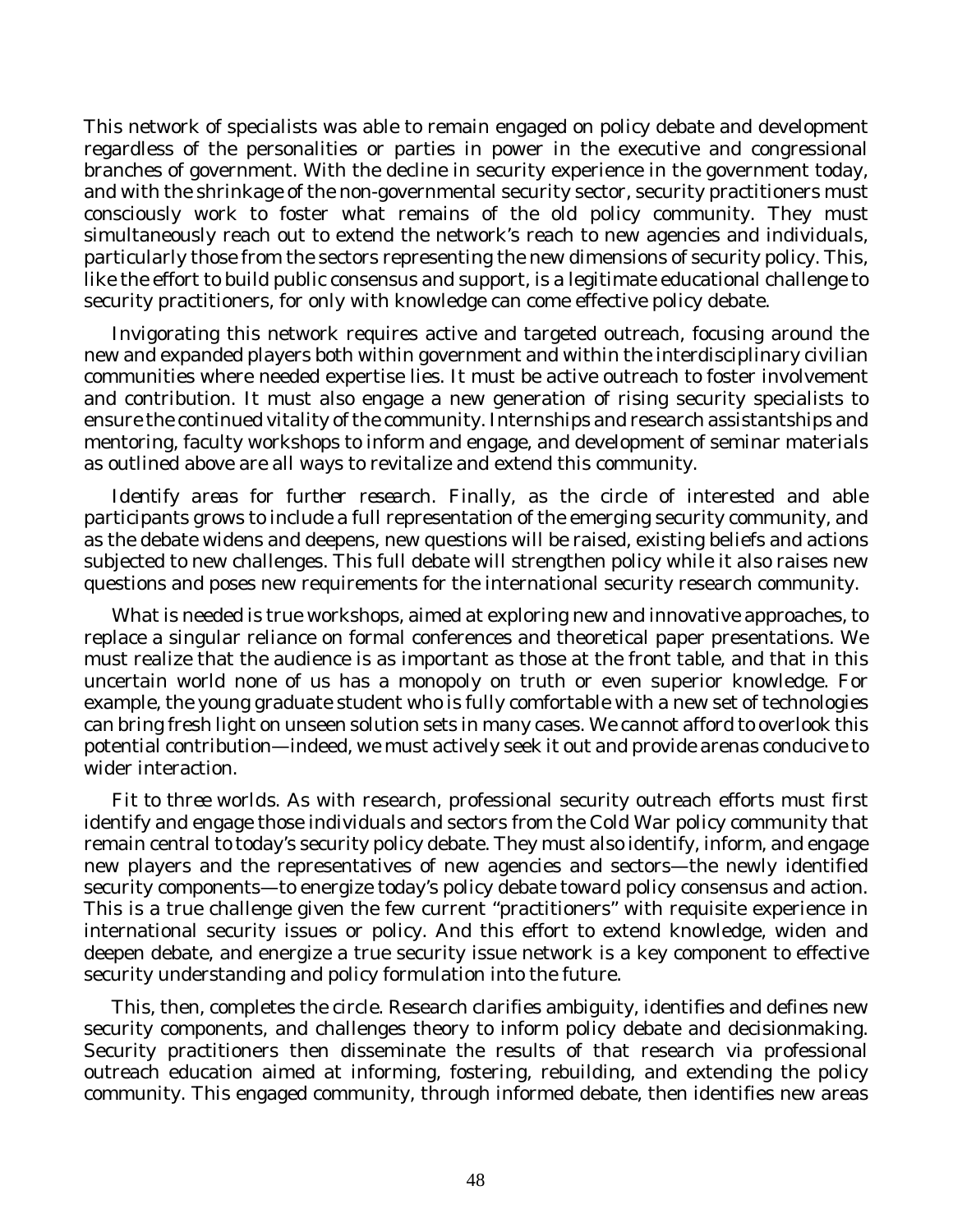and raises new questions for research. The circle continues to turn, and both policy and the degree of security it seeks are advanced. International security research and professional outreach education represent a continuing and vital requirement for today and tomorrow.

#### **International Security Research and Outreach at the Turn of the Century.**

Several international security research and outreach education centers and programs reflect one or more of the directions outlined above. The one that I know best is the U.S. Air Force (USAF) Institute for National Security Studies (INSS), <sup>8</sup>established in 1992 by the Air Staff Nuclear and Counterproliferation Directorate as a joint effort with, and located at, the Air Force Academy in Colorado Springs. Today that initial support has grown to include several other USAF, Army, Unified Command, Department of Defense, and intelligence community sponsors. INSS is targeted directly at the research and outreach outlined here as it seeks to fulfill its mission "To promote national security research for the Department of Defense within the military academic community and to support the Air Force national security education program." INSS research and outreach education efforts today focus on arms control, counter-proliferation, regional security, Air Force planning, environmental security, conflict in the information age, and military space policy.

INSS is not built on the traditional research center model of in-house researchers dedicated to real-time research problems. It is a virtual research management agency with a total full-time staff of three people—a director, a deputy director, and an administrative and budget assistant—two of whom are also teaching faculty at the Academy. It accomplishes its mission by recruiting and employing researchers from across the military academic community. These talented people bring energy, enthusiasm, talent, operational experience, policy orientation, and a wide mix of disciplinary backgrounds to their effort. As students and faculty in military undergraduate, graduate, and professional military education programs, they have research skills, support, and materials readily available to them. Further, their research product can usually fulfill both the needs of INSS and their academic program requirements. This "virtual" research management approach allows INSS to leverage scarce research dollars to maximum effect. On the plus side, INSS can recruit or match interdisciplinary research teams to bring a creative mix of perspectives and expertise to complex security issues. It can also facilitate communication between individual researchers or teams who are investigating related topics, often looking at an issue from several different directions.

Advantages, then, center on the relatively low cost and operational, policy-relevant focus of the INSS research product. Beyond that product, and perhaps even more important, INSS research experience creates interest, increased disciplinary knowledge, and security issue expertise within a new generation of military officers and defense civilians. This creates a base for recruiting future policy action officers for all levels of military command and staff. It also fosters issue networks across the INSS security issue areas, with capable people from across the services and schools connected for policy communication and cooperation. These last two advantages are linked, as by only its 7th year INSS was already seeing its initial cadre of researchers begin to move into policy management positions at the Pentagon and Unified Commands in the areas they earlier researched for INSS. Further, we are finding policy collaboration among these senior leaders and colleagues that they met through their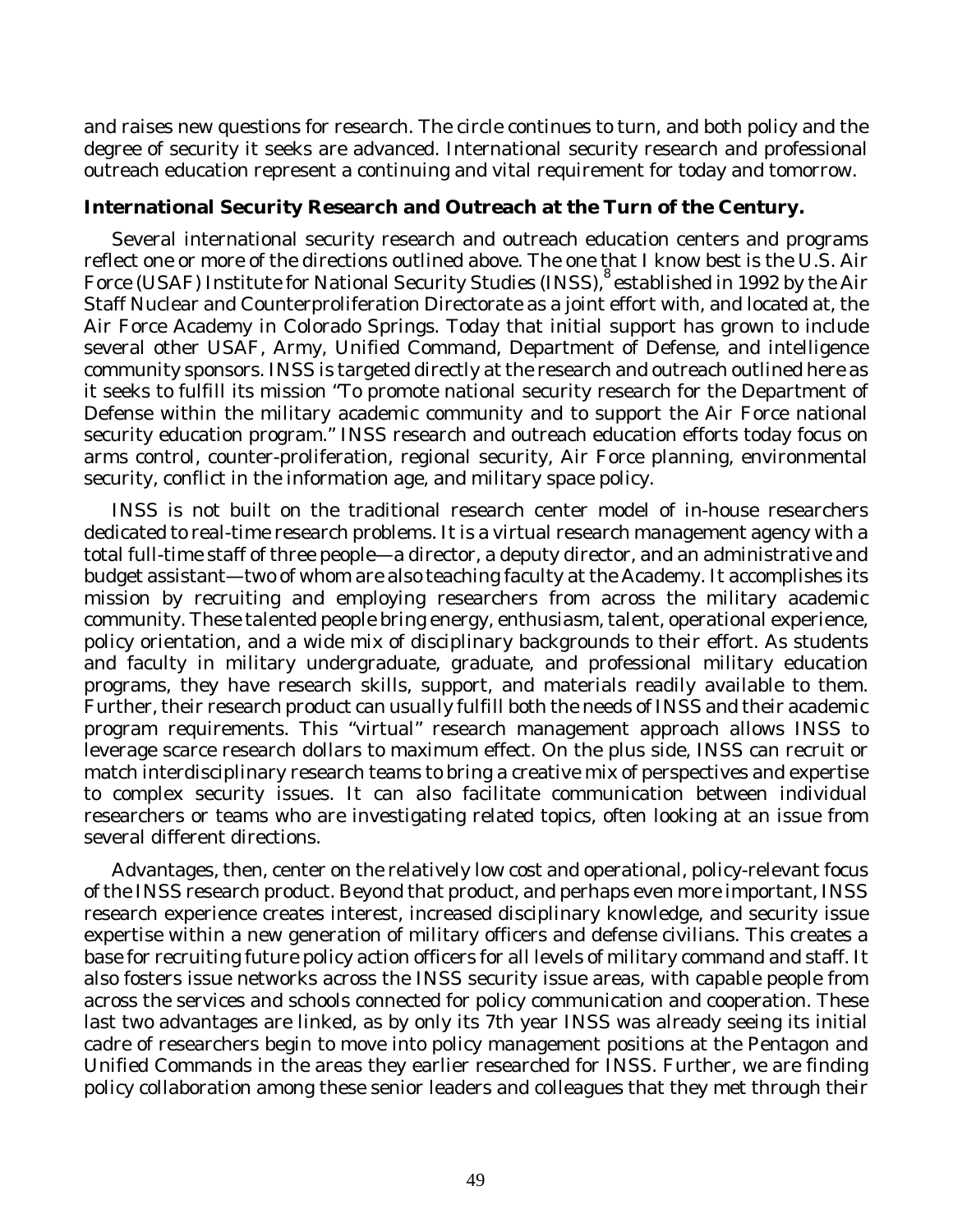research efforts, and outreach efforts have already extended this security "family" into the civilian academic and policy community as well.

On the minus side, INSS researchers adhere to academic timetables and meet academic requirements beyond their singular research project. This means that they cannot drop everything to meet the deadlines imposed by a hot tasking that lands in a policymaker's in-box. INSS holds a research topic development conference each May in Washington where representatives from across the selected military policy community of the seven areas of INSS research propose topics that they would like to see researched with a product delivery date approximately 12-18 months, or 1 academic year, in the future. These topics, then, are of mid- to long-range focus. But that is not all negative as the military faculty and student population is able to look into the future from outside the ring of direct influence of that in-box. They can push the limits of the box or get outside its constraining walls.

On balance, INSS has been a highly successful endeavor. In its first 9 years of existence the Institute sponsored 635 research projects involving 928 researchers representing over 30 schools and military education programs—all for a total cost of only \$2,000,000 or roughly \$3,000 per completed project. In 2000, the last year of that period, INSS sponsored 71 researchers working on 87 projects. The Institute also participated in outreach efforts to help sponsor 9 conferences and workshops that year. At last count, over 30 of the approximately 80 project reports from 2000 had been published as journal articles, occasional papers, or book chapters. INSS currently has published 39 of its own occasional papers and is planning to continue that practice at the rate of approximately six per year. Normally one INSS project paper is also published in each edition of *Aerospace Power Journal*, the professional journal of the U.S. Air Force. Further, in addition to conference reports and proceedings, INSS has published four books internally and four books externally. Finally, INSS has also assisted in editing and publishing products for the Air Staff, the Air Force Academy, and the Defense Threat Reduction Agency. INSS is leveraging scarce research and outreach dollars very effectively.

INSS is not alone among innovative post-Cold War international security research and outreach education efforts. U.S. military education institutions at all levels are establishing research and outreach programs and organizations to address new dimensions of the international security environment. Just two examples are the U.S. Army Peacekeeping Institute established at the Army War College and the U.S. Air Force Counterproliferation Center established at the Air War College. These centers are involved in innovative programs as well. For an additional example in the area of proliferation, the National Defense University Center for Counterproliferation Research has teamed with the Lawrence Livermore National Laboratory's Center for Global Security Research, the Defense Threat Reduction Agency, and the Tufts University Fletcher School's Institute for Foreign Policy Analysis to sponsor a Weapons of Mass Destruction Curricular Working Group to facilitate and coordinate military and civilian education programs on non and counterproliferation. To address the policy side of the effort against nuclear, chemical, and biological proliferation, INSS has teamed with Lawrence Livermore National Laboratory, the Federal Bureau of Investigation, the U.S. Customs Service, and several other agencies in a series of Fissile Materials Workshops. Finally, beyond the direct proliferation focus of these examples, the Defense Threat Reduction Agency and its auxiliary Threat Reduction Advisory Council have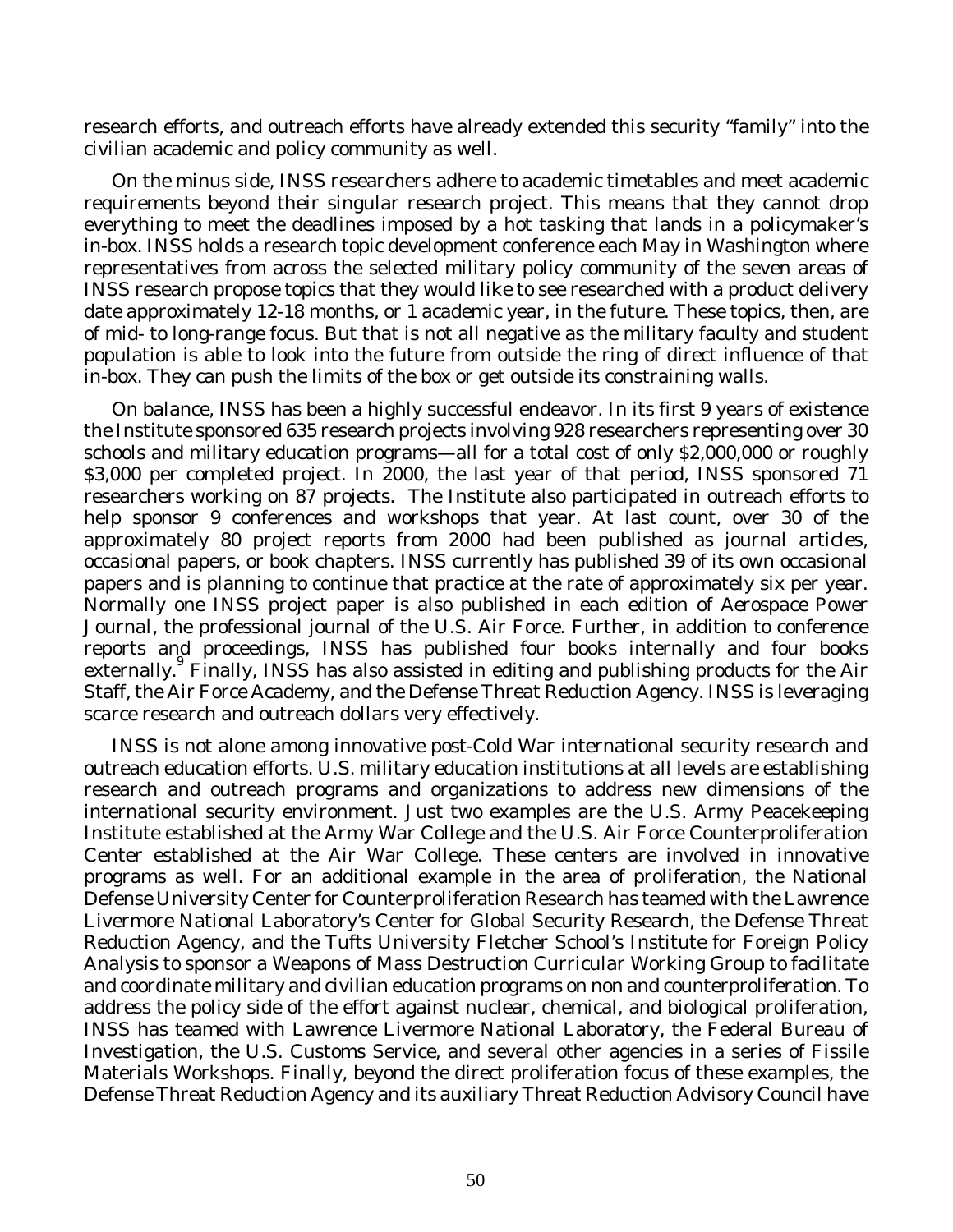teamed to form a Nuclear Deterrence Studies Group to coordinate multi-agency research in post-Cold War deterrence and to engage a new generation of researchers with interest and expertise in deterrence issues. The new international security environment has indeed spurred new and innovative research and outreach.

#### **International Security Research and Outreach into the Early 21st Century.**

Is there then a continuing need for international security research and professional outreach efforts into the post-Cold War era? The clear answer is that international security research and outreach are perhaps more important today than they were even at the height of the Cold War. The stakes, in the presence of widely available destructive capabilities and in the absence of effective systemic checks to the threat or even use of those capabilities, remain extremely high. And the true extent and nature of the threat beyond weapons of mass destruction has become more complex, varied, and ambiguous. So security research must also widen and deepen to provide a map into the fog and friction of potential war and "other than war." Further, security outreach education must transmit the results of that research to inform policy efforts to shape and respond within this insecure world.

To whom should these efforts be directed? The efforts must target a wider range of practitioners as the scope of what we consider "security" continues to broaden. It must attract and recruit researchers with greater interdisciplinary capabilities and focus from a shrinking pool of ready participants, and it must disseminate the results of the new research via active outreach to extend and inform an engaged policy community. The participants and observers require active outreach as their direct security experience continues to decline, and building understanding and consensus behind security policy efforts takes on ever greater importance.

What skills are appropriate to the now and future practitioners in the field of international security? The skills required of today's and tomorrow's international security practitioners are technical, informational, and human, and represent an expanded set of disciplines and dimensions. As the range of technical components of security expands, the technical requirements of research and outreach also increase. Further, as the security world becomes more tied to the infosphere, informational skills and focus take on greater salience. But we must never lose sight of the fact that security remains, at base, a human pursuit in a human world. It has already been noted that the widening scope of security involves an expanded scope of practitioners, and it involves them directly and in significant ways earlier in their experience. Some would say that what is needed is a cadre of critical thinking technocrats, those with detailed expertise yet also with the ability to face undefined decisions quickly and wisely. Security policy and strategy are more complex, and the skill set of practitioners in this realm must enable them to face that challenge.

And what should be the focus of international security research and professional outreach efforts? The resultant focus, scope, content of the research and outreach effort must then be broader, deeper, and more interdisciplinary than it was in the past. It must address a wider range of technical areas in new and ill-defined ways, and it must provide a basis for understanding among an uniformed, inexperienced audience. Nuclear physics, chemistry, biology, sociology, psychology, agriculture, environmental engineering, economics, history,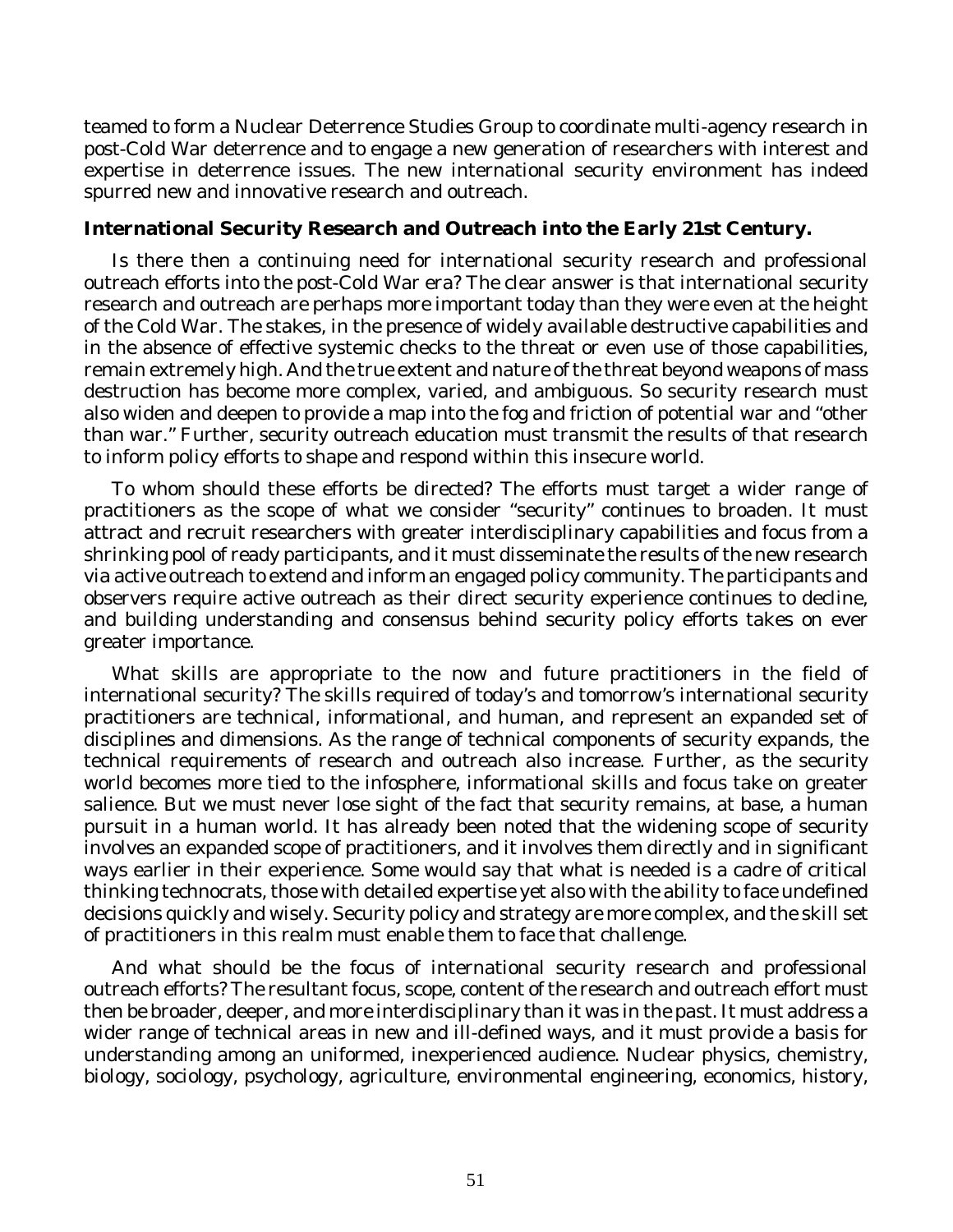international law, and a range of languages and regional studies are only a few of the areas indicated for expanded roles in security research today.

What methodologies are appropriate to this international security research and outreach effort? Again, this new and changing world requires methods and theories both from the past and from emerging disciplines and areas. The old must be challenged and validated, and the new demonstrated to apply. Security today is a field open to innovative and imaginative approaches, and traditional practitioners must keep an open mind to these new approaches. The range of disciplines involved in today's security research itself indicates a wide range and unique mix of methods of inquiry, and the interdisciplinary, technical content of security policy demands a mix and emphasis on multiple means of presenting and disseminating information to the policy community.

Finally, what is the place of international security research and professional outreach education in academia today? Even as academe continues to retreat from the field of international security in the post-Cold War era, the field demands full participation in security research and outreach. The "new world disorder" presents a true challenge to the academic community to engage this field as a legitimate research arena—one that offers a real opportunity to contribute meaningfully to policy and security now and into the future. Outreach must include a deliberate effort to bridge government and academia, to link inquiry and policy in addressing the uncertainties and complexities we all face.

International security research and professional outreach education then must link past, present, and future, bridge disciplines and communities in an expanded inquiry into wider fields of ambiguity, and inform less experienced practitioners toward active debate and policymaking. It must provide a validated context to the security environment and policy efforts to address it. It must establish a framework to at least structure uncertainty so that we can navigate the future with some level of confidence, asking more of the right questions and adding knowledge to steer our way across dangerous shoals. In short, it must identify and inform the many possibilities, pitfalls, and options as we embark into a dim and foggy future. That is the challenge today: to engage, explain, shape, and respond, together as a government, academic, and citizen team, in the face of uncertainty and danger.

#### **ENDNOTES - CHAPTER 5**

1. *Concept for Future Joint Operations,* Washington, DC: Joint Chiefs of Staff, 1997, pp. 8-10.

2. *Report of the Quadrennial Defense Review,* Washington, DC: Office of the Secretary of Defense, May 1997, pp. 3-5.

3. *Transforming Defense: National Security in the 21st Century,* Washington, DC: National Defense Panel, December 1997, pp. 5-17.

4. Ronald R. Fogleman and Sheila E. Widnall, *Global Engagement,* Washington, DC: Department of the Air Force, 1996, pp. 1-5; Robert H. Scales, Jr., *America's Army: Preparing for Tomorrow's Security Challenges*, Issue Paper No. 2, Carlisle, PA: U.S. Army War College, Strategic Studies Institute, November 1998, pp. 1-6.

5. *New World Coming: American Security in the 21st Century,* Washington, DC: United States Commission on National Security/21st Century, September 15, 1999. This initial report forecasts the environment, while subsequent reports consider organization and strategy to address that environment.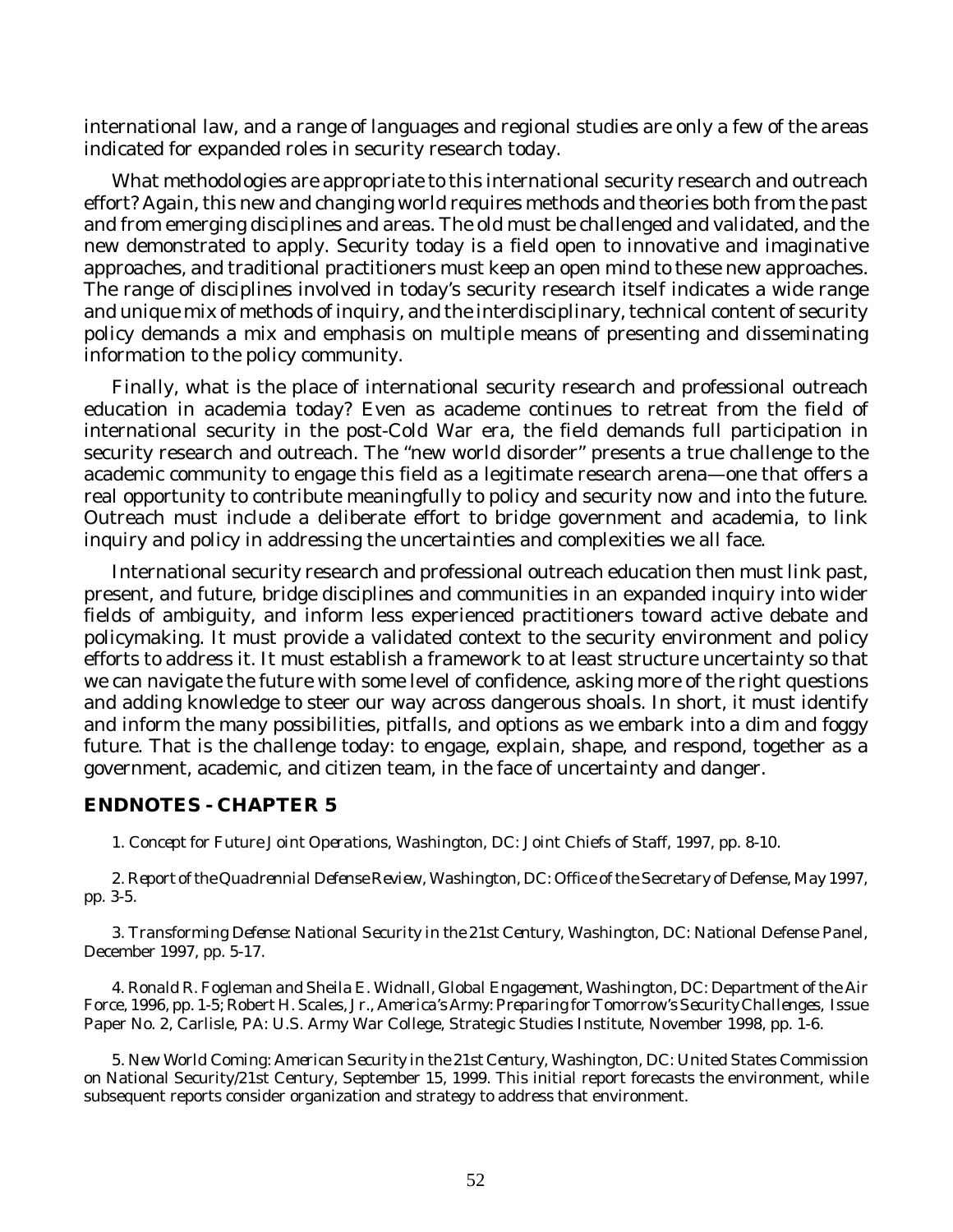6. President Bush called economic security coequal to military security and included environmental security as a significant component of that economic dimension in his 1991 national security strategy statement. The Clinton national security strategy statements maintain the emphasis on economic security while elevating environmental security to an individual component having both economic and military dimensions. See James M. Smith, "U.S. National Security Strategy and National Military Strategy in the Post-Cold War World: Continuity and Change," in *Introduction to Joint and Multilateral Operations*, James E. Schlagheck and James M. Smith, eds., New York: American Heritage, 1998, for a broader discussion of the evolution of the national security strategy statements.

7. IGOs are intergovernmental organizations (the United Nations); NGOs are nongovernmental organizations (the Red Cross); ICOs are international criminal organizations (drug cartels); and ITOs are international terrorist organizations (Osama bin Laden's followers).

8. Not to be confused with the "other INSS," the Institute for National Strategic Studies located at the National Defense University in Washington, DC.

9. Internally, INSS has published Jeffrey A. Larsen and Thomas D. Miller, eds., *Arms Control in the Asia-Pacific Region*, August 1999; and James M. Smith, ed., *Searching for National Security in an NBC World*, July 2000; James M. Smith, ed., *Nuclear Deterrence and Defense: Strategic Considerations* (INSS, February 2001); and James M. Smith and William C. Thomas, eds.,*The Terrorism Threat and U.S. Government Response: Operational and Organizational Factors* (INSS, March 2001). The INSS books published externally are Jeffrey A. Larsen and Gregory J. Rattray, eds., *Arms Control Toward the Twenty-First Century*, Boulder: Lynne Rienner, 1996; Peter L. Hays, Brenda J. Vallance, and Alan R. Van Tassel, eds., *American Defense Policy* 7th Edition, Baltimore: Johns Hopkins, 1997; Peter L. Hays, Vincent J. Jodoin, and Alan R. Van Tassel, eds., *Countering the Proliferation and Use of Weapons of Mass Destruction*, New York: McGraw Hill, 1998; and Peter L. Hays, James M. Smith, Alan R. Van Tassel, and Guy M. Walsh, eds.,*Spacepower for a New Millennium: Space and U.S. National Security*, New York: McGraw Hill, 2000.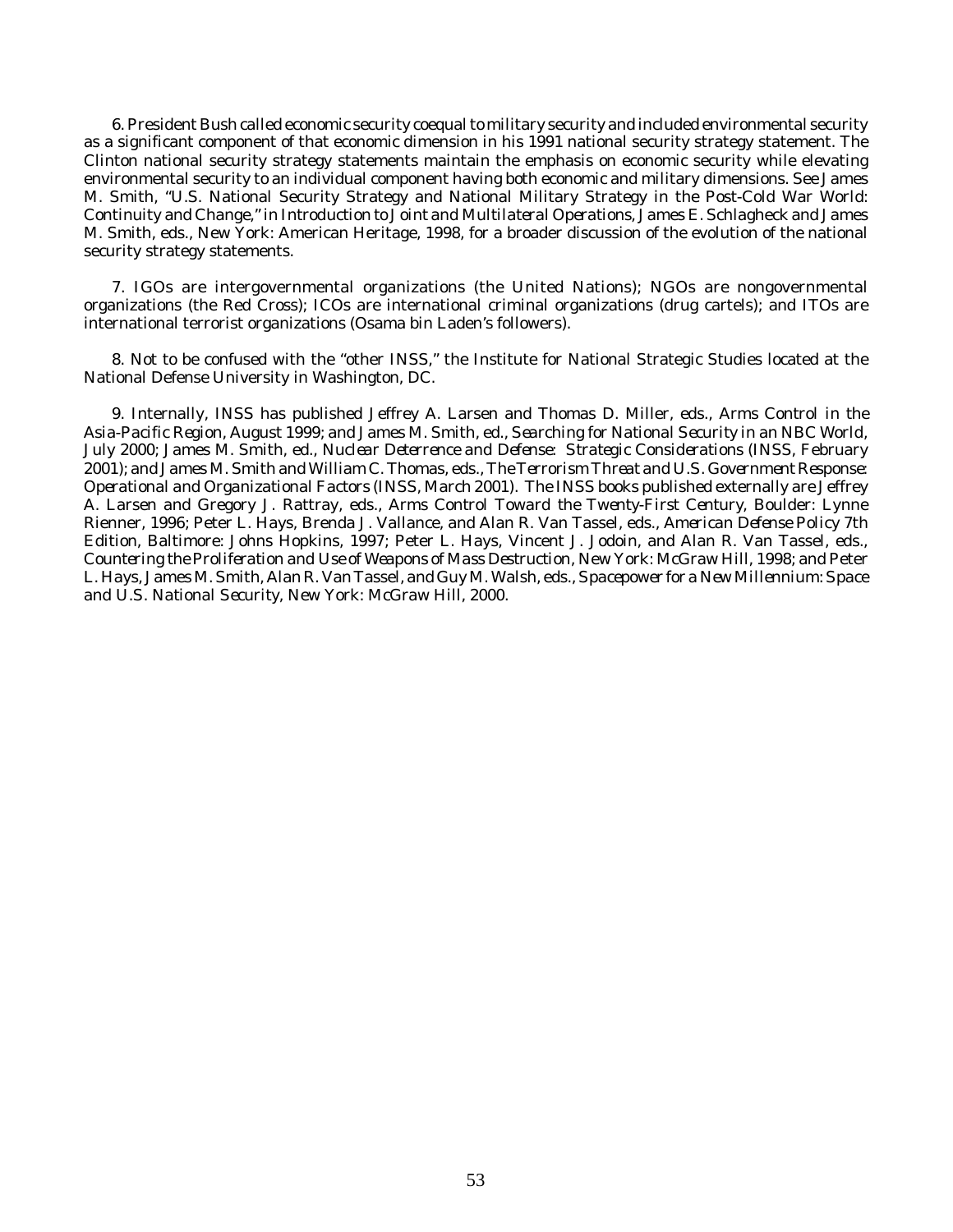## **ABOUT THE AUTHORS**

LINDA P. BRADY is Dean of the College of Humanities and Social Sciences at North Carolina State University. She chaired the Sam Nunn School of International Affairs at the Georgia Institute of Technology from July 1993 to July 2001. Dr. Brady served in the U.S. Departments of State and Defense from 1978 to 1985, where she worked on European arms control issues and logistical support arrangements in Europe and the Persian Gulf. She was defense adviser on U.S. arms control delegations in Vienna and Geneva in 1979, 1980. and 1982. Her teaching and research interests include international security policy, international negotiation, and arms control.

ROBERT H. "ROBIN" DORFF is Chairman of the Department of National Security and Strategy at the U.S. Army War College and holder of the General Maxwell D. Taylor Chair. From 1980 to 1997 he served on the faculty of North Carolina State University as Assistant and Associate Professor of Political Science and Public Administration. Dr. Dorff is the author and co-author of numerous articles and books dealing with failed and failing states, democratization and global ungovernability, and U.S.-European foreign and security policy. He has lectured and conducted research throughout Europe and in South Africa, Senegal, and the former Soviet Union. Dr. Dorff holds a B.A. in Political Science from Colorado College and an M.A. and Ph.D. in Political Science from the University of North Carolina-Chapel Hill.

DANIEL J. KAUFMAN, Brigadier General, U.S. Army, is Dean of the Academic Board, United States Military Academy. He wrote this article in his previous role as Professor and Head of the Department of Social Sciences, which offers courses in political science and economics. He was a Distinguished Graduate of the Military Academy, graduating in the West Point class of 1968. His military service includes tours with cavalry and armor units in the United States and Vietnam. He has also served as a member of the National Security Council staff and in the Office of the Secretary of Defense. Most recently, he has served as a Special Assistant to the last three Chiefs of Staff of the Army. He holds a Masters degree in Public Administration from Harvard University and a Ph.D. in political science from the Massachusetts Institute of Technology. He became a tenured professor of political science in the Department of Social Sciences in 1981, and was appointed as Professor and Deputy Head of the Department in 1990. He became Head of the Department in 1996 and the USMA Dean in 2000. He has taught courses in international relations, comparative politics, national security affairs, U.S. foreign policy, and American politics and government. His latest book is *Understanding International Relations*. His other books include *U.S. National Security Strategy for the 1990s*, *U.S. National Security: A Framework for Analysis; Democracy, Strategy, and Vietnam*; and *NATO at Forty: Change, Continuity, and Prospects*.

JAMES M. SMITH is Director of the U.S. Air Force Institute for National Security Studies located at the Air Force Academy (USAFA), where he also teaches Military Strategic Studies and National Security Studies courses. He has been a member of USAFA's civilian faculty since 1994. He completed an Air Force career in 1993 that included flying and operations plans assignments in Southeast Asia, Europe, and the United States. He also served in faculty assignments at the USAF Special Operations School, as the Chief of National Security Studies at the Air Command and Staff College, and both as an exchange professor in the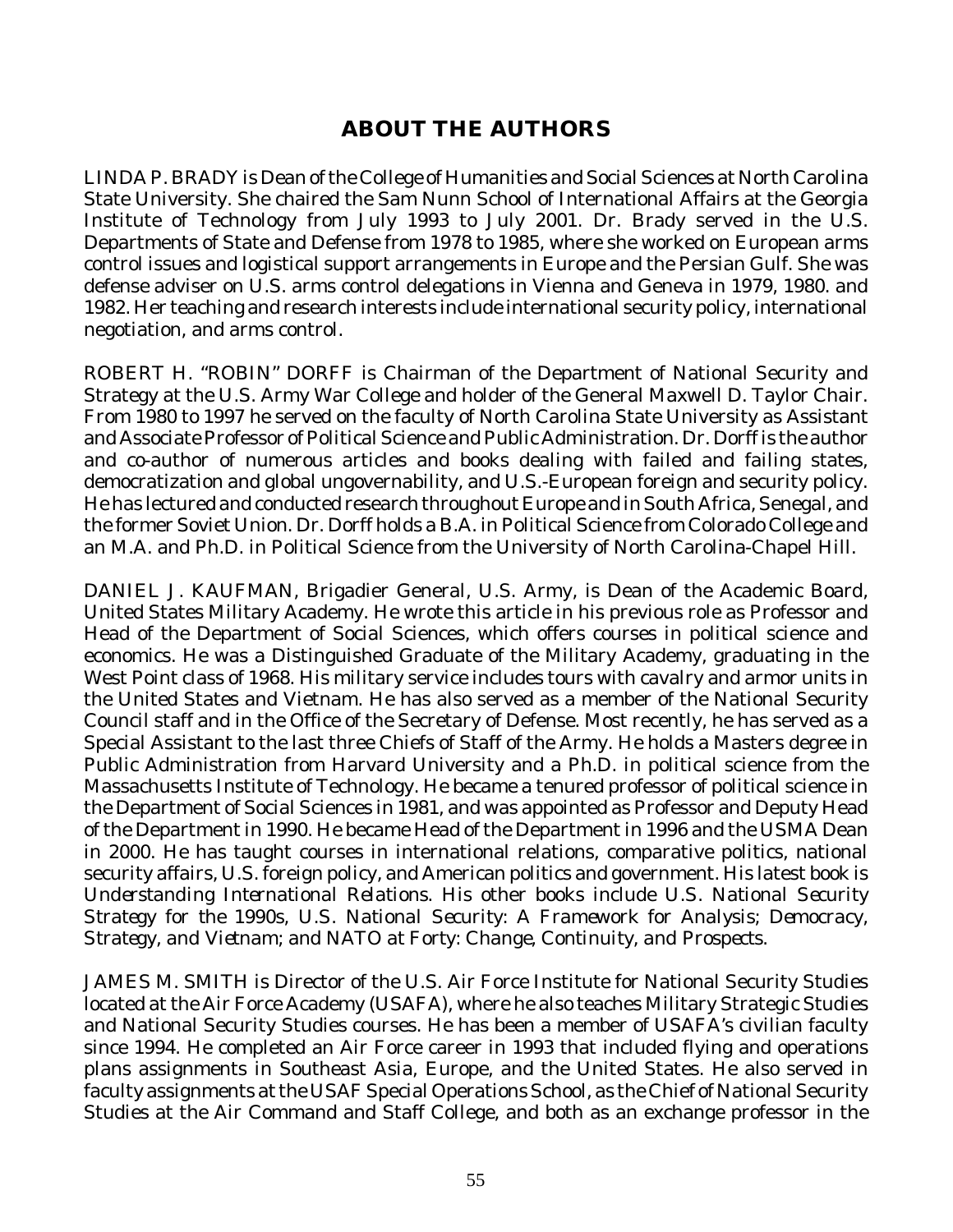Department of Social Sciences at West Point and as the U.S.Military Academy's Associate Dean for Academic Research. He earned his BS at USAFA, an MS from the University of Southern California, and a Doctorate in Public Administration (Public Policy) from the University of Alabama. He is a member of the USAF Chief of Staff's "Developing Aerospace Leaders Action Committee" that is advising the senior USAF leadership on officer and leader development for the current and future international security environments.